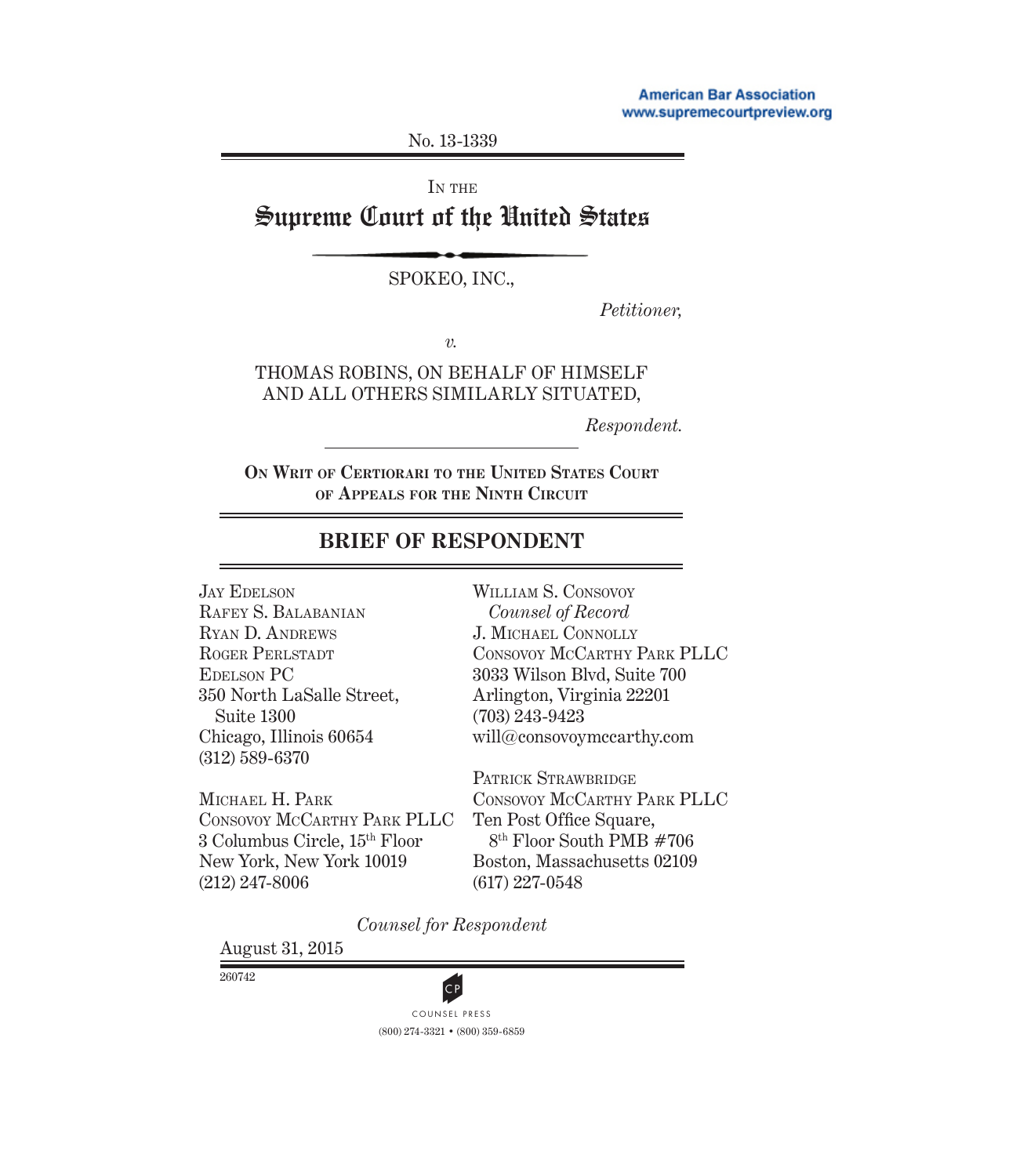### **TABLE OF CONTENTS**

| Page                                                                                                                                  |
|---------------------------------------------------------------------------------------------------------------------------------------|
| TABLE OF CONTENTS                                                                                                                     |
| TABLE OF CITED AUTHORITIES  iv                                                                                                        |
| BRIEF FOR RESPONDENT 1                                                                                                                |
|                                                                                                                                       |
| Ι.                                                                                                                                    |
| The Consumer Credit Reporting Reform Act5<br>II.                                                                                      |
|                                                                                                                                       |
|                                                                                                                                       |
| SUMMARY OF ARGUMENT10                                                                                                                 |
|                                                                                                                                       |
| I.<br>Spokeo's Invasion Of Robins's Statutory<br>Rights Under The Fair Credit Reporting Act<br>Gives Him Article III Standing15       |
| A Concrete And Particularized<br>$A_{-}$<br>Invasion Of A Statutory Right Is An<br>Article III Injury15                               |
| A centuries-long tradition<br>1.<br>supports courts hearing cases<br>that allege violations of legal<br>rights without any showing of |

*i*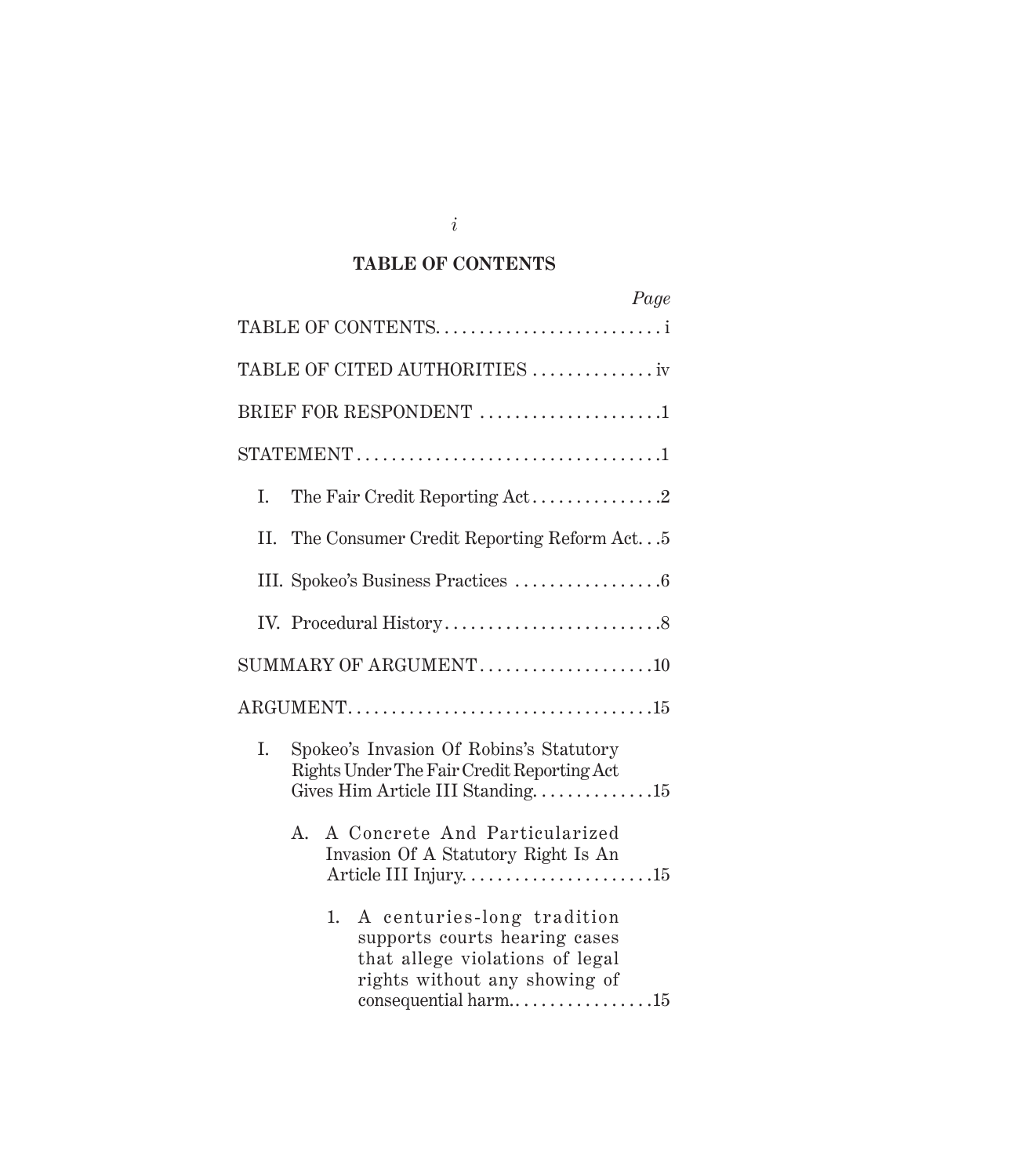# *Table of Contents*

|    |    |    |                |                                                                                                                                                                  | Page |
|----|----|----|----------------|------------------------------------------------------------------------------------------------------------------------------------------------------------------|------|
|    |    |    | $a_{\cdot}$    | The tradition of hearing actions<br>without consequential harm<br>was well-established by the                                                                    |      |
|    |    |    | $\mathbf{b}$ . | This tradition continued<br>in American courts after<br>the Framing. $\dots \dots \dots \dots \dots \dots 19$                                                    |      |
|    |    | 2. |                | The invasion of a concrete and<br>particularized statutory right<br>is an Article III injury under<br>this Court's decisions. $\dots \dots \dots \dots \dots 23$ |      |
|    |    |    | a.             | The statutory right invaded<br>must be concrete and<br>particularized to the<br>$plain\text{tf}1 \ldots \ldots \ldots \ldots \ldots \ldots \ldots \ldots 24$     |      |
|    |    |    | $\mathbf{b}$ . | Spokeo's argument would<br>require the Court to overturn<br><i>Havens</i> and <i>Public Citizen</i> $\dots$ .26                                                  |      |
|    | В. |    |                | Robins Has Alleged A Concrete<br>And Particularized Invasion Of His<br>Statutory Rights By Spokeo31                                                              |      |
| П. |    |    |                | Robins Has Standing Even Under Spokeo's                                                                                                                          |      |

# *ii*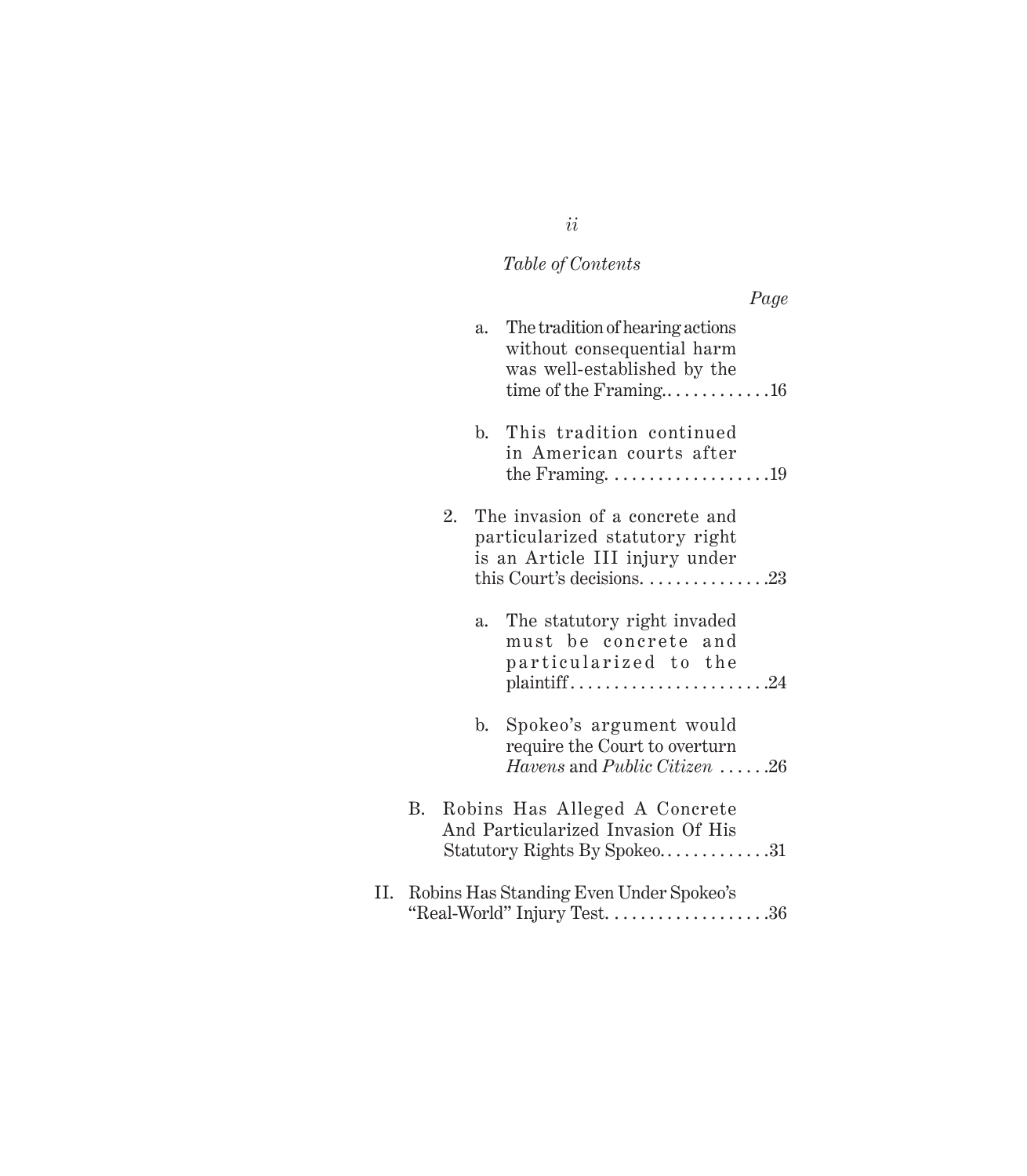# *Table of Contents*

| Page                                                                                                                        |
|-----------------------------------------------------------------------------------------------------------------------------|
| III. The Fair Credit Reporting Act's<br>Relationship To Common-Law Defamation<br>Confirms That Robins Has Standing. 41      |
| IV. Spokeo's Standing Test Undermines,<br>Rather Than Promotes, The Separation<br>Of Powers. 48                             |
| V. The Fair Credit Reporting Act Permits<br>Recovery Of Statutory Damages For<br>Willful Violations Without Proof Of Actual |
| VI. Policy Objections To Class Actions<br>Are Irrelevant To The Question Of                                                 |
| $CONCLUSION \dots 57$                                                                                                       |

# *iii*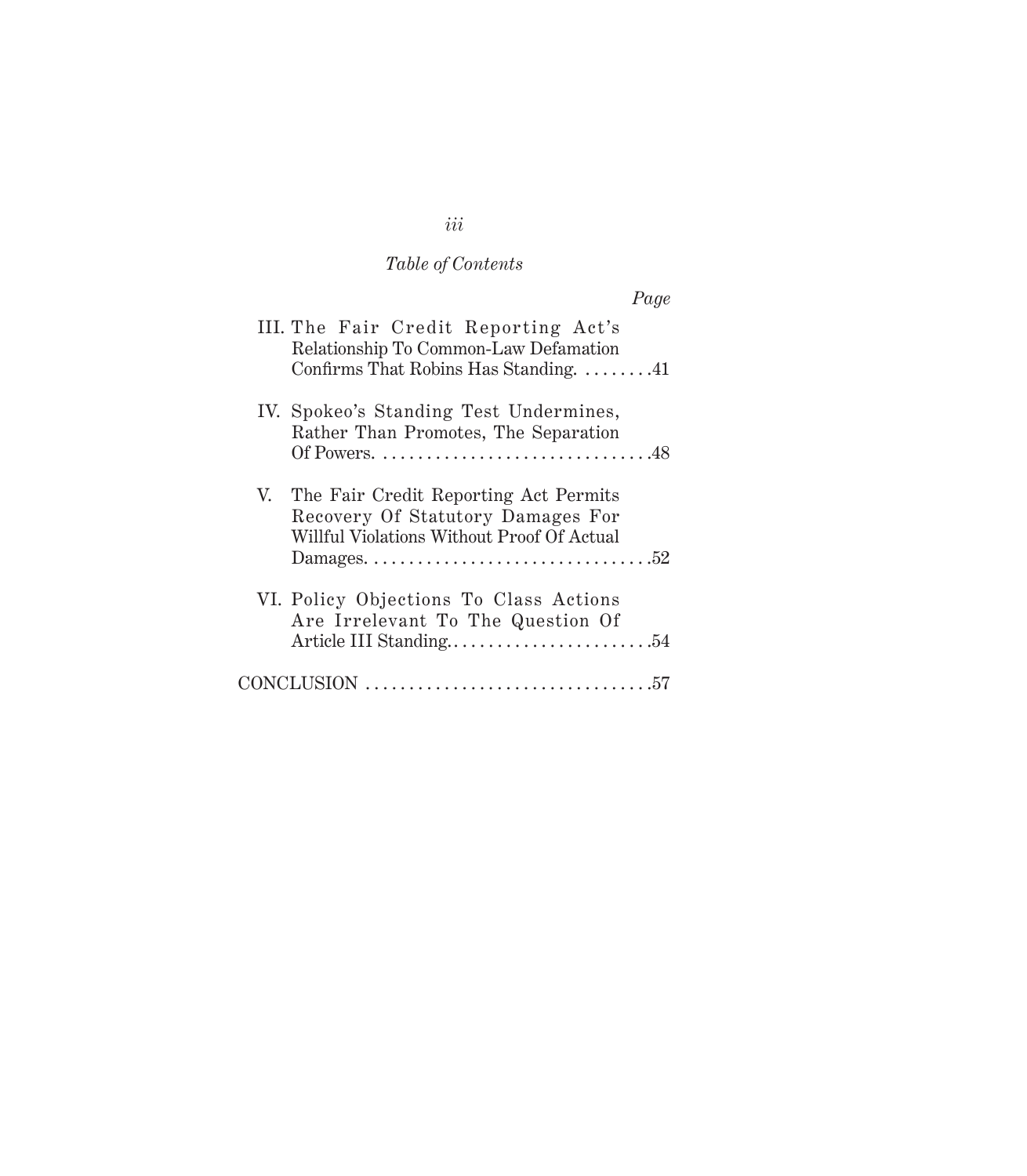### **TABLE OF CITED AUTHORITIES**

*iv*

#### **CASES**

| Aetna Life Ins. Co. v. Haworth,                                                                    |
|----------------------------------------------------------------------------------------------------|
| Allen v. Wright,                                                                                   |
| Ashby v. White,<br>$(1703)$ 92 Eng. Rep. 126 (Q.B.) $\ldots \ldots \ldots \ldots \ldots \ldots$ 18 |
| Barnhart v. Sigmon Coal Co.,                                                                       |
| Bernard v. Beale,                                                                                  |
| Bond v. Hilton,                                                                                    |
| Burwell v. Hobby Lobby Stores, Inc.,                                                               |
| Carey v. Piphus,                                                                                   |
| Clapper v. Amnesty Int'l USA,                                                                      |
| Clinton v. Mercer,                                                                                 |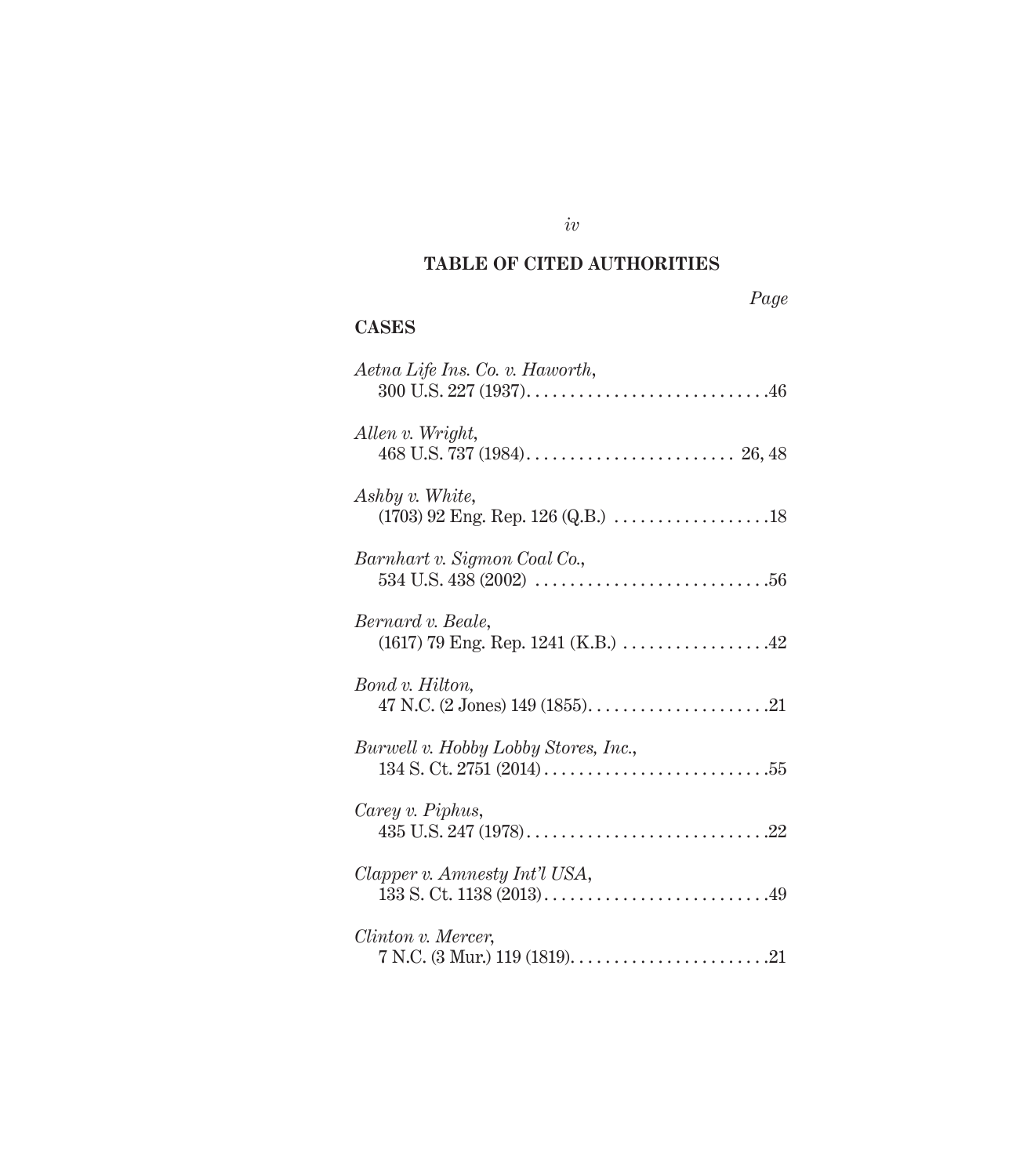| Page                                                |
|-----------------------------------------------------|
| Coleman v. Miller,                                  |
| Crittal v. Horner,                                  |
| Crogate v. Morris,                                  |
| DaimlerChrysler Corp. v. Cuno,                      |
| Doe v. Chao,                                        |
| Duke Power Co. v. Carolina Envtl. Study Grp., Inc., |
| Dun & Bradstreet, Inc. v. Greenmoss Builders, Inc., |
| Dun v. Maier,                                       |
| FAA v. Cooper,                                      |
| FEC v. Akins,                                       |

*v*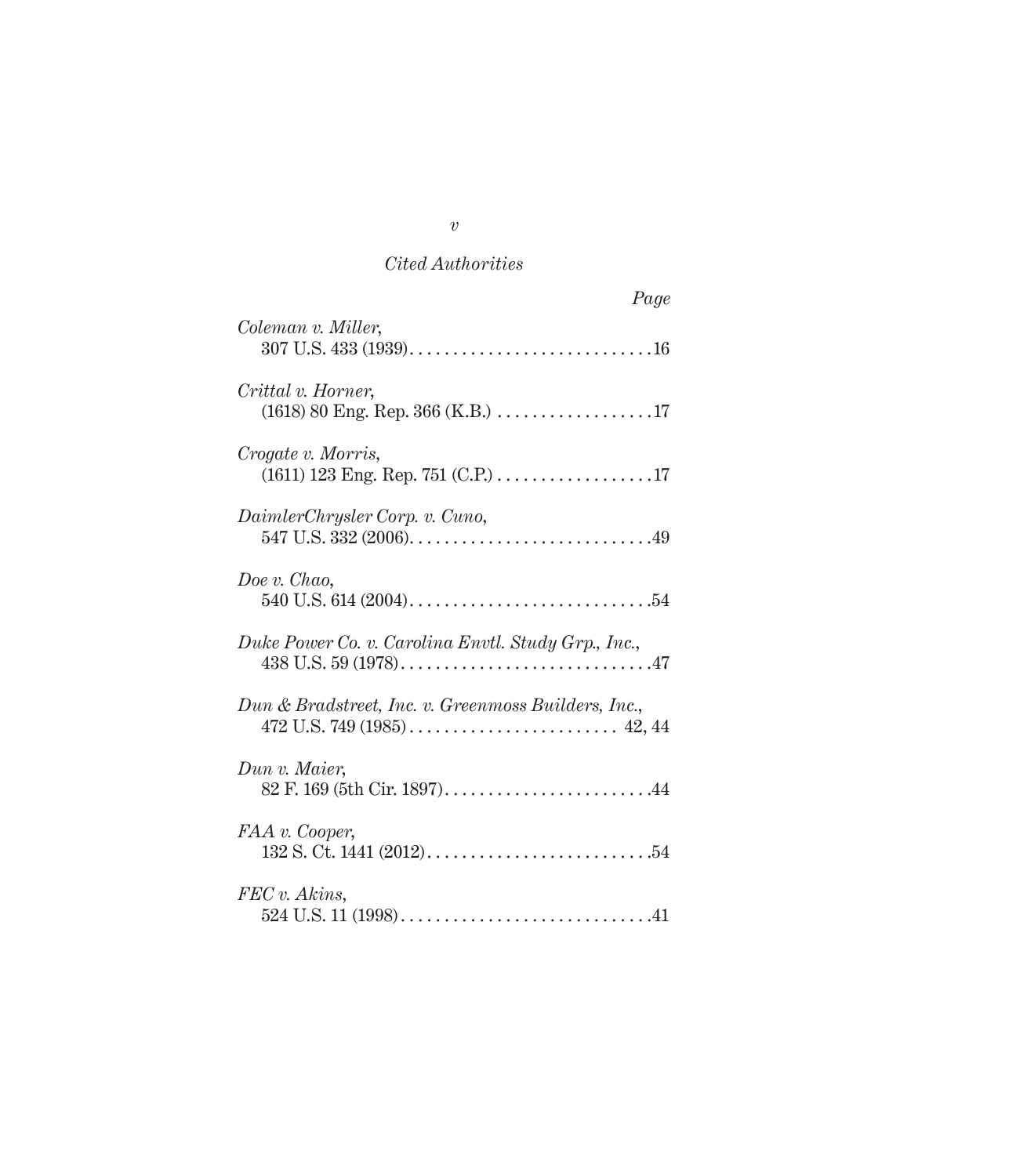| Page                                                            |
|-----------------------------------------------------------------|
| Friends of Earth, Inc. v. Laidlaw Envtl. Servs.<br>(TOC), Inc., |
|                                                                 |
| FTC v. Manager, Retail Credit Co.,                              |
| Gertz v. Robert Welch, Inc.,                                    |
| Halliburton Co. v. Erica P. John Fund, Inc.,                    |
| Hardin v. Ky. Utils. Co.,                                       |
| Havens Realty Corp. v. Coleman,                                 |
| Hein v. Freedom from Religion Found., Inc.,                     |
| Hermann v. Bradstreet Co.,                                      |
| Hobson v. Todd,<br>(1790) 100 Eng. Rep. 900 (K.B.) 19           |
| Hunt v. Dowman,                                                 |

*vi*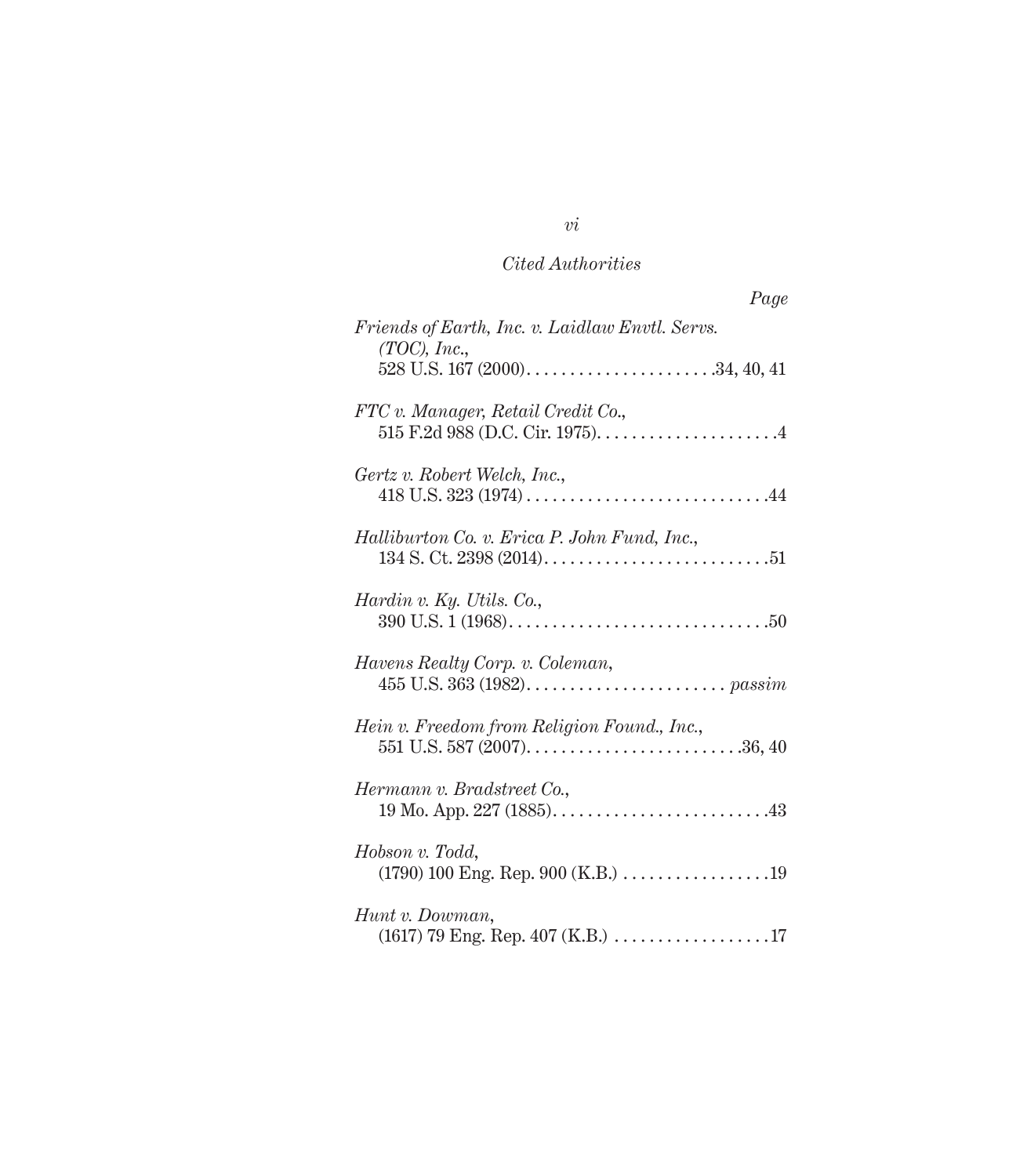| Page                                                                                                                             |
|----------------------------------------------------------------------------------------------------------------------------------|
| I. De S. & Wife v. W. de S., Y.B. Liber Assisarum,<br>$22$ Edw. 3, f. 99, pl. 60 (1348 or 1349)17                                |
| INS v. St. Cyr,                                                                                                                  |
| Jenkins v. Smith,<br>$(1620)$ 79 Eng. Rep. 501 (K.B.) 42                                                                         |
| Joint Anti-Fascist Refugee Comm. v. McGrath,                                                                                     |
| Lance v. Coffman,                                                                                                                |
| Lansing v. Carpenter,                                                                                                            |
| Lewis v. Casey,                                                                                                                  |
| Lincoln v. Hapgood,                                                                                                              |
| Linda R.S. v. Richard D.                                                                                                         |
| Lujan v. Defenders of Wildlife,<br>504 U.S. 555 (1992). $\ldots$ . $\ldots$ . $\ldots$ . $\ldots$ . $\ldots$ . $\ldots$ $\ldots$ |

## *vii*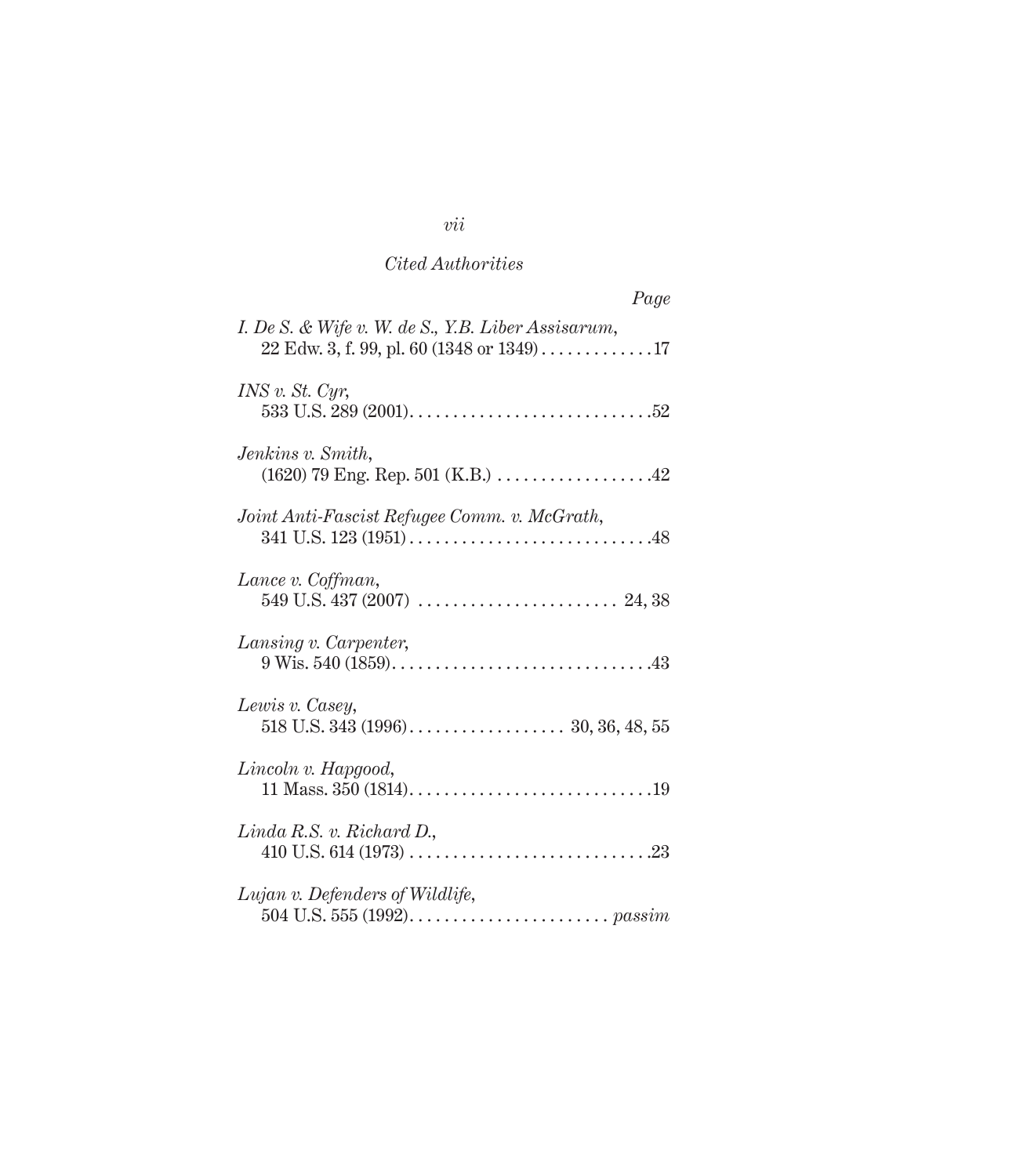## *viii*

### *Cited Authorities*

| Page                                                                                                        |
|-------------------------------------------------------------------------------------------------------------|
| M&G Polymers USA, LLC v. Tackett,                                                                           |
| Marbury v. Madison,<br>$5$ U.S. (1 Cranch) 137 (1803) 11, 20                                                |
| Marye v. Parsons,                                                                                           |
| Marzetti v. Williams,<br>(1830) 109 Eng. Rep. 842 (K.B.) 19                                                 |
| Massachusetts v. EPA,                                                                                       |
| McClurg v. Ross,<br>$5 \text{ Binn. } 218 \text{ (Pa. } 1812) \dots 13$                                     |
| Memphis Cmty. Sch. Dist. v. Stachura,                                                                       |
| Microsoft Corp. v. i4i Ltd. P'ship,<br>131 S. Ct. 2238 (2011). $\dots$ . $\dots$ . $\dots$ . $\dots$ . $55$ |
| Mitchell v. Bradstreet Co.,                                                                                 |
| N. Pipeline Constr. Co. v. Marathon Pipe Line Co.,                                                          |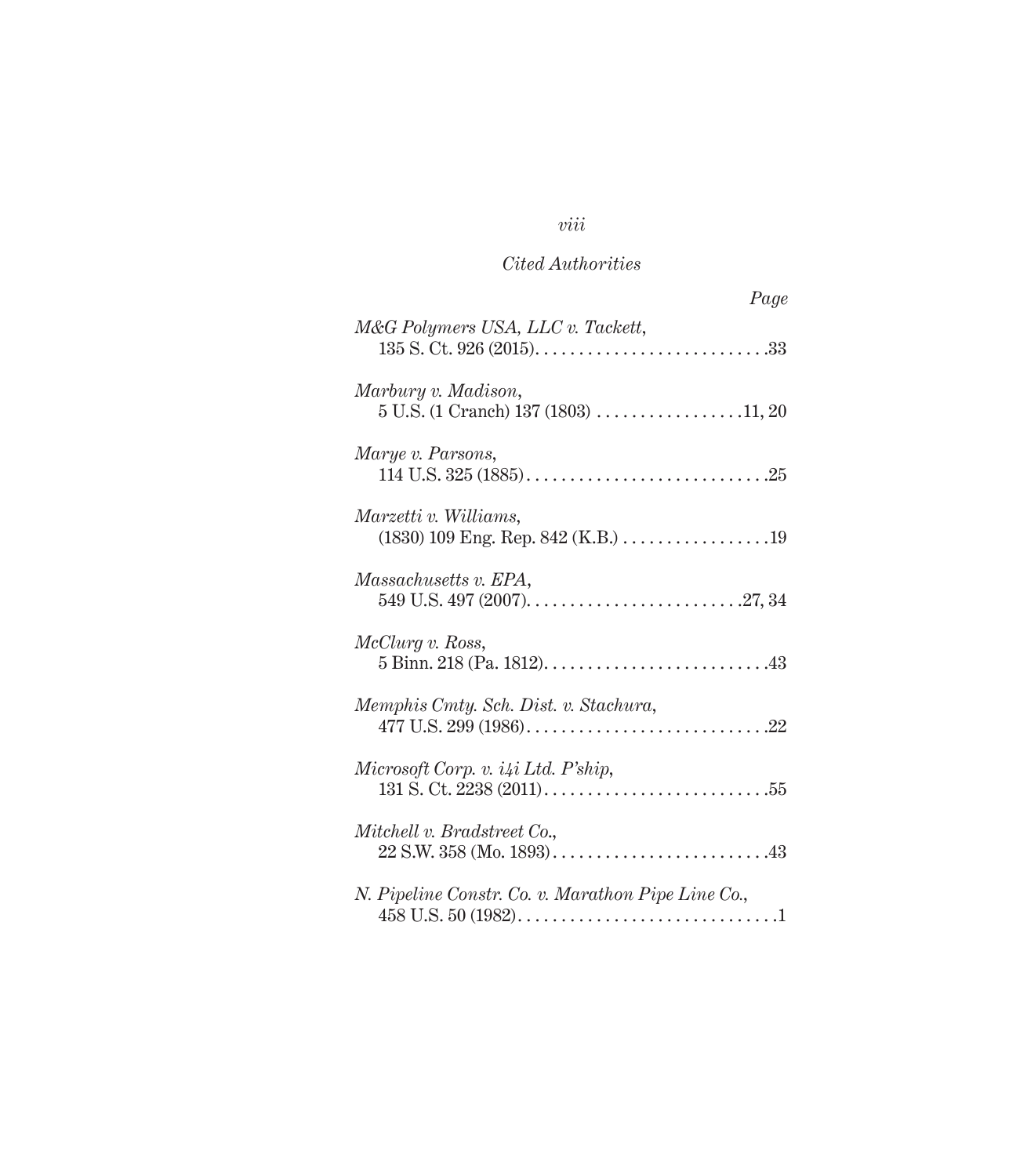| Page                                                                           |
|--------------------------------------------------------------------------------|
| Nashville, C. & St. L. Ry. Co. v. Wallace,                                     |
| National Mut. Ins. Co. v. Tidewater Transfer Co.,                              |
| Newbold v. J.M. Bradstreet & Son,<br>57 Md. 38 (1881) $\ldots$ 43-44           |
| Nixon v. Fitzgerald,                                                           |
| Norfolk & Wash. Steamboat Co. v. Davis,<br>12 App. D.C. 306 (D.C. Cir. 1898)43 |
| O'Shea v. Littleton,                                                           |
| Overnight Motor Transp. Co. v. Missel,                                         |
| Pollard v. Lyon,                                                               |
| Public Citizen v. Dep't of Justice,                                            |
| R v. Langley,<br>(1702) 90 Eng. Rep. 1261 (K.B.) 43                            |

## *ix*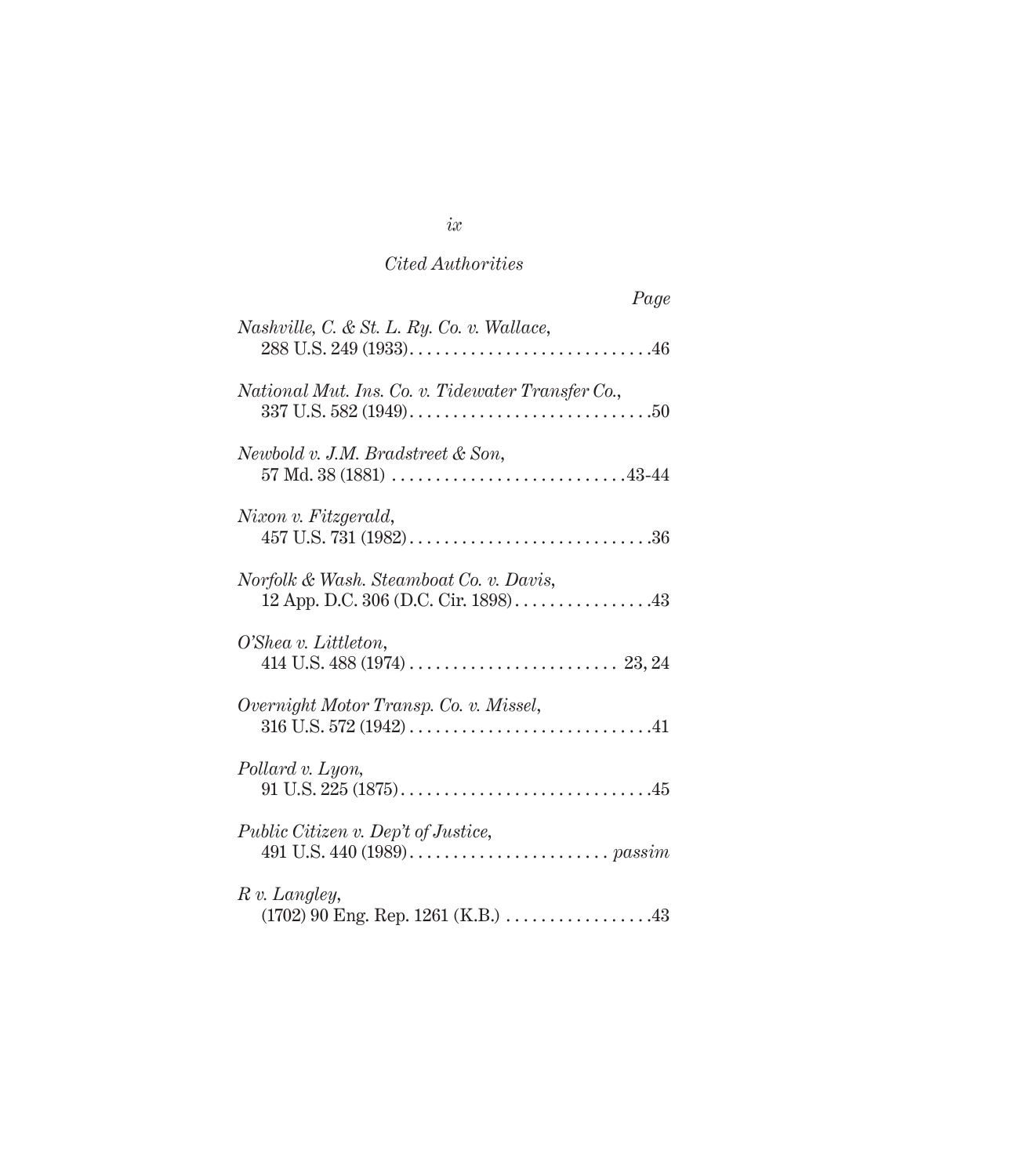| Page                                             |
|--------------------------------------------------|
| Raines v. Byrd,                                  |
| Robert Marys's Case,                             |
| Runkle v. Meyer,                                 |
| Safeco Ins. Co. of Am. v. Burr,                  |
| Schlesinger v. Reservists Comm. to Stop the War, |
| Shepard v. NLRB,                                 |
| Simon v. E. Ky. Welfare Rights Org.,             |
| Sprint Commc'ns Co., L.P. v. APCC Servs., Inc.,  |
| Steel Co. v. Citizens for a Better Env't,        |
| Summers v. Earth Island Inst.,                   |

*x*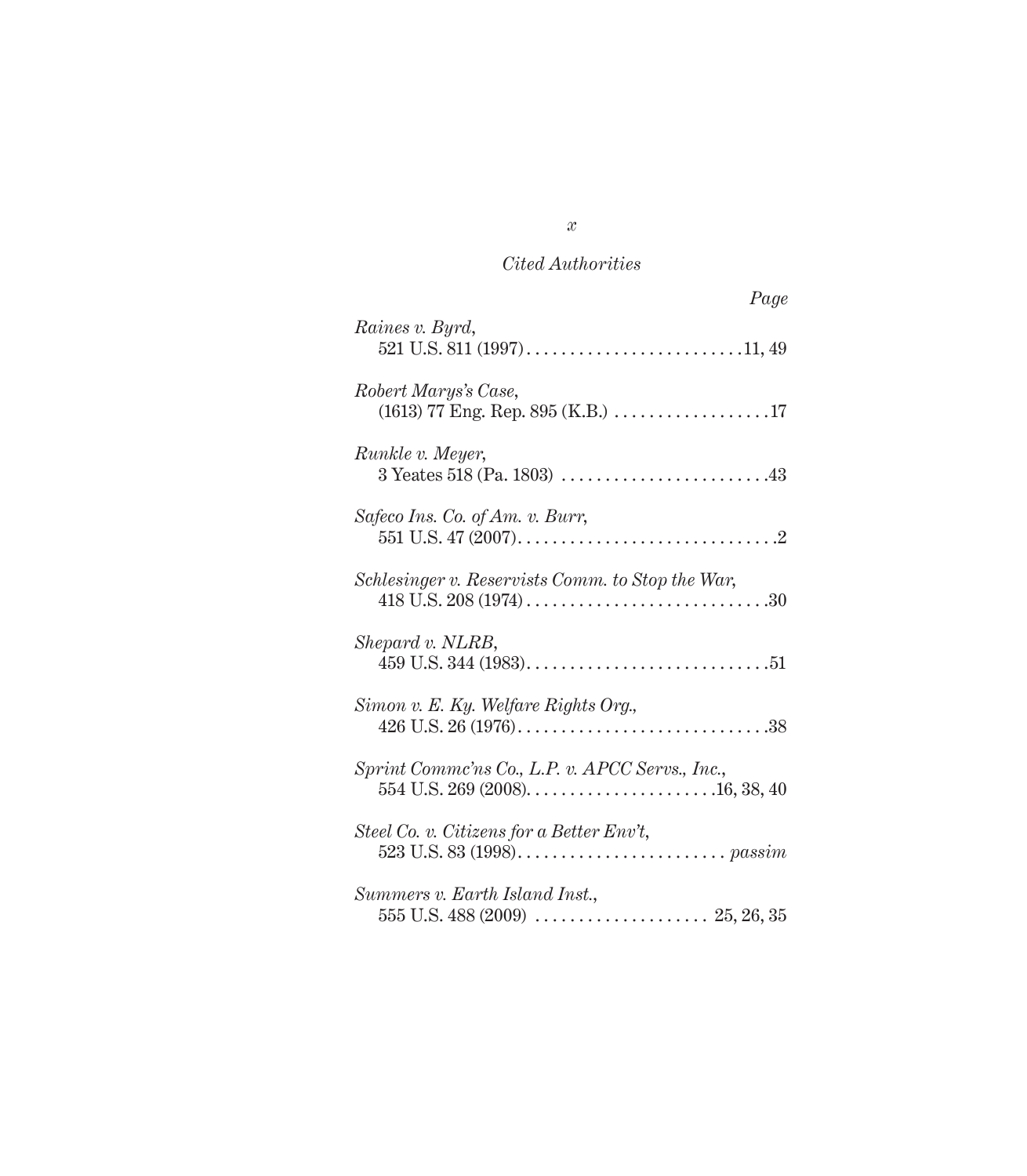| Page                                                                                        |
|---------------------------------------------------------------------------------------------|
| Sun Printing & Publ'g Ass'n v. Moore,                                                       |
| Susan B. Anthony List v. Driehaus,                                                          |
| Tenn. Valley Auth. v. Hill,                                                                 |
| Thorley v. Lord Kerry,<br>$(1812)$ 128 Eng. Rep. 367 (K.B.) 43                              |
| Trafficante v. Metro. Life Ins. Co.,                                                        |
| United States v. Bethlehem Steel Co.,                                                       |
| United States v. Oakland Cannabis Buyers' Co-op.,                                           |
| United States v. Woods,                                                                     |
| Valley Forge Christian Coll. v. Americans<br>United for Separation of Church & State, Inc., |
| Vermont Agency of Natural Res. v.<br>U.S. ex rel. Stevens,                                  |

*xi*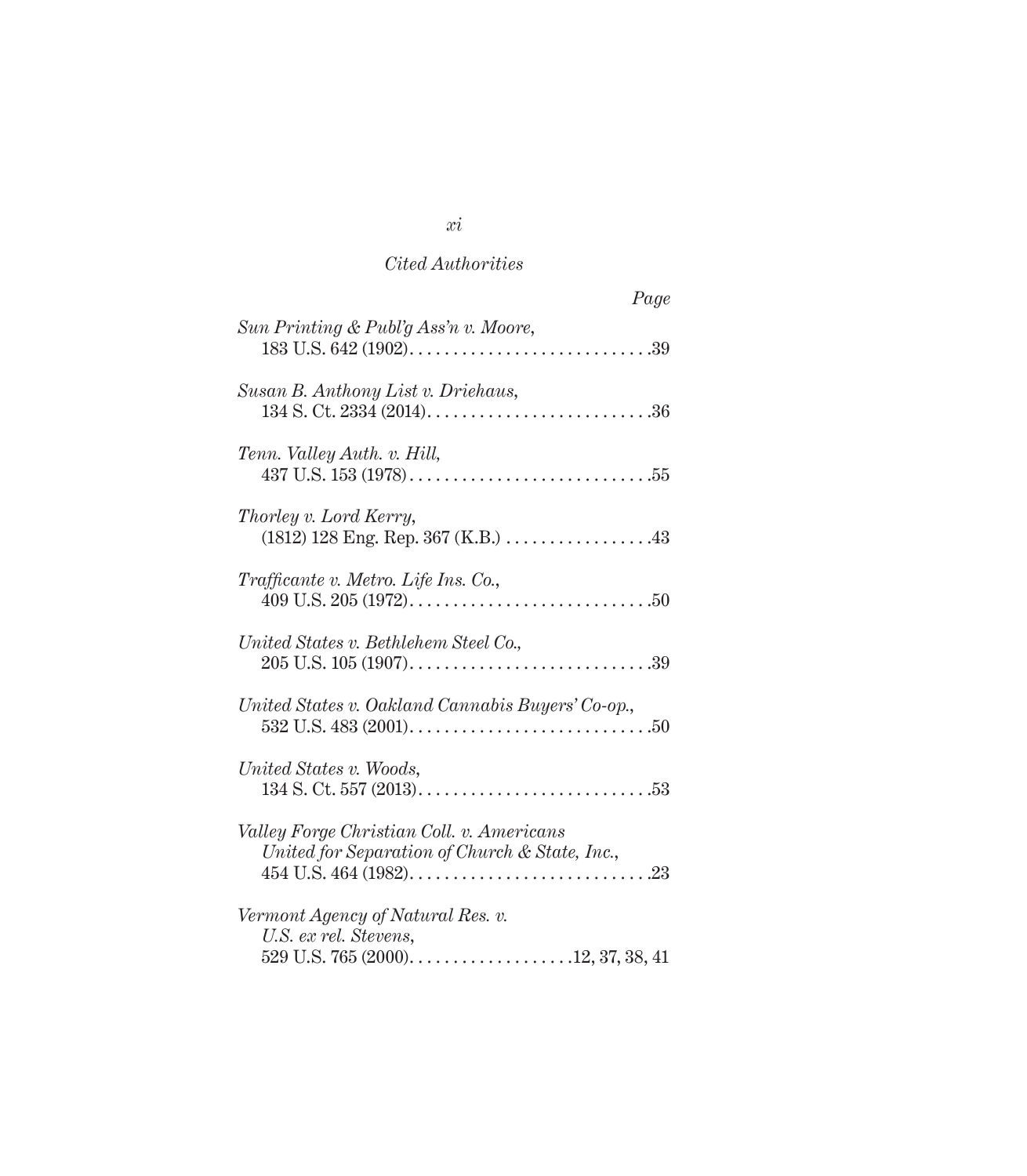| Page                                                                  |
|-----------------------------------------------------------------------|
| Warger v. Shauers,                                                    |
| Warth v. Seldin,                                                      |
| Webb v. Portland Mfg. Co.,<br>29 F. Cas. 506 (C.C.D. Me. 1838) 20, 22 |
| Weckerly v. Geyer,                                                    |
| Wells v. Watling,                                                     |
| Wernsing v. Thompson,                                                 |
| Whittemore v. Cutter,<br>29 F. Cas. 1120 (C.C.D. Mass. 1813)21-22     |
| Wilcox v. Plummer's Ex'rs,                                            |
| STATUTES, LEGISLATIVE MATERIALS<br><b>&amp; SECONDARY SOURCES</b>     |
|                                                                       |
|                                                                       |

*xii*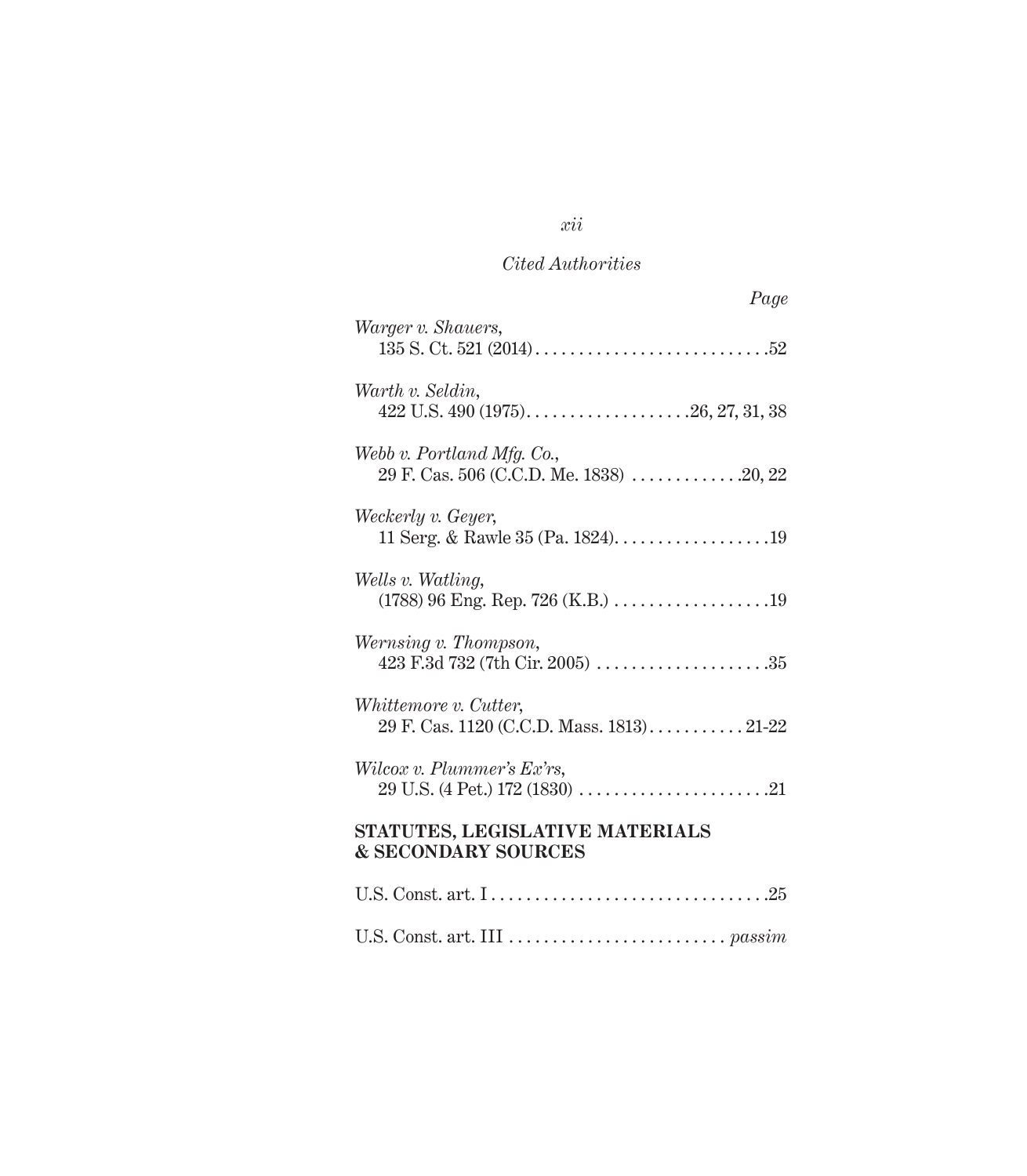## *xiii*

#### *Cited Authorities*

| Page                                                                                                                       |
|----------------------------------------------------------------------------------------------------------------------------|
|                                                                                                                            |
|                                                                                                                            |
|                                                                                                                            |
|                                                                                                                            |
|                                                                                                                            |
|                                                                                                                            |
|                                                                                                                            |
|                                                                                                                            |
|                                                                                                                            |
|                                                                                                                            |
| Act of May 31, 1790, ch. 15, § 2, 1 Stat. 124 22-23                                                                        |
| Consumer Information: Hearings Before the<br>Subcomm. on Consumer Affairs of the<br>Comm. on Banking, Currency, and Hous., |
| Fairness in Class Action Litigation Act,                                                                                   |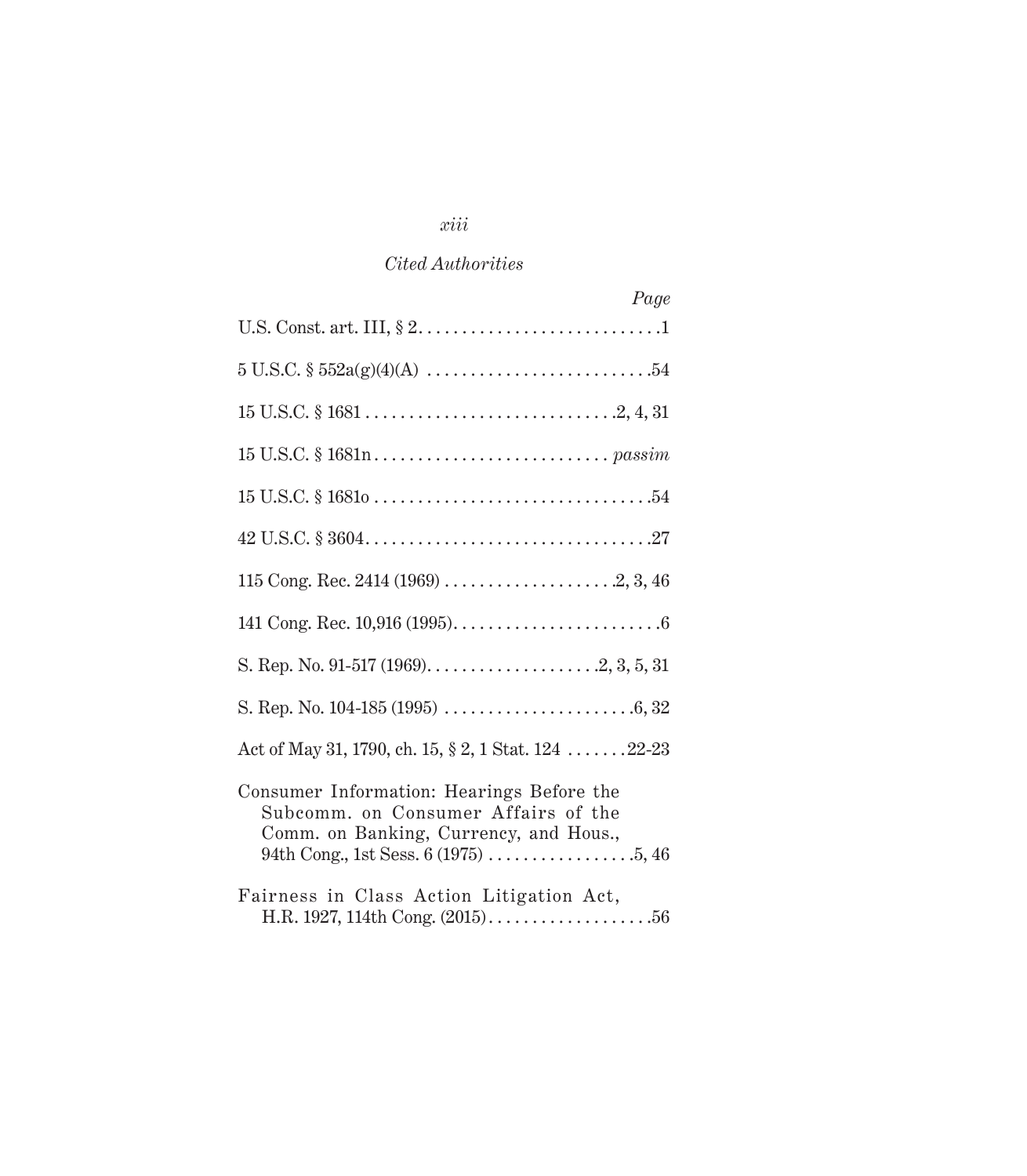## *xiv*

## *Cited Authorities*

| Page                                                                                                                                                |
|-----------------------------------------------------------------------------------------------------------------------------------------------------|
| FCRA, Pub. L. No. 91-508, 84 Stat. 1128 (1970). passim                                                                                              |
| Restatement (Second) of Contracts (1981)21                                                                                                          |
| Restatement (Second) of Torts $(1977)$ 21, 44, 45                                                                                                   |
| 1A Sutherland Statutes and Statutory<br>Construction $\S 21:14$ (7th ed. 2009) 53                                                                   |
| 3 William Blackstone, Commentaries<br>on the Laws of England $(1768)$ 3, 17, 19, 20                                                                 |
| 2 Samuel Comyn, A Treatise of the Law Relative<br>to Contracts and Agreements Not Under Seal                                                        |
| Brian T. Fitzpatrick, An Empirical Study of<br>Class Action Settlements and Their Fee<br><i>Awards</i> , 7 J. of Empirical Legal Stud. 811 (2010)55 |
| Lawrence D. Frenzel, Fair Credit Reporting Act:<br>The Case for Revision, 10 Loy. L.A. L.                                                           |
| 2 Kent, Commentaries on American Law (1827) 43                                                                                                      |
| Virginia G. Maurer, Common Law Defamation<br>and the Fair Credit Reporting Act,                                                                     |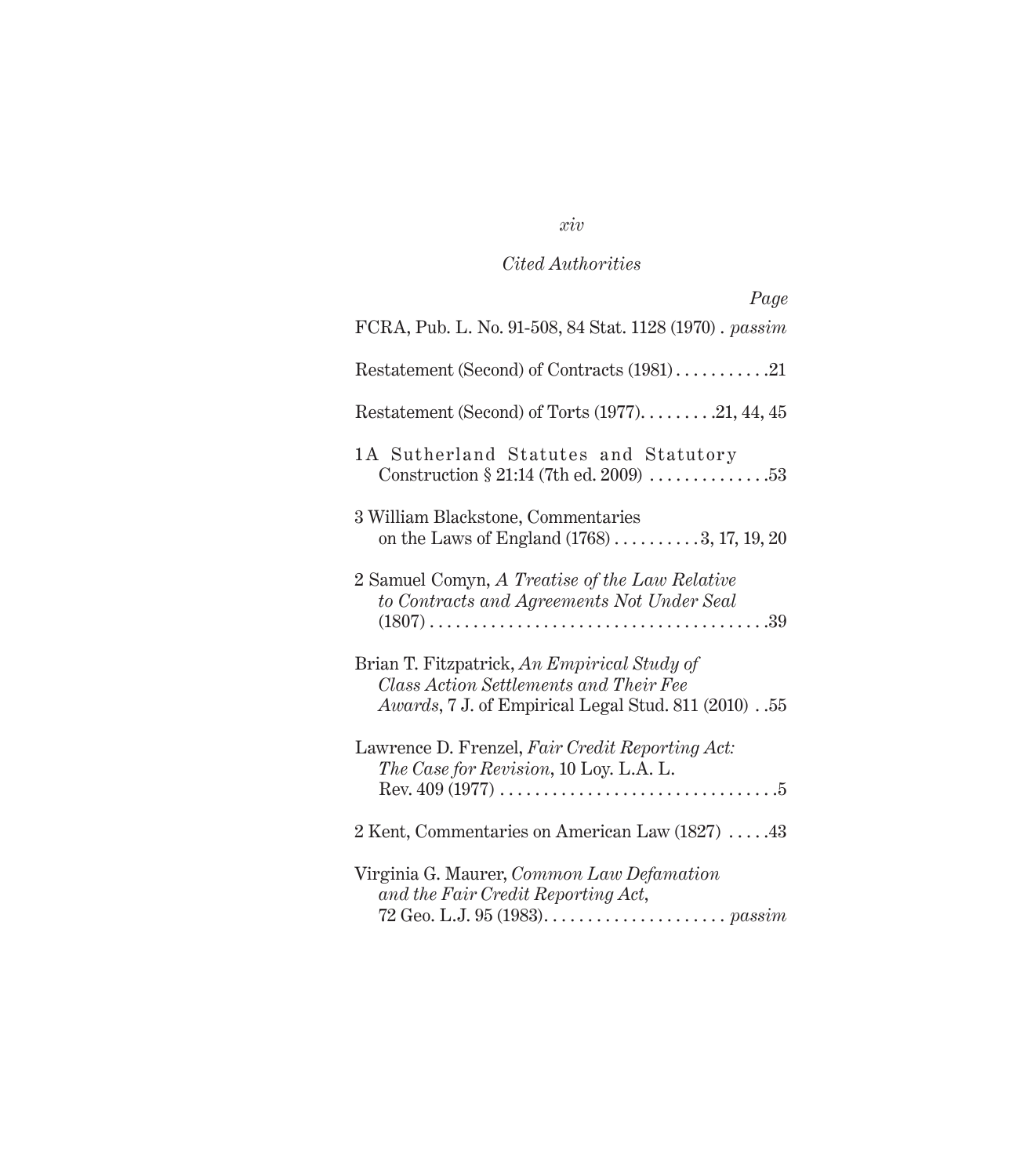| Page                                                                                                                                         |
|----------------------------------------------------------------------------------------------------------------------------------------------|
| William T. Prosser, Libel Per Quod,<br>46 Va. L. Rev. 839 (1960) $\dots$ 41-42, 43                                                           |
| John G. Roberts, Jr., Article III Limits on<br>Statutory Standing, 42 Duke L.J. 1219 (1993)48                                                |
| Antonin Scalia, The Doctrine of Standing as an<br>Essential Element of the Separation of<br>Powers, 17 Suffolk U. L. Rev. 881 (1983) 23, 26  |
| Victor E. Schwartz et al., Prosser, Wade, and<br>Schwartz's Torts (10th ed. 2000) 16                                                         |
| Theodore Sedgwick, A Treatise on the Measure                                                                                                 |
| Charles Silver, "We're Scared to Death": Class<br>Certification and Blackmail, 78 N.Y.U.                                                     |
| Robert R. Stauffer, Note, Tenant Blacklisting:<br>Tenant Screening Services and the Right to<br>Privacy, 24 Harv. J. on Legis. $239(1987)$ 5 |
| Van Vechten Veeder, History and Theory of the<br>Law of Defamation, 3 Colum. L. Rev. 546                                                     |

*xv*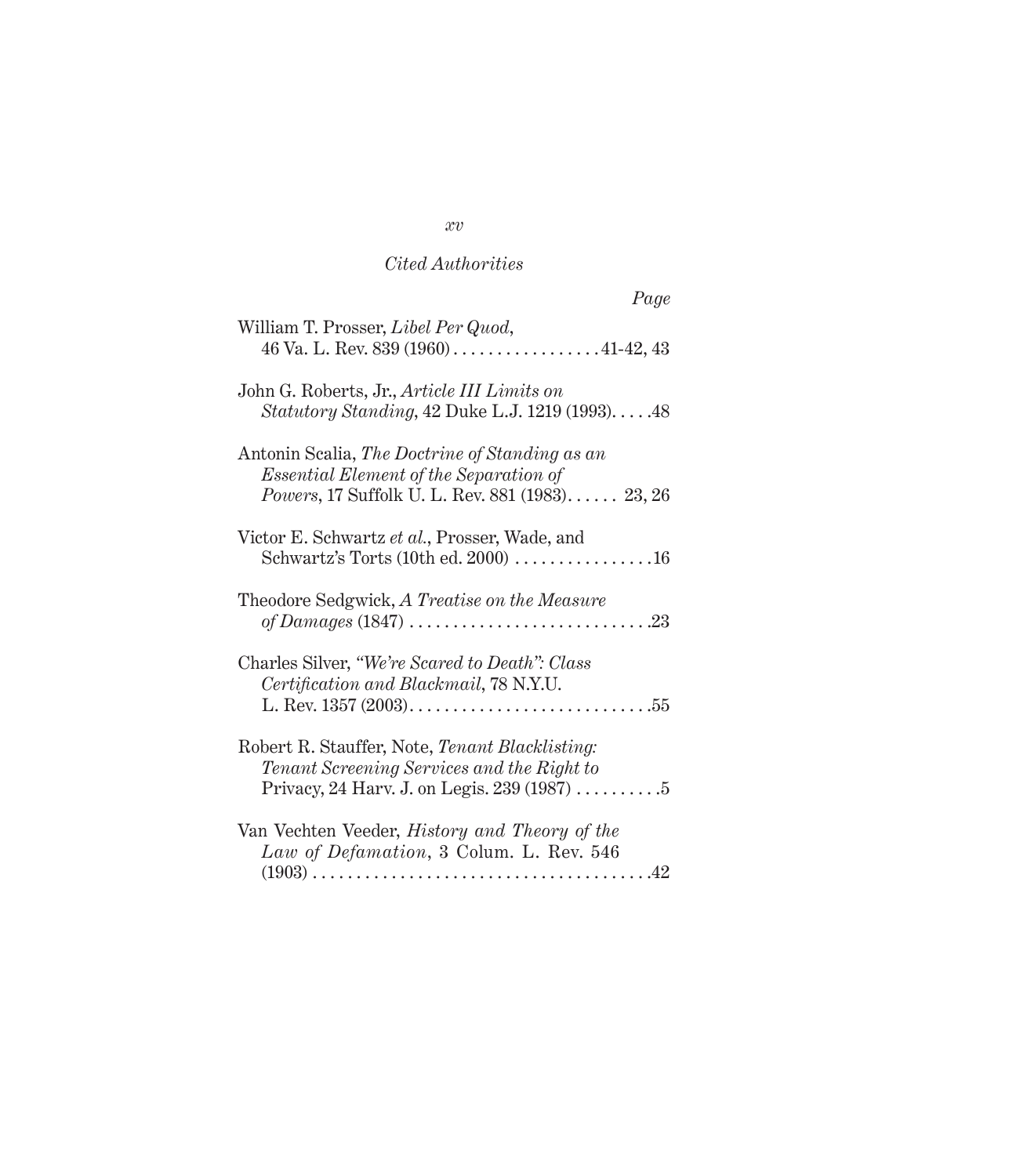#### **BRIEF FOR RESPONDENT**

Respondent Thomas Robins ("Robins"), on behalf of himself and others similarly situated, respectfully requests that this Court affirm the judgment of the United States Court of Appeals for the Ninth Circuit.

#### **STATEMENT**

Article III of the Constitution extends the judicial power of federal courts to "Cases" and "Controversies." U.S. Const. art. III, § 2. One private party alleging that another private party has invaded a personal legal right conferred on him by federal law is just such a case or controversy. After all, "[p]rivate-rights disputes"—those involving "the liability of one individual to another under the law as defined"—"lie at the core of the historically recognized judicial power." *N. Pipeline Constr. Co. v. Marathon Pipe Line Co.*, 458 U.S. 50, 70 (1982). That a case or controversy exists is even more apparent when, like here, it is a private dispute over a sum of money and the federal cause of action is one that would have been well known to the Framers.

Petitioner Spokeo, Inc. ("Spokeo") argues that Robins lacks Article III standing to bring his Fair Credit Reporting Act ("FCRA") claim in federal court because according to Spokeo—its invasion of Robins's rights did not cause him "real-world" harm. Brief for Petitioner ("Pet. Br.") 9. Spokeo's novel "real-world" injury test, however, not only lacks any foundation in the Court's decisions or founding-era history, it does nothing to safeguard the separation-of-powers principles animating Article III's standing requirement. To the contrary, Spokeo's proposal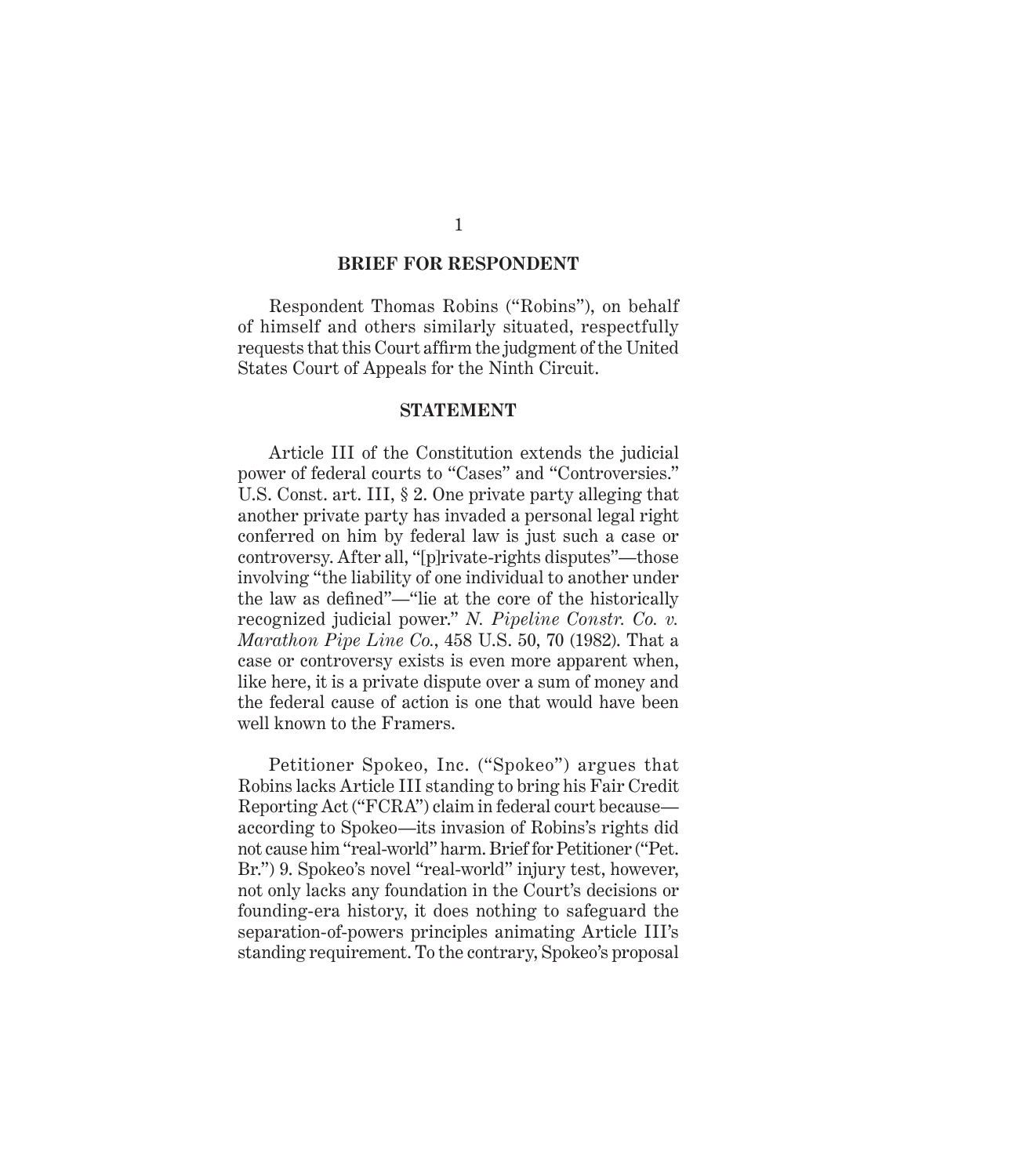would create separation-of-powers problems by asking federal courts to encroach upon Congress's power to define and create remedies for private interests that it found important enough to warrant statutory protection.

#### **I. The Fair Credit Reporting Act**

Congress enacted the FCRA, Pub. L. No. 91-508, 84 Stat. 1128 (1970), to, among other things, "ensure fair and accurate credit reporting." *Safeco Ins. Co. of Am. v. Burr*, 551 U.S. 47, 52 (2007). Congress recognized that "[p]erhaps the most serious problem in the credit reporting industry [was] the problem of inaccurate or misleading information." 115 Cong. Rec. 2414 (1969); S. Rep. No. 91- 517, at 2-3 (1969). Credit bureaus "frequently confuse[d] one individual with another" and reproduced "[b]iased information" and "malicious gossip and hearsay." 115 Cong. Rec. 2414. To solve that problem, the FCRA requires "that consumer reporting agencies adopt reasonable procedures ... with regard to the confidentiality, accuracy, relevancy, and proper utilization of such information[.]" 15 U.S.C. § 1681(b).

The FCRA's passage was preceded by decades of concern over inadequate protections against false statements regarding an individual's creditworthiness. Historically, "injuries that resulted from the dissemination of erroneous information by credit reporting agencies could be redressed through the common law action of defamation." Virginia G. Maurer, *Common Law Defamation and the Fair Credit Reporting Act*, 72 Geo. L.J. 95, 97 (1983). Under the common law, certain words (written or spoken) were considered so inevitably injurious that actual injury was presumed. An "action on the case"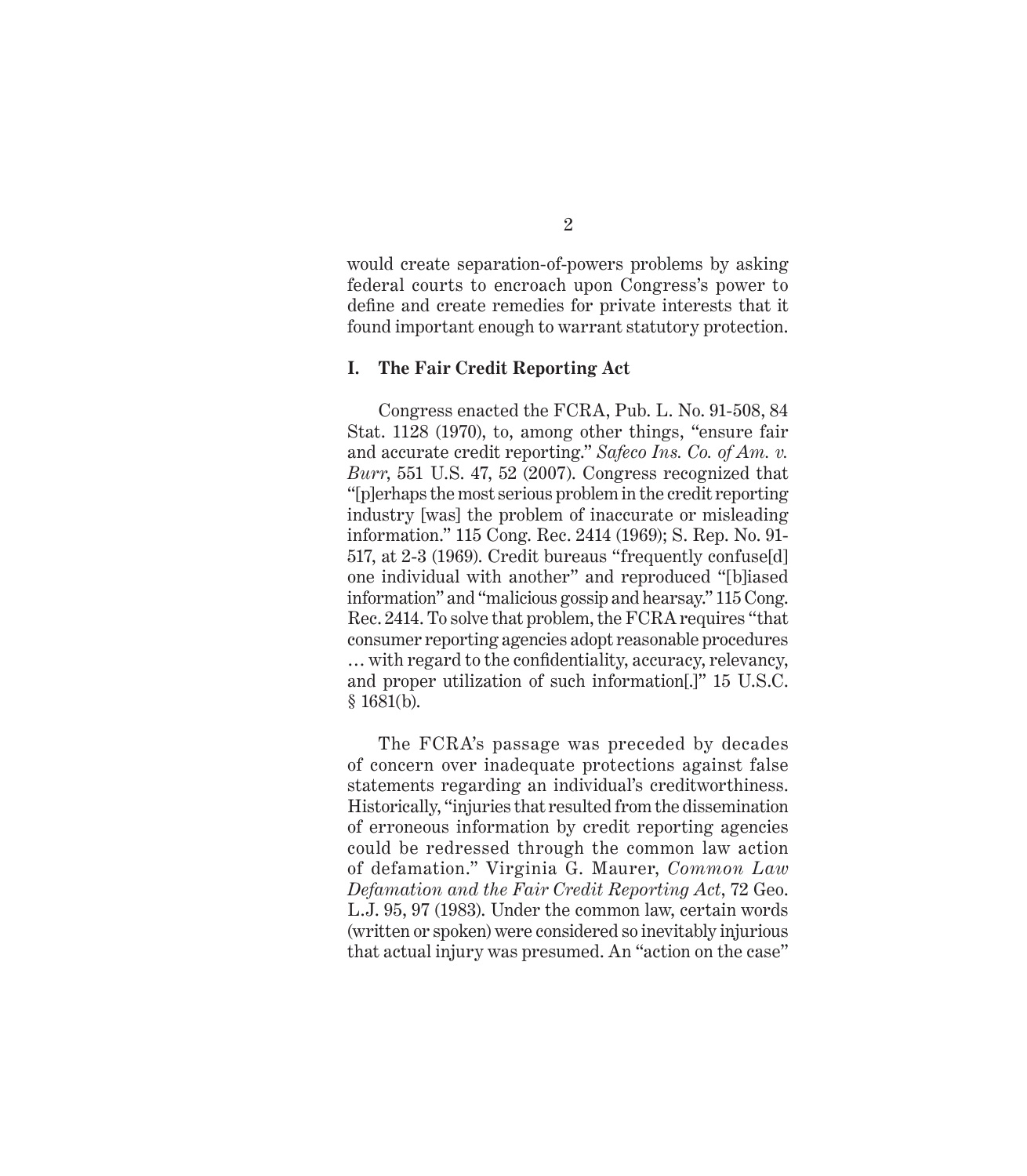could proceed "without proving any particular damage to have happened." 3 William Blackstone, Commentaries on the Laws of England \*124 (1768).

By the early twentieth century, however, most American jurisdictions had adopted a "qualified privilege" for credit reporting agencies accused of defamation. *See*  Maurer, *supra*, at 100. The effect of this privilege was to "place the burden of proving actual malice and actual damages on the plaintiff." *Id.* In addition, only the State of Oklahoma sought to regulate credit reporting agencies in any fashion. *See* 115 Cong. Rec. 2414. As a result, by the mid-twentieth century an individual who was "the subject of a credit report [was] all but unprotected in most jurisdictions." *Id.*

With the growth of consumer credit after World War II, "a vast credit reporting industry … developed to supply credit information." S. Rep. No. 91-517, at 2. Credit bureaus, aided by "the growth of computer technology," began to supply information on millions of individuals' "financial status, bill paying record and items of public record such as arrests, suits, judgments," as well as "information on a person's character, habits, and morals," and "highly sensitive and personal information about a person's private life, such as racial or ethnic descent, domestic trouble, housekeeping habits, and conditions of yard." *Id.* at 2, 4.

By the 1960s, there was a consensus in Congress that the state legal regimes had failed to adapt their regulatory approach to the modern credit industry. In addition, Congress understood that because "unfair credit reporting methods undermine the public confidence which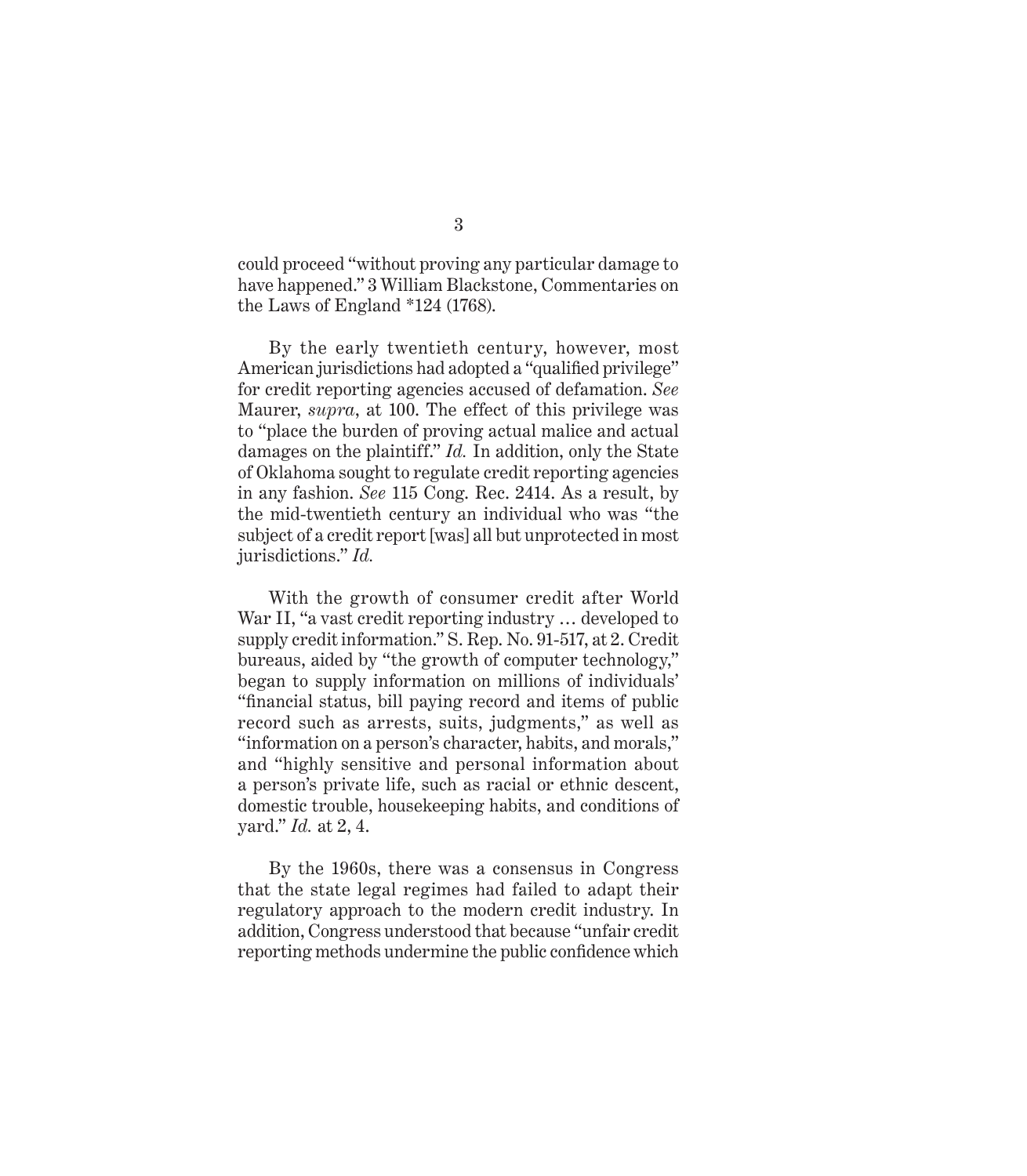is essential to the continued functioning of the banking system," it needed "to insure that consumer reporting agencies exercise their grave responsibilities with fairness, impartiality, and a respect for the consumer's right to privacy." 15 U.S.C. § 1681(a)(1), (a)(4).

The FCRA thus imposed "a comprehensive series of restrictions on the disclosure and use of credit information assembled by consumer reporting agencies." *FTC v. Manager, Retail Credit Co*., 515 F.2d 988, 989 (D.C. Cir. 1975). In particular, the FCRA limited the purposes for which information could be supplied to third parties, FCRA § 604, banned disclosure of outdated information, *id.* § 605, required consumer reporting agencies preparing a consumer report to follow "reasonable procedures" to "assure maximum possible accuracy of the information concerning the individual about whom the report relates," *id.* § 607, and provided individuals with a means of ensuring that the information being distributed about them is accurate and updated, *id.* § 611. To enforce these provisions, the FCRA made any consumer reporting agency that had been "negligent in failing to comply with any requirement imposed under [the act] with respect to any consumer … liable to that consumer in an amount equal to the sum of any actual damages sustained by the consumer as a result of the failure[.]" *Id.* § 617. Punitive damages were available for willful violations. *Id.* § 616.

At the same time, the FCRA preempted certain statelaw claims by prohibiting "any action or proceeding in the nature of defamation, invasion of privacy, or negligence with respect to the reporting of information against any consumer reporting agency … based on information disclosed pursuant to [the FCRA], except as to false

4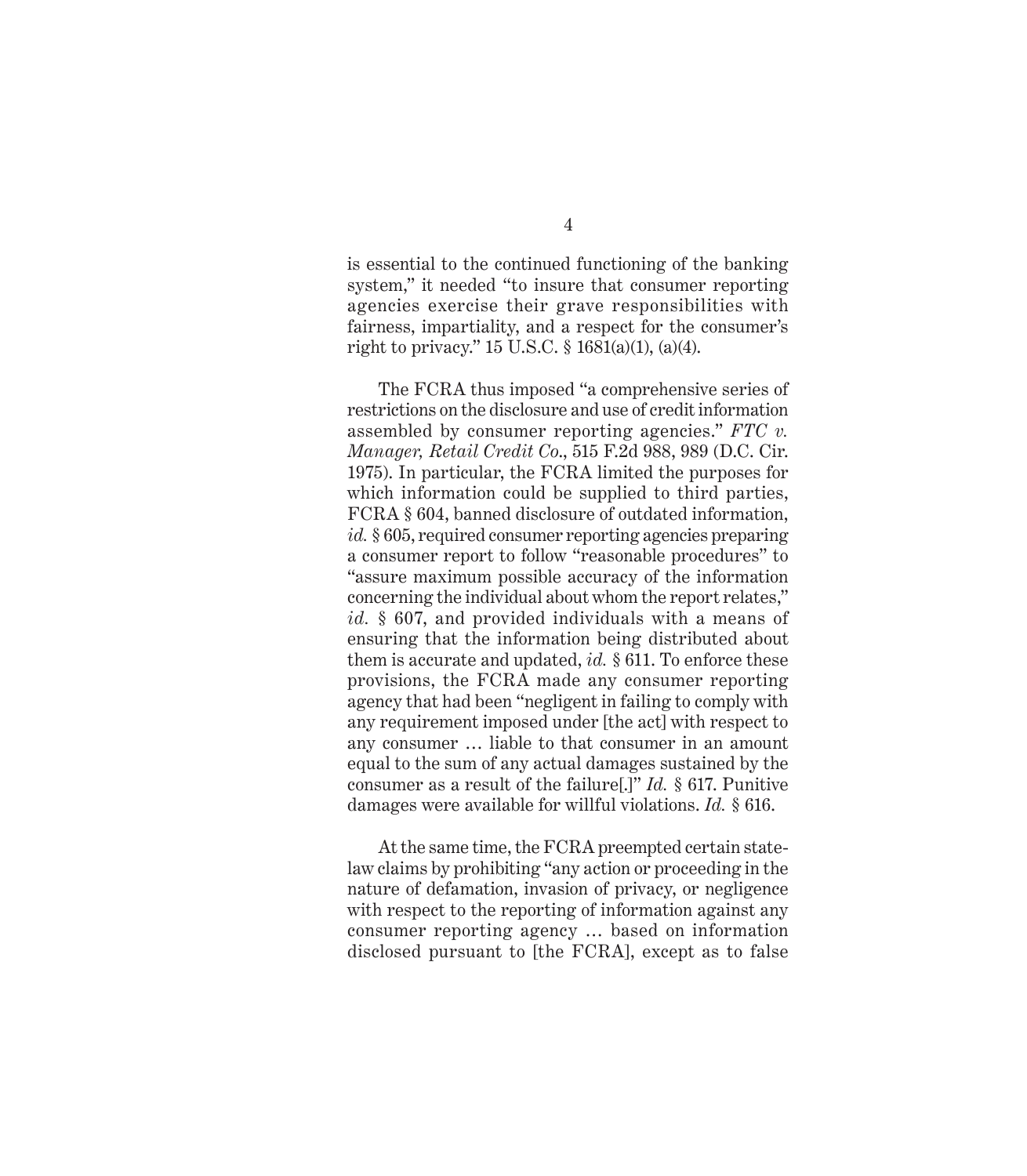information furnished with malice or willful intent to injure such consumer." *Id.* § 610; *id.* § 622 (preempting any law "inconsistent with any provision of this title"). These provisions "federalized and transformed" "common law defamation in the credit reporting context … into an action for negligence." Maurer, *supra*, at 115; S. Rep. No. 91-517, at 3 (noting that credit reporting agencies facing the possibility of new regulations in 29 states "expressed a preference for Federal regulation rather than State legislation").

#### **II. The Consumer Credit Reporting Reform Act**

Although the FCRA increased protections for consumers, it remained inadequate in several respects. One criticism was that the damages regime did "not always serve as a viable remedy." Lawrence D. Frenzel, *Fair Credit Reporting Act: The Case for Revision*, 10 Loy. L.A. L. Rev. 409, 429 (1977). "Civil actions brought pursuant to the [FCRA] tend[ed] to result in nominal—if any—damages to the consumer-plaintiff." *Id.* at 429-30; *see also* Robert R. Stauffer, Note, *Tenant Blacklisting: Tenant Screening Services and the Right to Privacy*, 24 Harv. J. on Legis.  $239, 311$  (1987) ("[I]t is often difficult to prove monetary damages for invasions of privacy. Privacy, after all, is not an economic right but a basic necessity of one's individuality."). There was "little incentive on the part of the consumer to bring an action under the statute, and as a result, reporting agencies [felt] no real compulsion to comply with the protective mechanisms of the Act." Frenzel, *supra*, at 430. There were numerous calls to amend the FCRA to "provid[e] for minimum liability or presumed damages when a violation is proven." Stauffer, *supra*, at 311; *see* Consumer Information: Hearings Before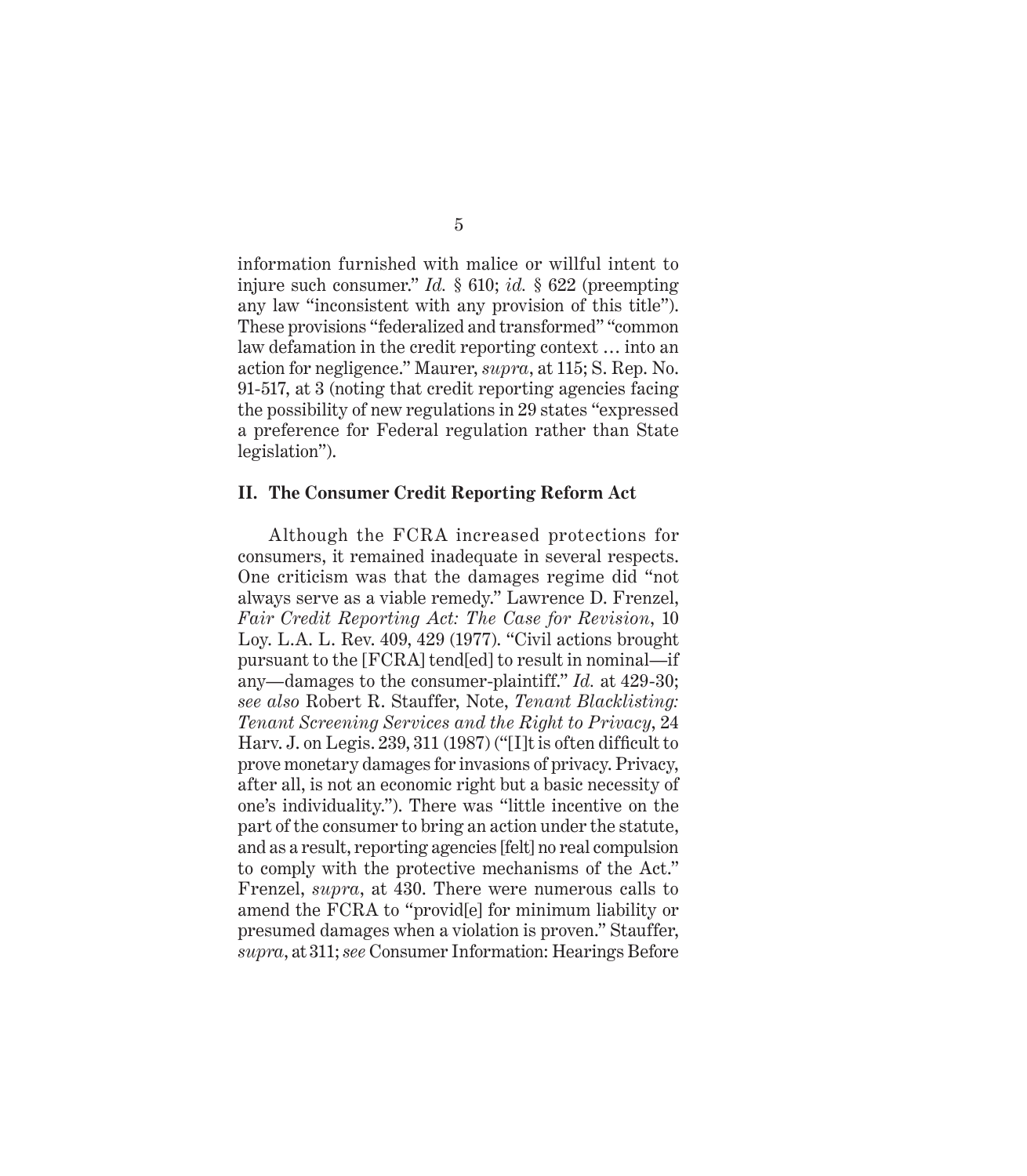the Subcomm. on Consumer Affairs of the Comm. on Banking, Currency, and Hous., 94th Cong., 1st Sess. 6, 62, 79, 105-06 (1975).

In 1996, Congress responded to "horror stories about inaccurate credit information and the inability of consumers to get the information corrected," 141 Cong. Rec. 10,916 (1995), by amending the FCRA to allow victims of "willful" violations to recover statutory damages of "not less than \$100 and not more than \$1,000." 15 U.S.C.  $§$  1681n(a)(1)(A). Congress was "aware of concerns expressed by furnishers of information and the consumer reporting agencies that these provisions will result in unwarranted litigation," but believed it was warranted to protect "consumers who have been wronged." S. Rep. No. 104-185, at 48-49 (1995).

Congress also recognized that "the consumer reporting system handles almost two billion pieces of data per month and will never be perfectly accurate." Id. at 43. Consequently, it did not impose strict liability for the creation or dissemination of false credit reports. *Id.* Congress instead believed that adopting certain prophylactic and corrective measures designed to limit inaccuracies to the maximum extent possible would appropriately "balance the rights of consumers with those of consumer reporting agencies[.]" *Id.* at 49.

#### **III. Spokeo's Business Practices**

Spokeo owns and operates a website that in response to a free Internet query provides in-depth reports containing extensive personal information about individuals. The reports can include the person's address, an image of their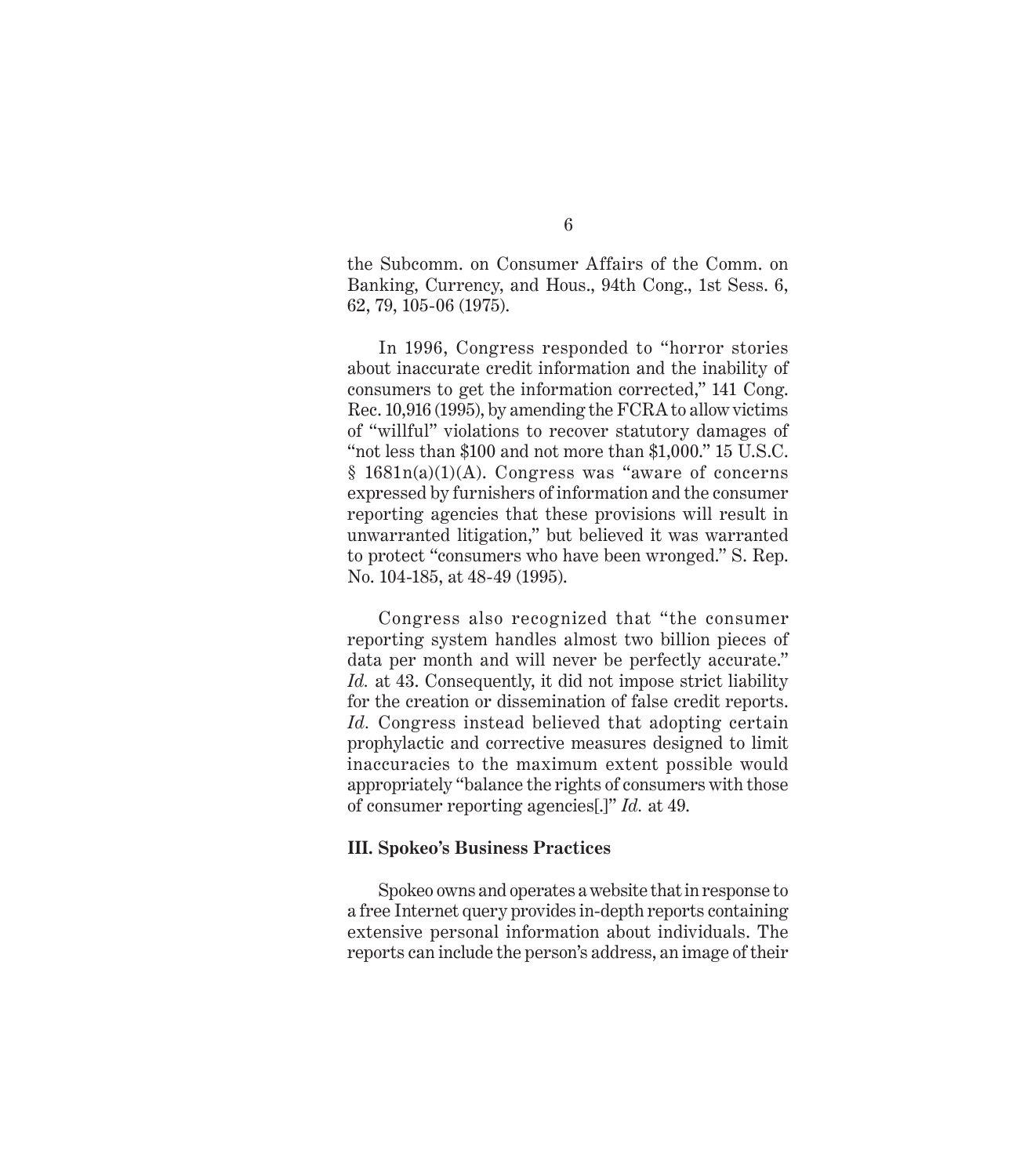residence, their phone number, marital status, names of their siblings and parents, as well as age, occupation, education, ethnicity, property value, and hobbies. Joint Appendix ("JA") 7, 10-11. Spokeo's reports also include other personal information about their subjects, such as whether the individual "[h]as children," "[d]onates to environmental issues," "[h]as a swimming pool," or "[i]s not interested in politics." JA 10, 26. At no point does Spokeo ask permission from the individuals to publish their personal information. JA 49.

Spokeo markets its services to employers who want to evaluate prospective employees, as well as to those who want to investigate prospective romantic partners or seek other personal information. JA 9, 13, 38 n.12. Spokeo's webpage, for example, has featured a banner reading "HR Recruiters—Click Here Now!" *Id.* 36. Spokeo provides indepth financial information about—and economic analysis of—the individuals on whom it reports. JA 7, 10, 40-41. This information includes, among other things, mortgage value, estimated income, and investments. JA 11. It also describes the subject's "economic health" on a scale from low to high, or as "average," "below average," or "very strong." JA 10-11. Spokeo users can also receive a report on a subject's "wealth level," rated on a scale from low to high, including a percentile such as "Bottom 40%" or "Top 10%." JA 11, 14.

Although Spokeo's reports contain extensive personal information, much of it is inaccurate. JA 11. Numerous investigative studies have documented the falsehoods in Spokeo's reports, including false statements concerning employment history, economic background, and home value. JA 11 n.1. Indeed, Spokeo itself is aware of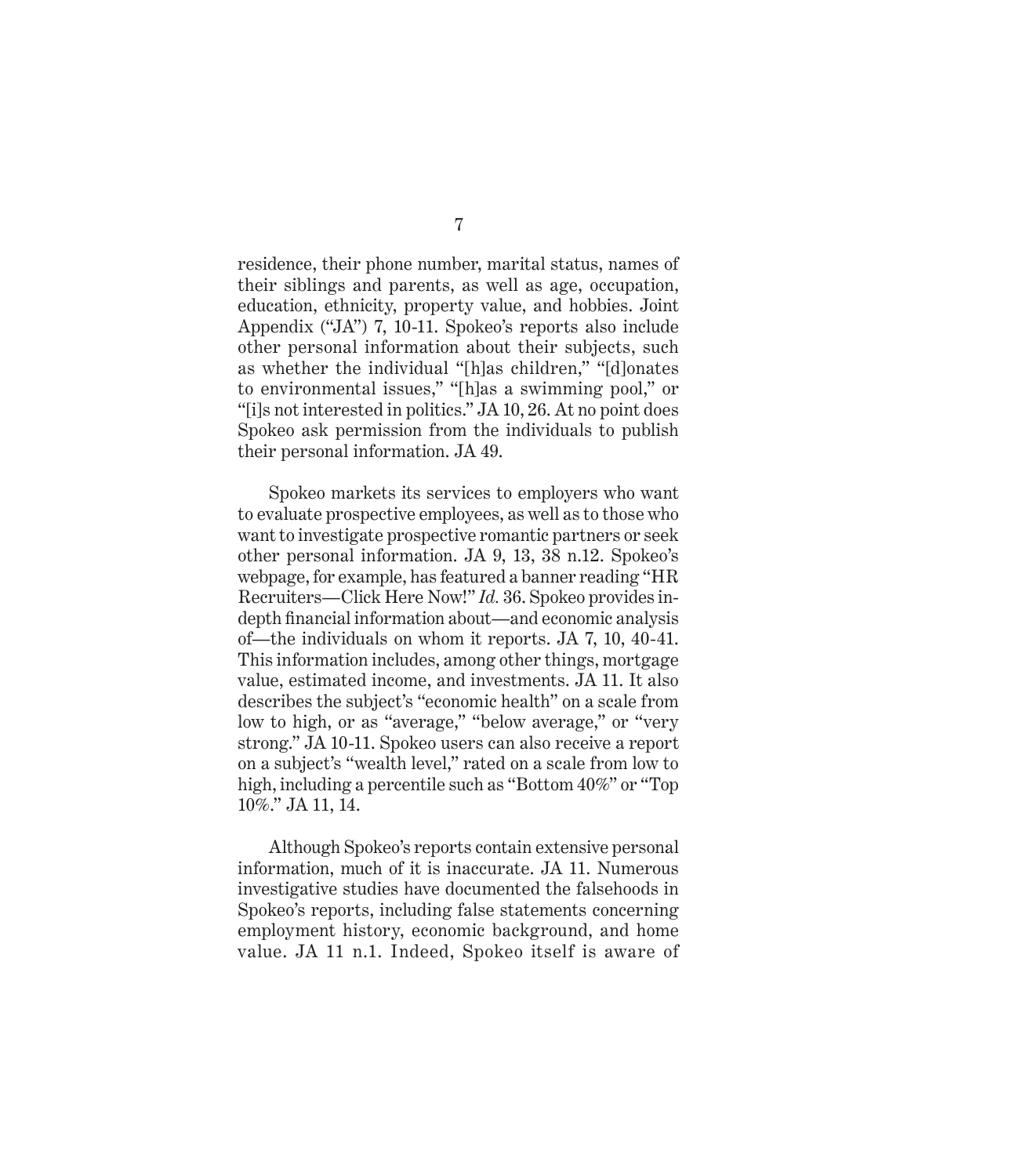inaccuracies in the information it reports. Its founder, Harrison Tang, acknowledged these deficiencies in 2009, admitting that Spokeo "know[s] there are a lot of things we need to improve. There are algorithms we can do that we haven't had time to improve the inaccuracies [*sic*]. There's a lot of holes." JA 12.

Despite that admission, when individuals do learn of these falsehoods about themselves, they have little recourse. They often face barriers in correcting inaccuracies or removing their reports, as Spokeo has no effective system for allowing them to do so. *Id.* For example, individuals seeking to remove or correct their information will often receive emails informing them to "[p]lease try again tomorrow" because Spokeo "limit[s] the frequency of privacy requests" to "prevent abuse." *Id.* Even when successfully removed, an inaccurate report can reappear. JA 49. There often is nothing the subject of a report can do to keep Spokeo from disseminating a report filled with inaccurate personal information.

#### **IV. Procedural History**

Robins sued Spokeo in federal court under the FCRA. JA 6. Robins alleged that Spokeo created and made available for purchase an inaccurate report of his personal information. JA 13-14. While some of Spokeo's basic information about him in the report was accurate, almost everything else in its profile was not. In particular, Spokeo falsely reported that Robins (1) had a graduate degree (he does not); (2) is employed in a professional or technical field, his "economic health" was "very strong," and his wealth level was in the "Top 10%" (he is out of work and seeking employment); and (3) is in his 50s, is married,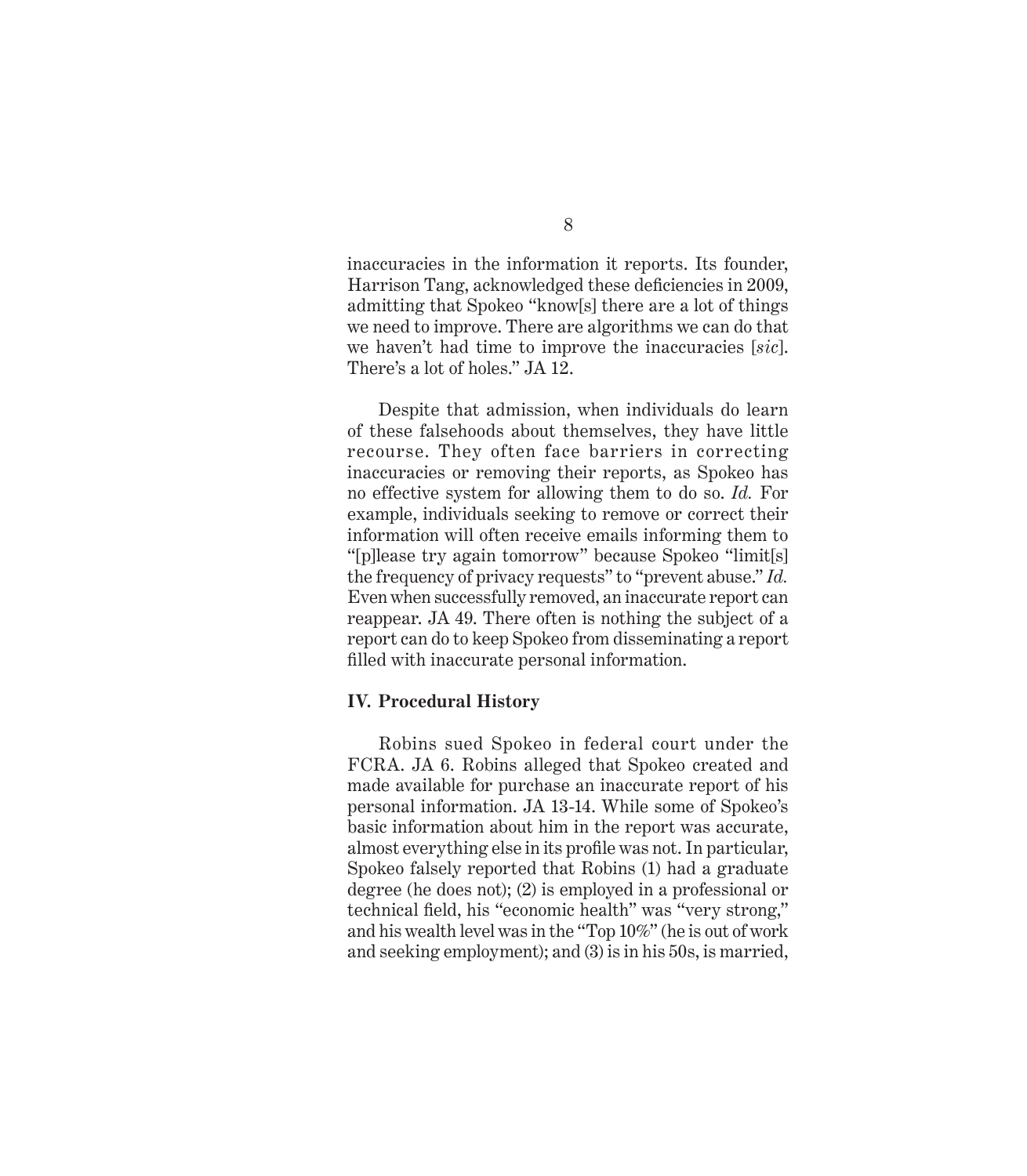and has children (he is not in his 50s, is unmarried, and has no children). JA 14. The report also included a photograph purporting to be of Robins that was not, in fact, of him. *Id.*

Robins further alleged that when Spokeo created this inaccurate report about him, it was aware of the inadequacies in its processes, was aware of its failure to follow the procedures the FCRA requires to assure maximum possible accuracy of the reports it generates, and, as a result, had willfully violated the FCRA. JA 20- 23. Because Spokeo had failed to satisfy these obligations with respect to Robins, he was entitled to, among other things, declaratory relief, injunctive relief, and statutory damages. JA  $25$ ; 15 U.S.C. § 1681n(a) ("Any person who willfully fails to comply with any requirement imposed under this subchapter *with respect to any consumer is liable to that consumer*[.]") (emphasis added).

The district court initially denied Spokeo's motion to dismiss the amended complaint for lack of Article III standing. Petition Appendix ("App.") 17a-21a. The district court found that Robins had "alleged an injury in fact—the 'marketing of inaccurate consumer reporting information about Plaintiff'—that is fairly traceable to Defendant's conduct—alleged FCRA violations—and that is likely to be redressed by a favorable decision from this Court." App. 18a. After Spokeo sought interlocutory review, however, the district court reconsidered its previous ruling and granted Spokeo's motion to dismiss. App. 23a-24a. Robins timely appealed. JA 3.

The Ninth Circuit reversed, holding that Spokeo's alleged violations of Robins's FCRA rights met Article III's standing requirements for three reasons. App. 8a-9a.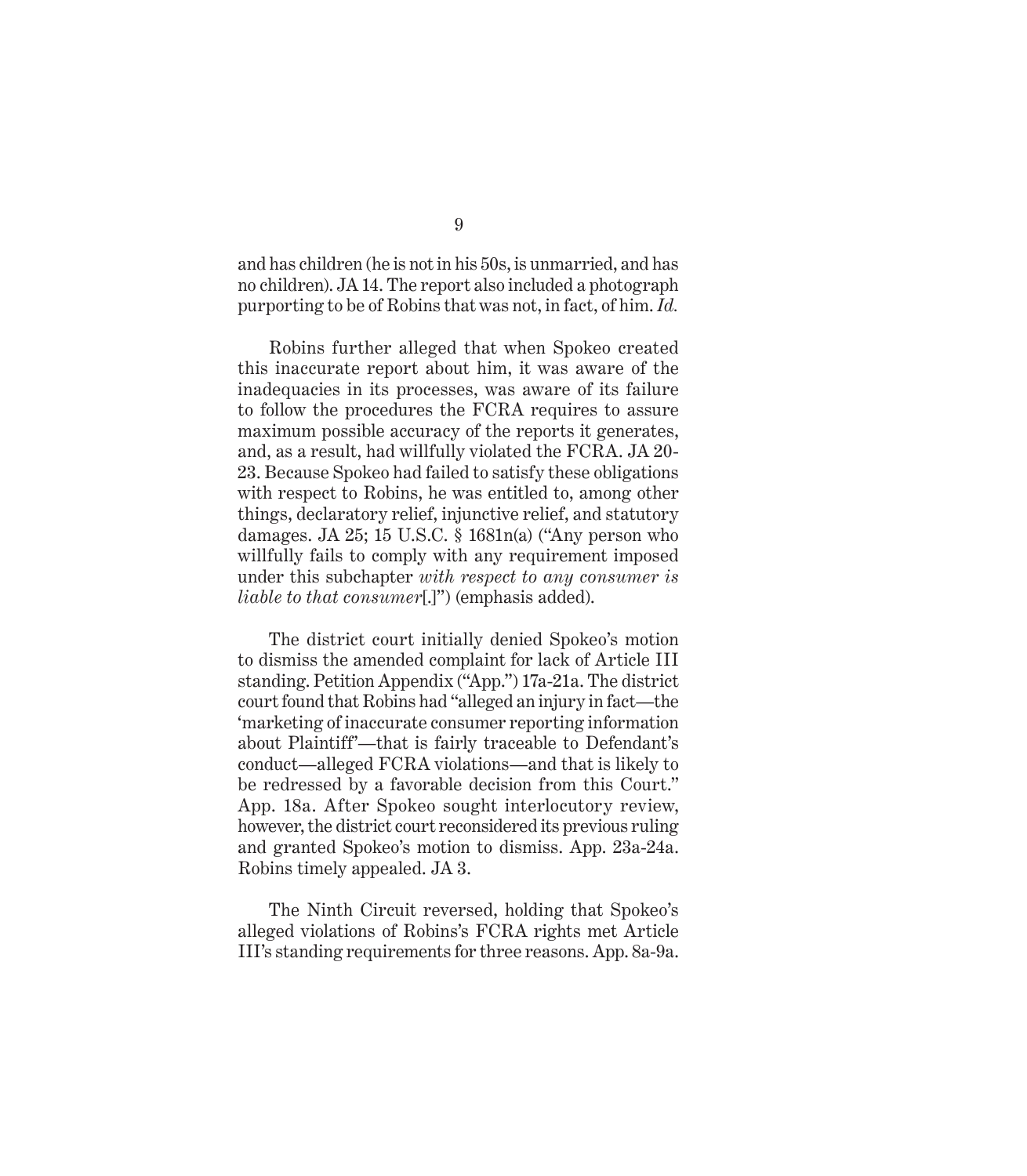First, although Congress's power to confer standing is not limitless, the "interests protected by the statutory rights at issue are sufficiently concrete and particularized that Congress can elevate them." App. 8a. Second, Robins had alleged that Spokeo "violated *his* statutory rights, not just the statutory rights of other people." *Id.* Third, Robins's personal interest in the proper handling of his credit information was "individualized rather than collective." *Id.*

#### **SUMMARY OF ARGUMENT**

Robins alleges that Spokeo willfully violated the personal rights that he holds under the FCRA. To redress that violation, he brought a private right of action that Congress created and seeks the statutory-damages remedy Congress provided. Article III demands no more. Centuries of common-law precedent, this Court's standing decisions, and separation-of-powers principles all disprove Spokeo's claim that a "bare" statutory violation without additional "real-world" harm is not a cognizable injury. No decision of this Court holds that Article III bars Congress from creating personal legal rights and fashioning monetary relief to redress them in federal court. Spokeo's plea to overturn this settled body of law should be rejected.

*First*, Robins has Article III standing because "the actual or threatened injury required by [Article] III may exist solely by virtue of statutes creating legal rights, the invasion of which creates standing." *Havens Realty Corp. v. Coleman*, 455 U.S. 363, 373 (1982) (citation and quotations omitted). Since the fourteenth century, the law has allowed litigants to bring actions asserting the invasion of legal rights of all sorts without having to demonstrate consequential harm. Chief Justice Marshall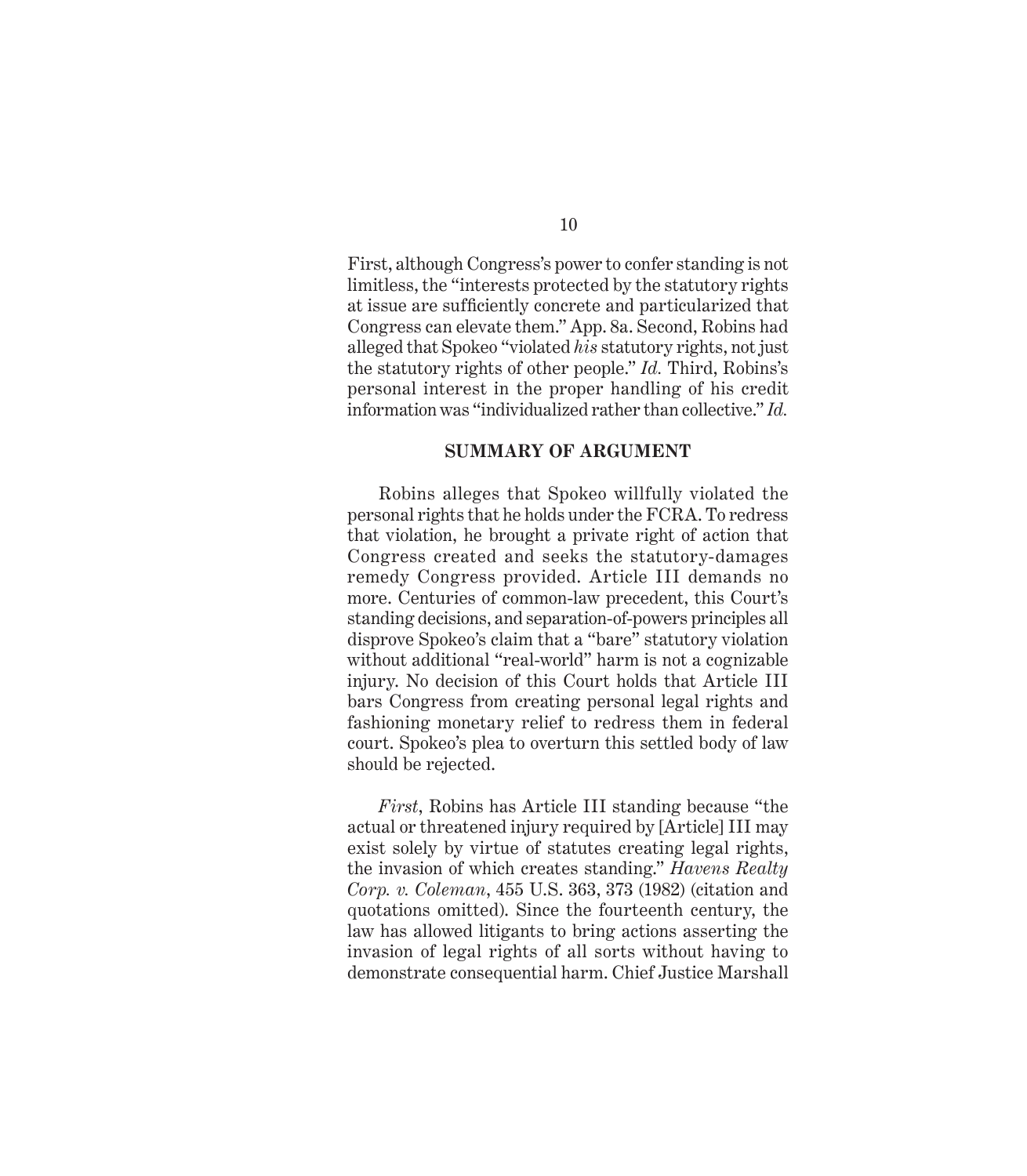understood it to be the "general and indisputable rule, that where there is a legal right, there is also a legal remedy by suit or action at law, whenever that right is invaded." *Marbury v. Madison*, 5 U.S. (1 Cranch) 137, 163 (1803). To that end, courts have long provided nominal damages to ensure that legal rights can be redressed. Congress likewise has, from the Nation's earliest days, provided statutory damages to ensure legal rights can be remedied in federal court. The FCRA follows this well-worn path.

To be sure, Article III imposes limits. Congress may not enact a statute, for example, giving every citizen the right "to require that the Government be administered according to law," and to expect it to be enforceable in federal court. *Lujan v. Defenders of Wildlife*, 504 U.S. 555, 574 (1992). Article III requires that the invasion of a plaintiff's statutory right be "personal, particularized, concrete, and otherwise judicially cognizable." *Raines v. Byrd*, 521 U.S. 811, 820 (1997). But when it is, no more is required to establish standing.

*Havens* and *Public Citizen v. Department of Justice*, 491 U.S. 440 (1989), can be explained only on those terms. In both cases, the Court found Article III standing *only*  because the plaintiffs' statutory rights had been invaded. In neither case did the Court require an allegation or proof of consequential harm. Those claims could be heard because Congress had created a statutory entitlement to information whose violation could be remedied through a private right of action to obtain monetary or equitable relief. That is, Congress met its Article III obligation to "identify the injury it seeks to vindicate and relate the injury to the class of persons entitled to bring suit." *Lujan*, 504 U.S. at 580 (Kennedy, J., concurring in part and concurring in the judgment).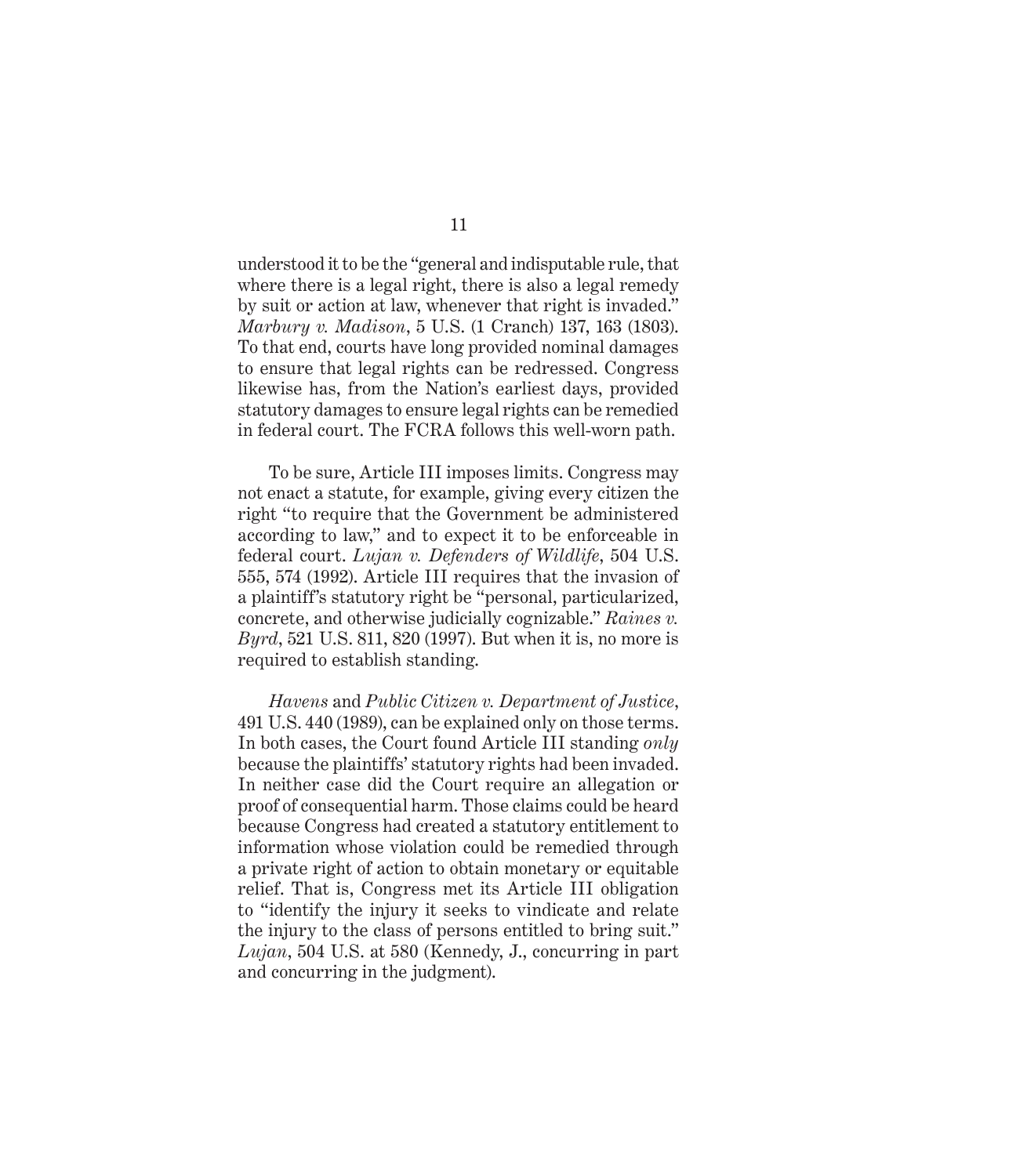The FCRA meets this standard. The statute clearly identifies the interest Congress sought to vindicate: the harm individuals suffer from the dissemination of false credit reports created with inadequate procedures. The FCRA also clearly identifies the class of persons entitled to bring suit: the individual subjects of those inaccurate reports. Congress therefore granted that class of persons the right to enforce the "reasonable procedures" the FCRA requires credit reporting agencies to follow in order to protect this concrete statutory interest. And, when the violation is willful, the FCRA affords the subject of the inaccurate report statutory damages.

That is the claim Robins pleaded. The amended complaint alleged that the credit report Spokeo generated about him was inaccurate. It alleged that Spokeo willfully failed to comply with the FCRA. It alleged a connection between Robins's inaccurate report and Spokeo's violation of the FCRA. And it sought statutory damages as a remedy. Article III is no obstacle to hearing this dispute in federal court.

*Second*, Robins has standing to bring this claim even if a "real-world" injury were required. He has suffered a classic harm: Wallet Injury. Robins and Spokeo have a legal dispute over a fixed sum of money that turns on whether Spokeo violated Robins's legal interest under the FCRA. This right to statutory damages is not a "bounty" Robins "will receive if the suit is successful." *Vermont Agency of Natural Res. v. U.S. ex rel. Stevens*, 529 U.S. 765, 772 (2000). His right to statutory damages arose as soon as Spokeo violated his rights, and the monetary claim is his alone. Just as this Court would never, for purposes of Article III standing, look behind a liquidated-damages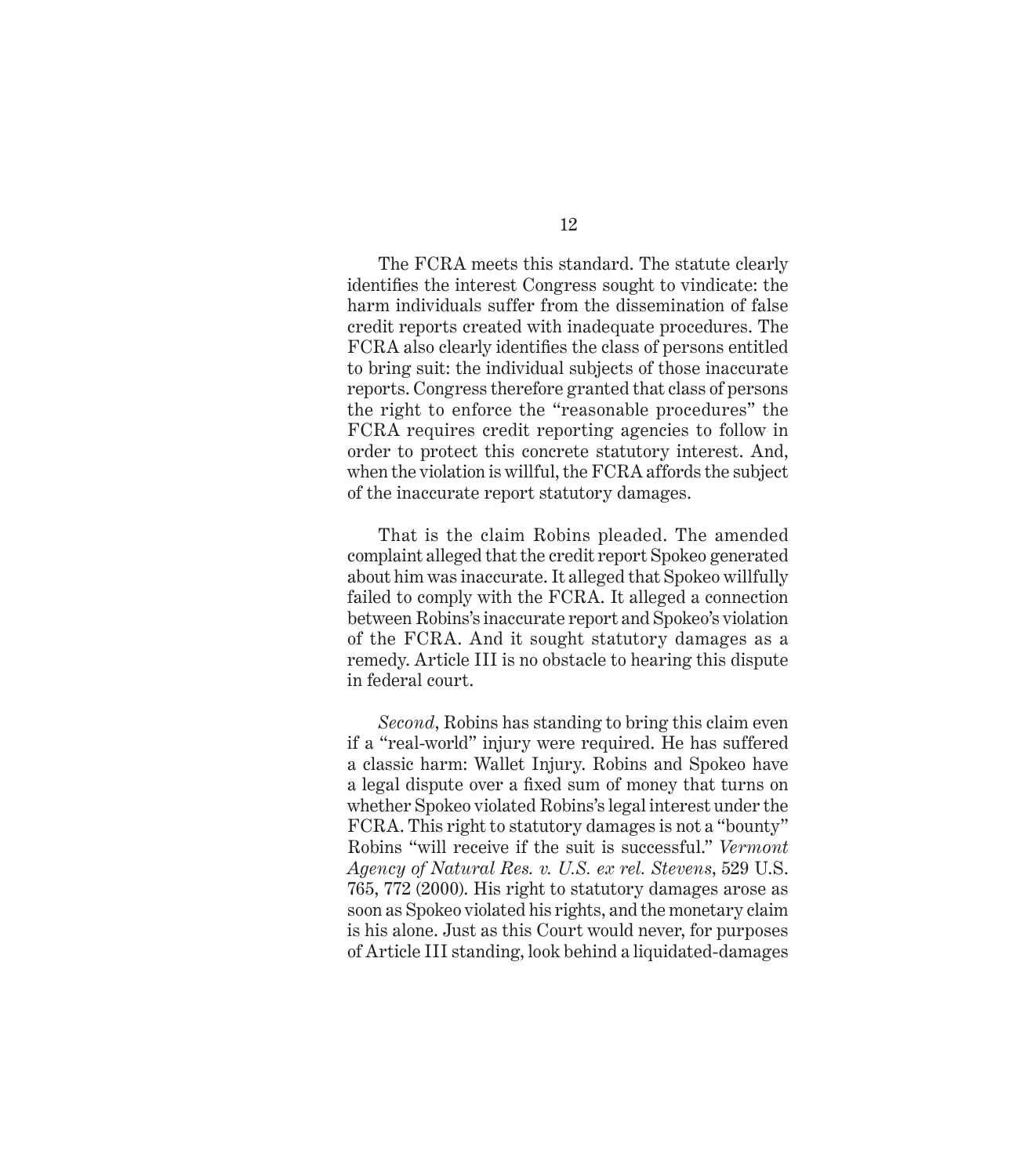clause to see if a breach of contract caused consequential harm, there is no basis to look behind FCRA's statutorydamages provision for some additional harm. Robins's monetary interest, which Congress determined would compensate him for the violation of his FCRA rights, satisfies even Spokeo's novel "real-world" injury test.

*Third*, the Court can find standing even without reaching the broader issues mentioned above because Robins's claims follow from the common law of defamation. At common law, written defamation and statements about one's trade or business were actionable absent special harm. The false statements the FCRA protects against (including those Spokeo made about Robins) are of the sort the common law would recognize. But even if the FCRA diverges from the common law to account for modern developments in the credit reporting industry, there is no reason to doubt Robins's standing. Article III does not force Congress to accept defamation law in its fossilized form. Indeed, the FCRA preempts state-law defamation claims and limits liability in many ways. The FCRA at its core protects a traditional private interest, but in a measured way that balances the interests of consumers and industry. These are the types of policy choices that legislatures are supposed to make.

*Fourth*, Spokeo's broad-brushed separation-of-powers argument is meritless. Congress's imposition of certain obligations on credit reporting agencies in order to protect the rights of consumers does not raise any of the separation-of-powers concerns that inform Article III. To the contrary, the only threat to separation of powers here is if the Court asserts broad authority to revisit Congress's determination that certain concrete interests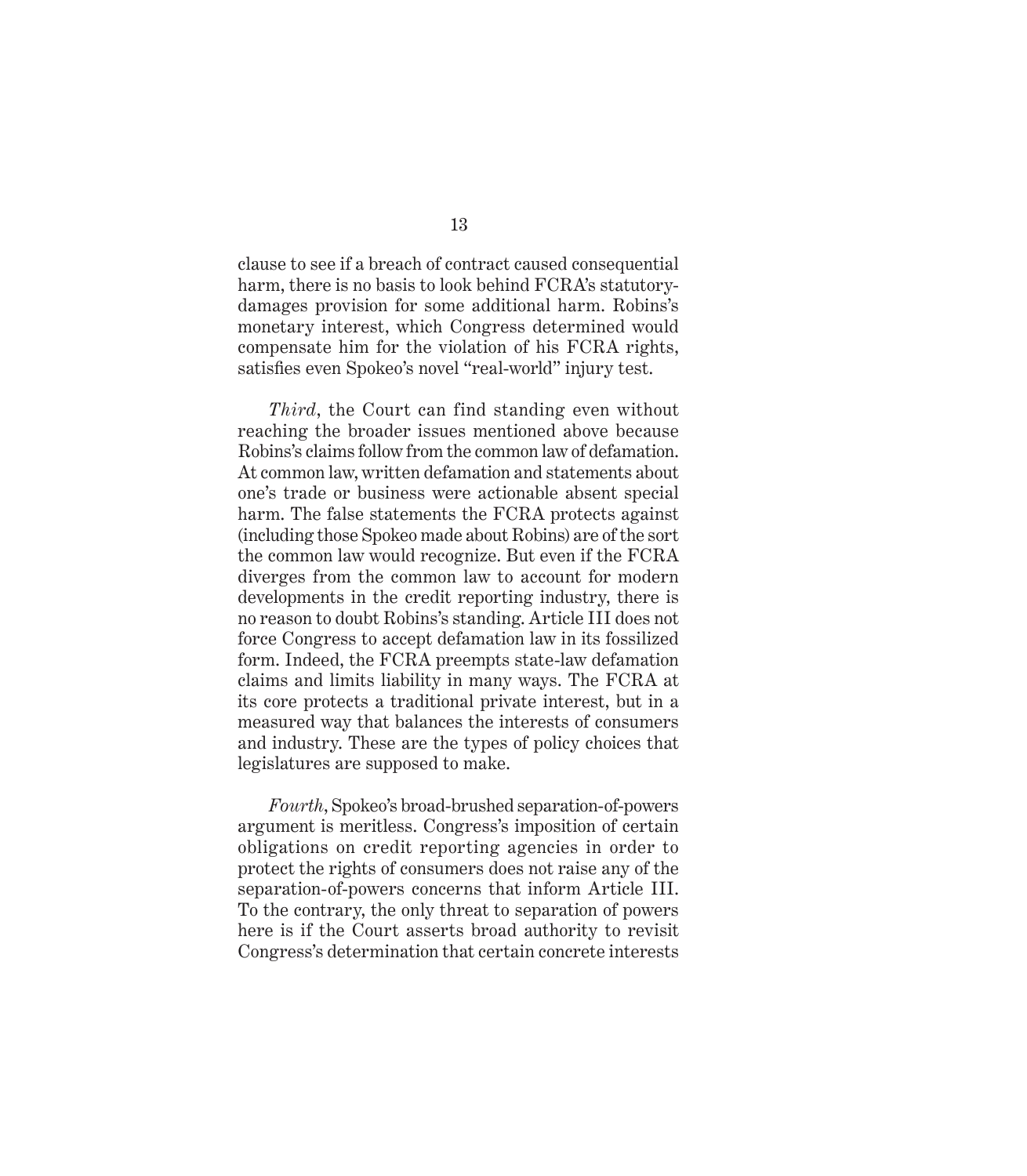are worthy of legal protection, or if the Court assumes for itself the authority to hold that a statutory-damages remedy is categorically off-limits for certain violations of federal law. Either would be an unprecedented expansion of judicial power at Congress's expense.

*Fifth*, Spokeo's last-ditch statutory argument should be rejected. Not only is the constitutional avoidance doctrine inapplicable, Spokeo cannot even bring itself to explain how its interpretation of the statute can plausibly follow from the FCRA's text. That is because the FCRA authorizes a plaintiff to choose between actual *or* statutory damages. Actual damages are not a gateway to statutory damages. There is no other way to read the statute.

*Sixth*, and last, Spokeo dresses up policy concerns regarding class actions as a reason to distort Article III or rewrite the FCRA. It is inappropriate to ask the Court to weigh in on a longstanding policy dispute under the guise of constitutional or statutory interpretation. This Court decides cases according to neutral principles not based on whether class actions are good or bad. If Spokeo believes legislative changes regarding class-action procedures are needed, it should address those complaints to Congress.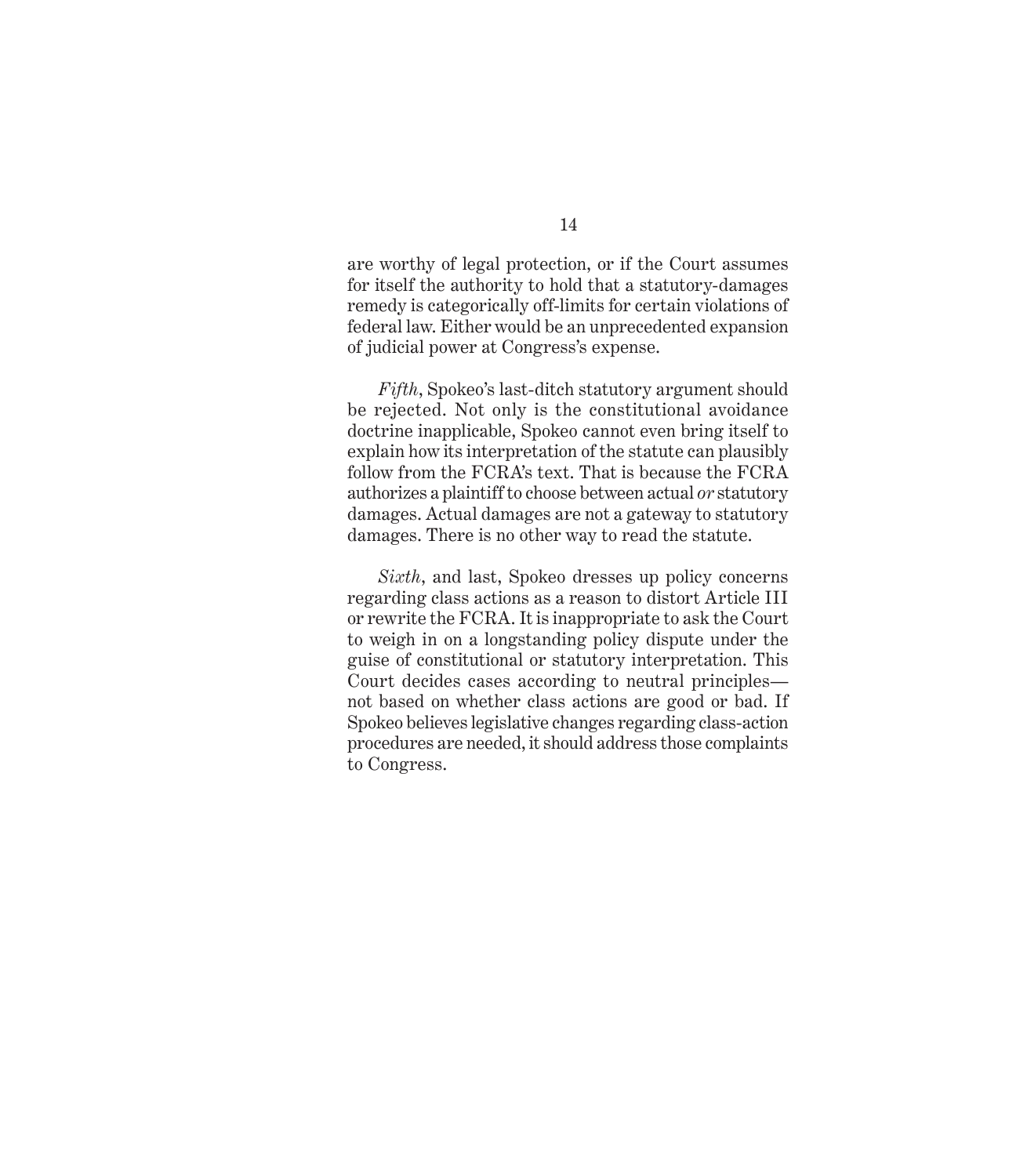#### **ARGUMENT**

#### **I. Spokeo's Invasion Of Robins's Statutory Rights Under The Fair Credit Reporting Act Gives Him Article III Standing.**

Where, as here, one private party accuses another of invading a personal legal right conferred on him by federal statute, a case or controversy exists. Robins alleges that by creating a false credit report about him using inadequate procedures, Spokeo invaded his legal rights under the FCRA. This gives him Article III standing to sue over that personal violation without needing to show consequential harm.

#### **A. A Concrete And Particularized Invasion Of A Statutory Right Is An Article III Injury.**

The Framers understood "Cases" and "Controversies" to include suits asserting invasion of a private legal right, irrespective of consequential harm. Early American courts shared this understanding. And this Court's modern standing jurisprudence has repeatedly confirmed that the invasion of an individual's legal right—including a private right created by statute—is alone injury sufficient to support Article III standing.

> **1. A centuries-long tradition supports courts hearing cases that allege violations of legal rights without any showing of consequential harm.**

"[H]istory and tradition offer a meaningful guide to the types of cases that Article III empowers federal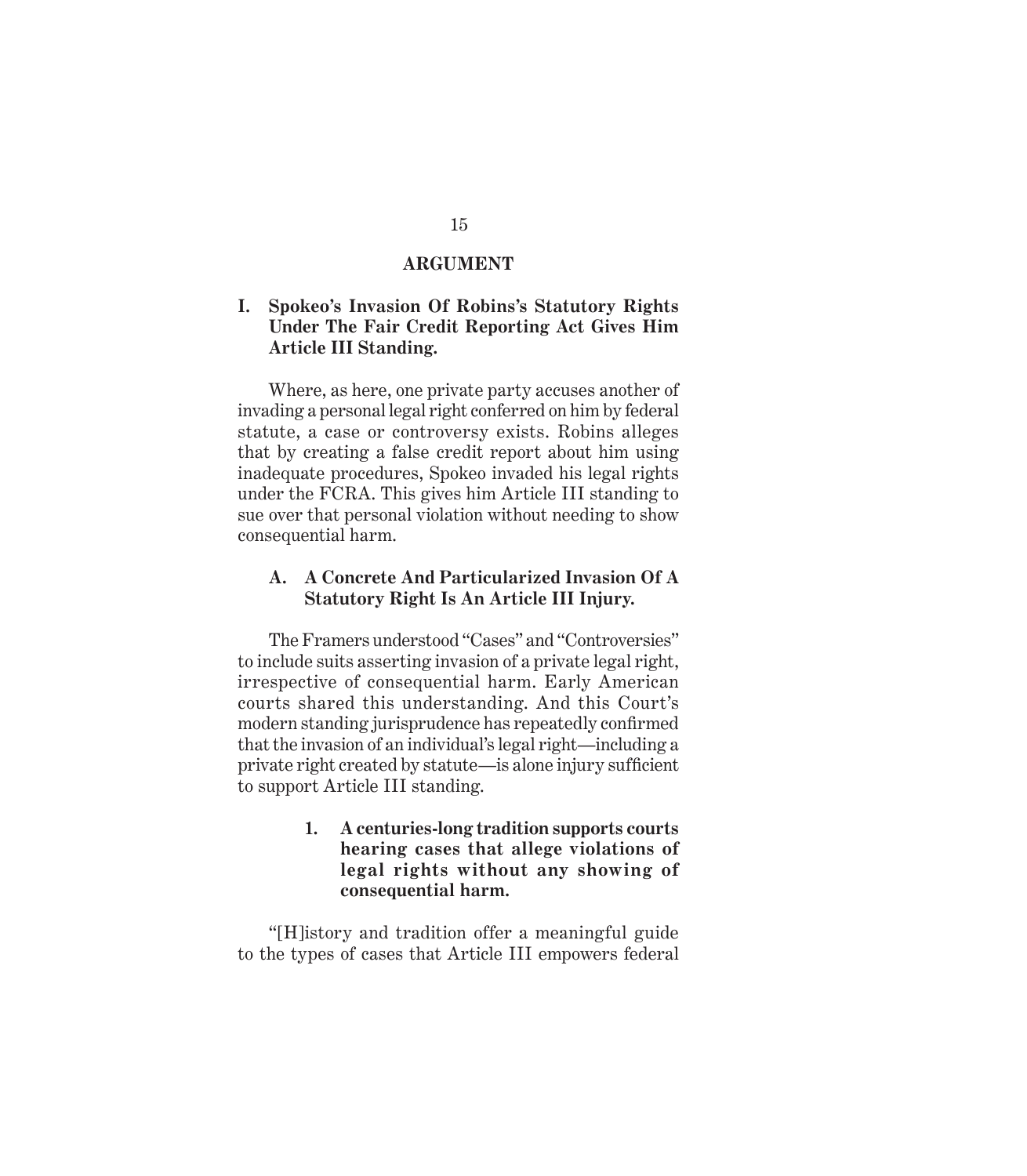courts to consider." *Sprint Commc'ns Co., L.P. v. APCC Servs., Inc.*, 554 U.S. 269, 274 (2008). This is because "the framers of the Judiciary Article" understood that "[j]udicial power could come into play only in matters that were the traditional concern of the courts at Westminster and only if they arose in ways that to the expert feel of lawyers constituted 'Cases' or 'Controversies.'" *Coleman v. Miller*, 307 U.S. 433, 460 (1939) (opinion of Frankfurter, J.). Consequently, the judicial power applies to "cases and controversies of the sort traditionally amenable to, and resolved by, the judicial process." *Steel Co. v. Citizens for a Better Env't*, 523 U.S. 83, 102 (1998).

Here, history and tradition demonstrate that federal courts have long embraced the power to hear cases asserting—in Spokeo's words—a "bare violation" of an individual's legal rights. Contrary to Spokeo's contention, Pet. Br. 20-26, the rule that the invasion of a legally protected interest is actionable without consequential harm has a long history in Anglo-American law. Spokeo's ahistorical attack on the federal protection of individual legal rights should be rejected.

> **a. The tradition of hearing actions without consequential harm was well-established by the time of the Framing.**

As early as the fourteenth century, courts recognized that the invasion of a private legal right was actionable without any further showing of harm. Indeed, in the "great-grandparent of all assault cases," Victor E. Schwartz *et al.*, Prosser, Wade, and Schwartz's Torts 34 (10th ed. 2000), the court allowed a suit (and awarded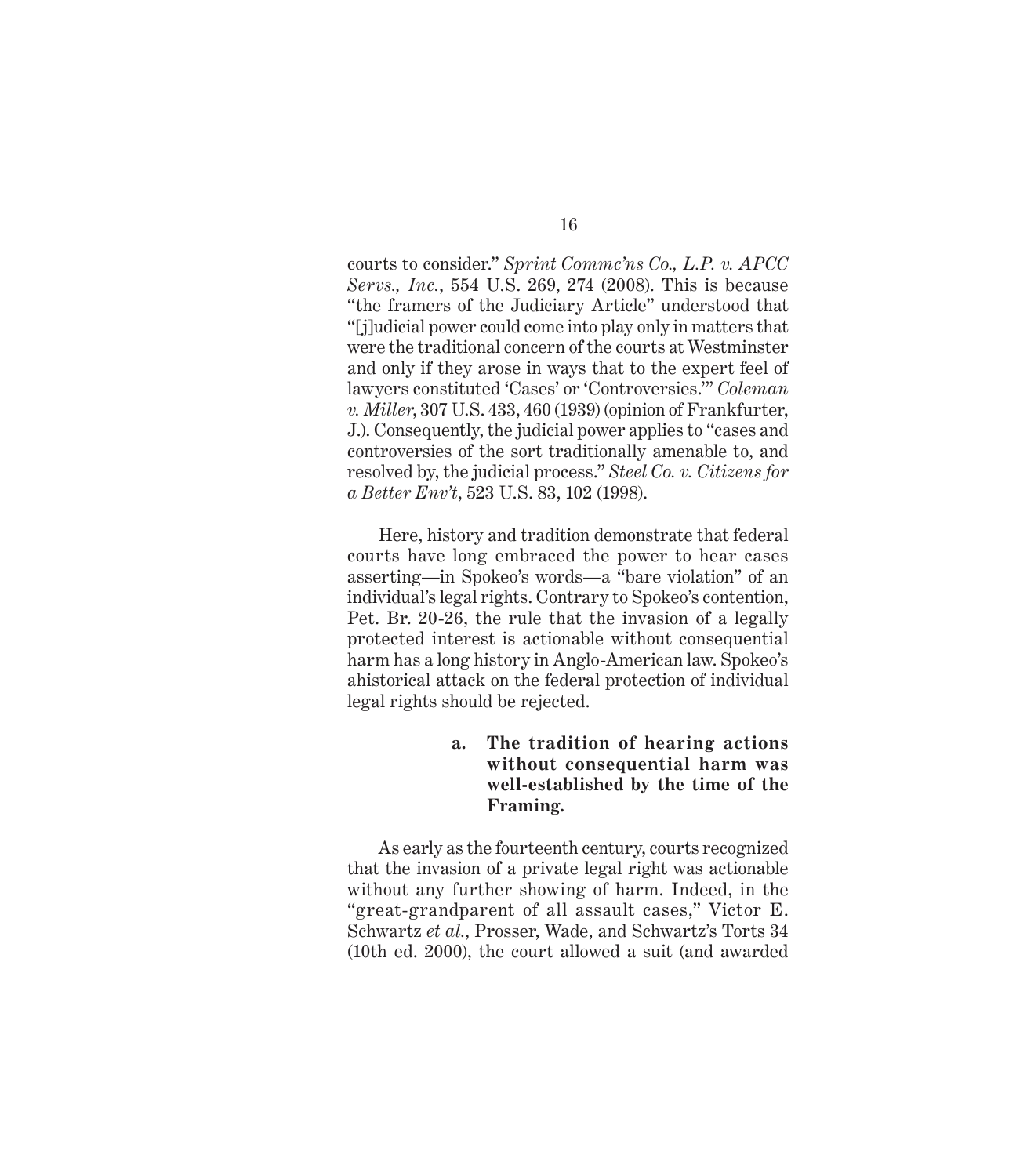damages) where the defendant swung a hatchet at a woman, but missed and "did no other harm." *I. De S. & Wife v. W. de S., Y.B. Liber Assisarum*, 22 Edw. 3, f. 99, pl. 60 (1348 or 1349) (reprinted in Prosser & Wade, Cases and Materials on Torts 36 (5th ed. 1971)). As Blackstone said, assault was "inchoate violence," and "no actual suffering is proved, yet the party injured may have redress[.]" Blackstone, *supra*, at \*120. As to battery, too, Blackstone noted that every unlawful touching is actionable, whether "accompanied with pain … [or] attended with none." *Id.*

Early English common-law decisions also recognized that actions could be maintained without any showing of "real-world" damage or "actual" harm by landholders who were the victims of harmless trespass, *see, e.g.*, *Robert Marys's Case*, (1613) 77 Eng. Rep. 895 (K.B.); by persons who were the subject of numerous classes of slander, *see, e.g.*, *Crittal v. Horner*, (1618) 80 Eng. Rep. 366 (K.B.); and by persons who were denied entry to exercise a right to inspect for waste, even though no waste was shown, *see, e.g., Hunt v. Dowman,* (1617) 79 Eng. Rep. 407 (K.B.).<sup>1</sup>

<sup>1.</sup> Spokeo cites *Robert Marys's Case* and several other decisions for the principle that damage must always be proven, Pet. Br. 23, but fails to note the legal distinction made between commoners and landholders: "the lord of the soil shall have an action for trespass done in the waste or common, as an immediate trespass to him, be it greater or less, but the commoner shall not have an action but by consequence[.]" *Robert Marys's Case*, 77 Eng. Rep. at 899; Blackstone, *supra*, at \*237 (noting that "for a trivial trespass the commoner has no action; but the lord of the soil only, for the entry and trespass committed"); *see, e.g.*, *Crogate v. Morris*, (1611) 123 Eng. Rep. 751 (C.P.).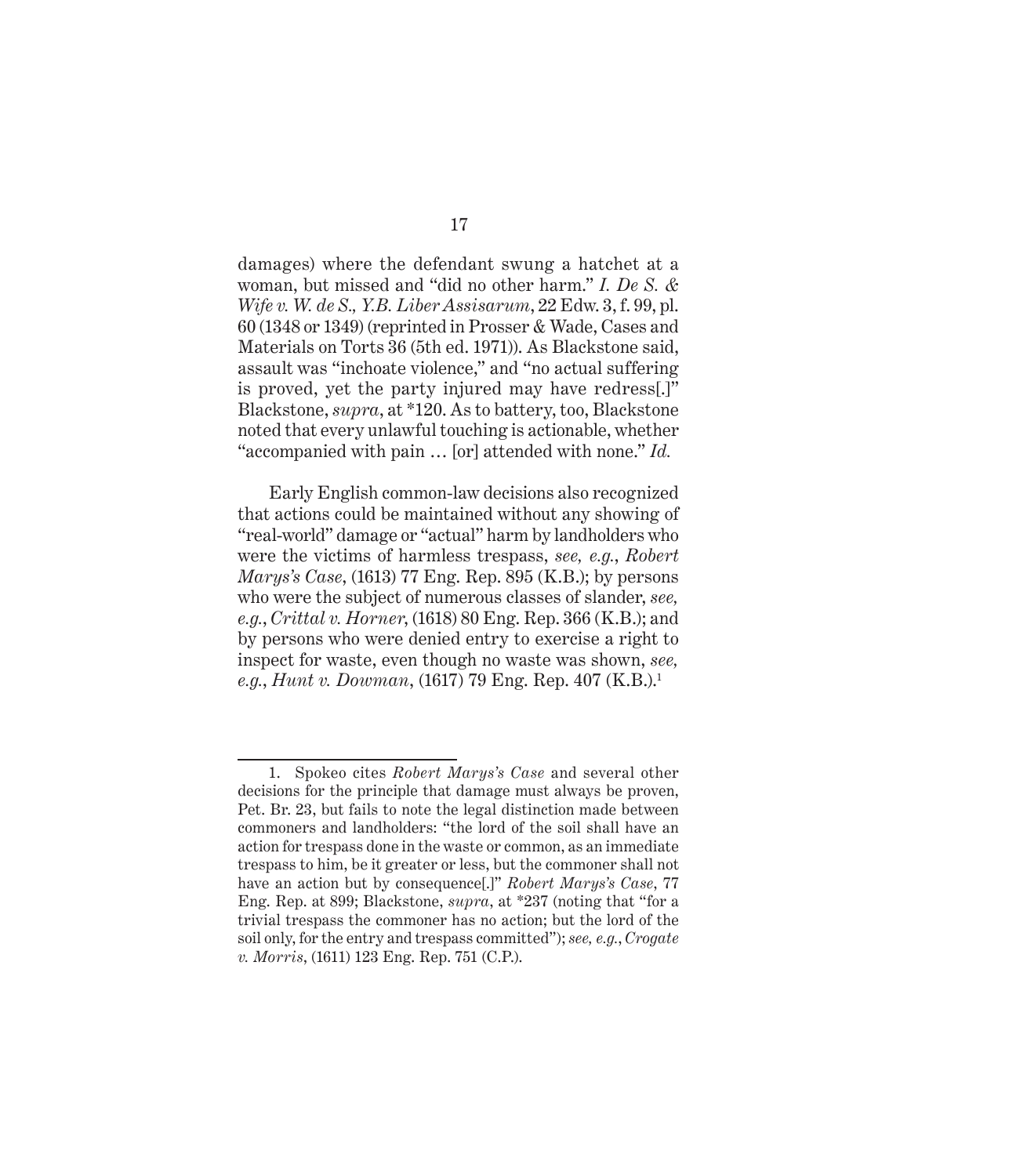The principle permitting courts to hear suits alleging the invasion of a private right without any consequential damages was cemented in *Ashby v. White*, (1703) 92 Eng. Rep. 126 (Q.B.). In that case, the plaintiff alleged that his right to vote had been invaded, though the candidate for whom he intended to vote had won. In his seminal dissent, Lord Holt set forth the principle that still controls today: "Where a new Act of Parliament is made for the benefit of the subject, if a man be hindered from the enjoyment of it, he shall have an action against such person who so obstructed him." *Id.* at 136 (Lord Holt, C.J., dissenting). He rejected the view that infringement of the right to vote caused "no hurt or damage to the plaintiff." *Id.* at 137.

Lord Holt surveyed a number of common-law decisions supporting his view that "surely every injury imports a damage, though it does not cost the party one farthing, and it is impossible to prove the contrary; for a damage is not merely pecuniary, but an injury imports a damage, when a man is thereby hindered of his right." *Id.* It did not matter in *Ashby* that the plaintiff was unable to allege consequential harm; he had a legally protected right to vote, had been "obstructed of his right, and shall therefore have his action." *Id.* Lord Holt emphasized, and the House of Lords ultimately agreed, Pet. Br. 24, that the "bare" violation of a statutory right was just as actionable as violation of legal rights extended by the common law. *Ashby*, 92 Eng. Rep. at 136.

Forced to reframe *Ashby*, Spokeo selectively quotes from the journal of the House of Lords in an attempt to recast it as a case about ordinary property law, rather than impairment of the right to vote. Pet. Br. 25. This novel view is inconsistent with hundreds of years of case law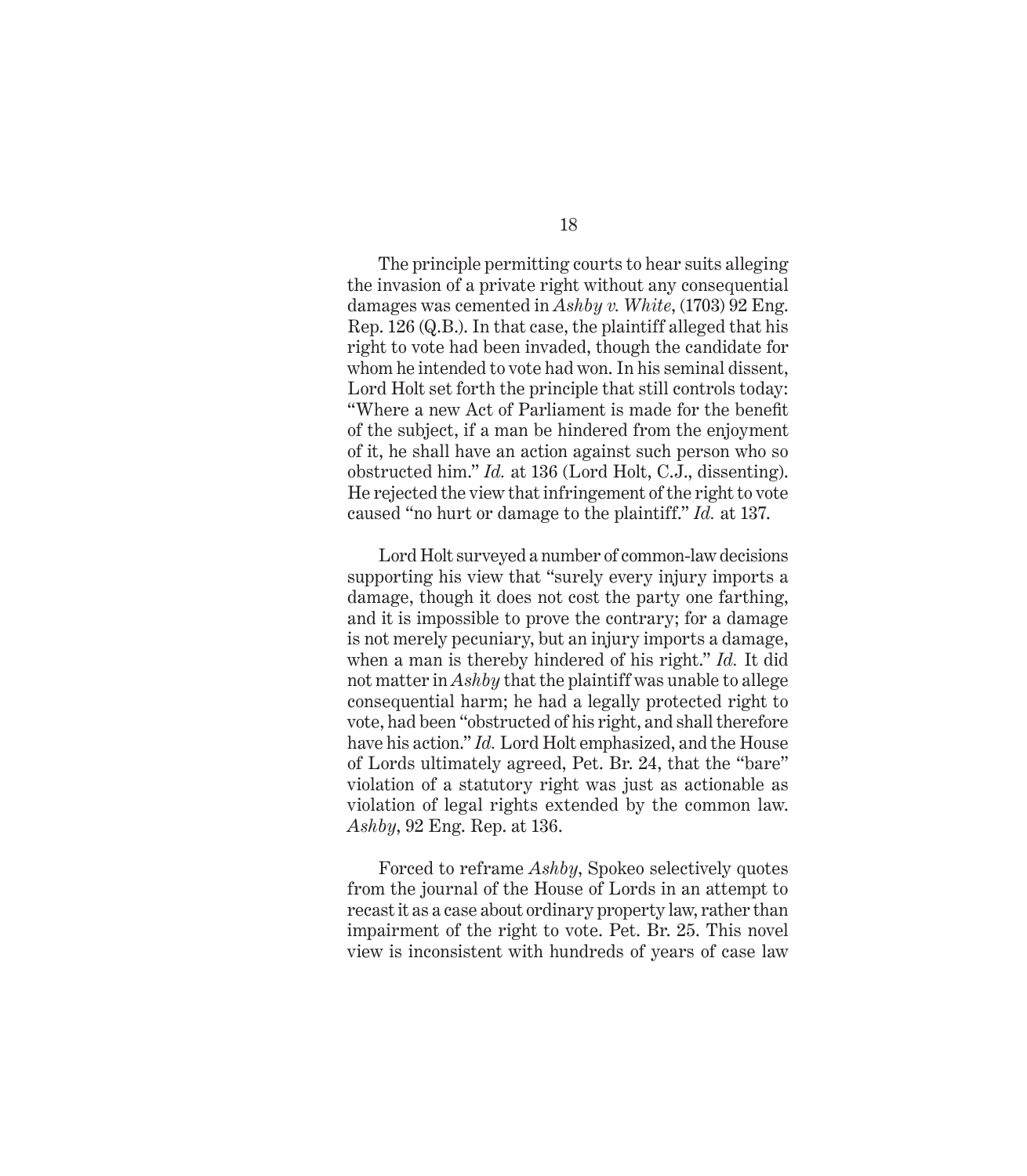interpreting the decision. *See, e.g.*, *Lincoln v. Hapgood*, 11 Mass. 350, 355 (1814) (holding, without mention of any property interest, that "[t]he right of voting … cannot be infringed without producing an injury to the party; and although the injury is not of a nature to be effectually repaired by a pecuniary compensation … the suffering party should be permitted" to maintain a cause of action); *Weckerly v. Geyer*, 11 Serg. & Rawle 35, 39 (Pa. 1824) (applying Lord Holt's opinion to voting rights in a church election, with no mention of property interests).

The rule that where "any injury has been done by the defendant to the plaintiff … the plaintiff is entitled to an action, without proving any specific damage," *Hobson v. Todd*, (1790) 100 Eng. Rep. 900, 901 (K.B.), continued to be a central tenet of English law in the late eighteenth and early nineteenth centuries. *See Wells v. Watling*, (1788) 96 Eng. Rep. 726 (K.B.) (allowing an action without consequential harm because "[i]t is sufficient if the right be injured, whether it be exercised or not"); *Marzetti v. Williams*, (1830) 109 Eng. Rep. 842 (K.B.) (permitting action for delay in payment of a note, from which no harm accrued); Blackstone, *supra*, at \*23. The Framers' understanding of "Cases" and "Controversies" certainly would have included actions like these.

#### **b. This tradition continued in American courts after the Framing.**

The principle permitting individuals to vindicate invasions of their personal legal rights without pleading consequential damages was adopted in American courts without hesitation. Chief Justice Marshall understood it to be "'a general and indisputable rule, that where there is a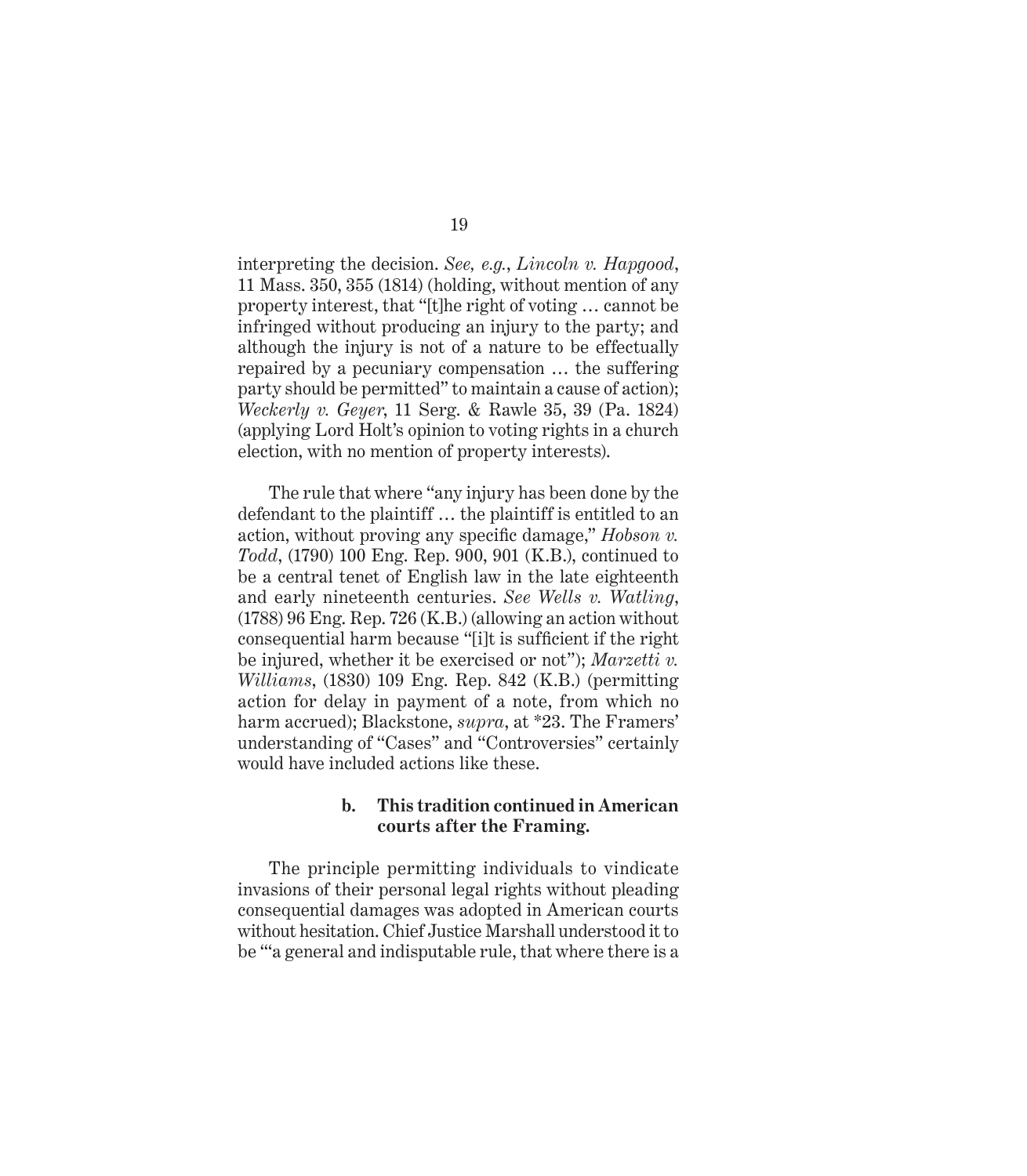legal right, there is also a legal remedy by suit or action at law, whenever that right is invaded.'" *Marbury*, 5 U.S. at 163 (quoting Blackstone, *supra*, at \*23). And Justice Story did not mince words in rejecting, 175 years ago, precisely the argument Spokeo makes here:

I am not able to understand, how it can correctly be said, in a legal sense, that an action will not lie, even in case of a wrong or violation of a right, unless it is followed by some perceptible damage, which can be established, as a matter of fact…. On the contrary, from my earliest reading, I have considered it laid up among the very elements of the common law, that, wherever there is a wrong, there is a remedy to redress it; and that every injury imports damage in the nature of it…. *Actual, perceptible damage is not indispensable as the foundation of an action.* The law tolerates no farther inquiry than whether there has been the violation of a right. If so, the party injured is entitled to maintain his action[.]

*Webb v. Portland Mfg. Co.*, 29 F. Cas. 506, 507-08 (C.C.D. Me. 1838) (emphasis added). Indeed, Justice Story's decision in *Webb* surveyed more than twenty decisions in English and American courts applying the principle that "whenever there is a clear violation of a right, it is not necessary in an action of this sort to show actual damage; that every violation imports damage[.]" *Id.* at 509. Justice Story considered the case law so strong that the principle was "absolutely, in a juridical view, incontrovertible." *Id.*  at 508.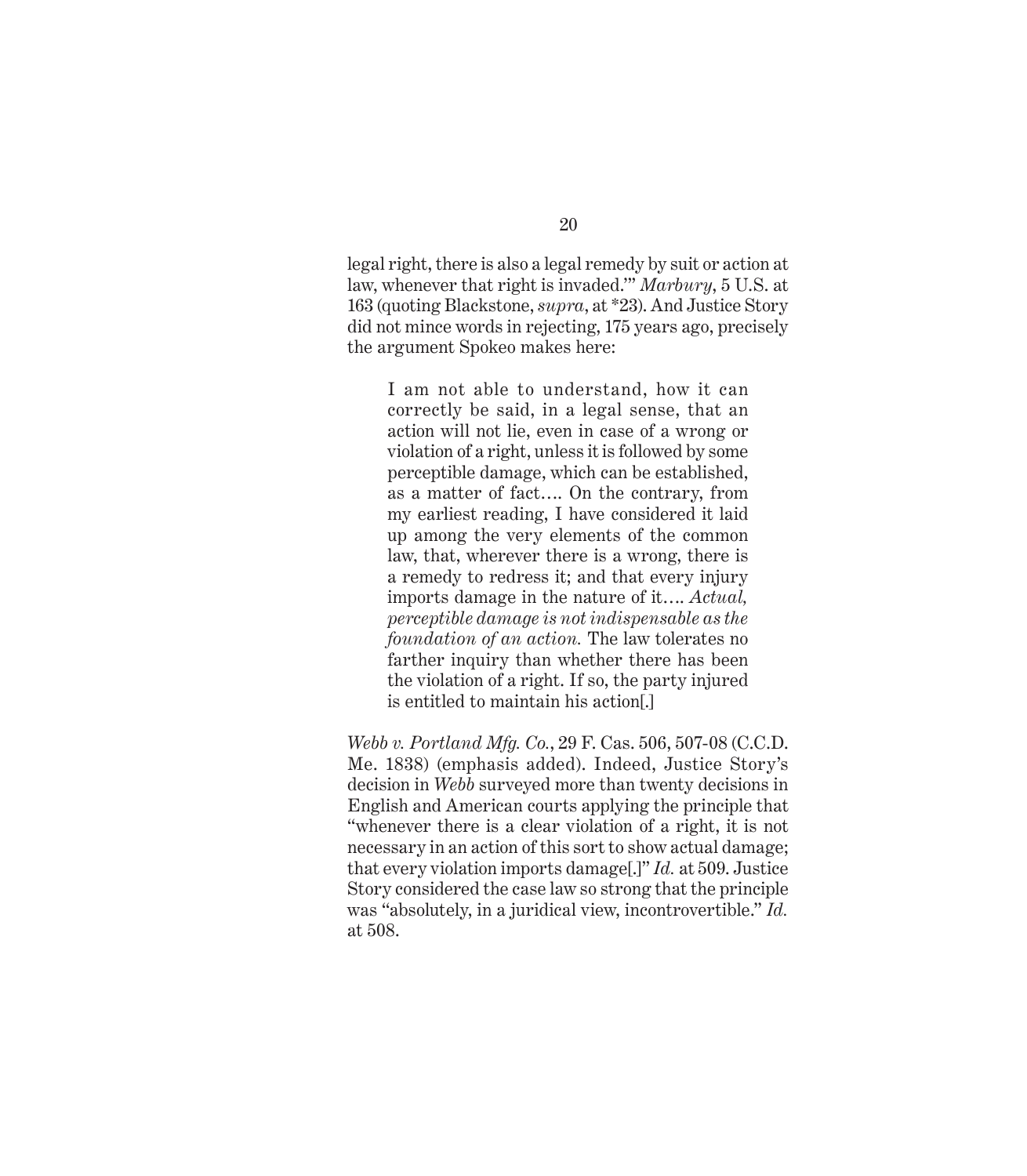Honoring this legal tradition, American courts have consistently heard common-law actions in a wide variety of contexts involving allegations of "bare violations" of legal rights without any showing of consequential harm. They hear assault cases even though "[i]t is not necessary that [the assault] should directly or indirectly cause any tangible and material harm[.]" Restatement (Second) of Torts § 21 cmt. c (1977). They hear trespass cases although the "presence on the land causes no harm to the land, its possessor, or to any thing or person in whose security the possessor has a legally protected interest," *id.* § 163, and, indeed, trespass is actionable even when "the possessor *benefits* from the trespass, as where the trespasser tears down a worthless building or prepares a field for cultivation," *id.* cmt. d (emphasis added). Courts also hear defamation cases "although no special harm results from the publication." *Id.* § 569; *infra* 42-44. They hear voterinterference cases "although the candidate for whom he would have voted would have been defeated even though he had voted." *Id.* § 865 cmt. a. And they hear contract cases "although no real loss be proved." *Clinton v. Mercer*, 7 N.C. (3 Mur.) 119, 120 (1819); *Wilcox v. Plummer's Ex'rs*, 29 U.S. (4 Pet.) 172, 182 (1830).

Such invasions of legal rights have often been redressed by nominal damages. *See, e.g.*, Restatement (Second) of Torts § 163 cmt. e (1977) (property rights); Restatement (Second) of Contracts § 346(2) (1981) (breach of contract). "Wherever there is a breach of an agreement, or the invasion of a right, the law infers some damage, and if no evidence is given of any particular amount of loss, it gives nominal damages, by way of declaring the right, upon the maxim, *ubi jus ibi remedium.*" *Bond v. Hilton*, 47 N.C. (2 Jones) 149, 150-51 (1855); *see Whittemore v.*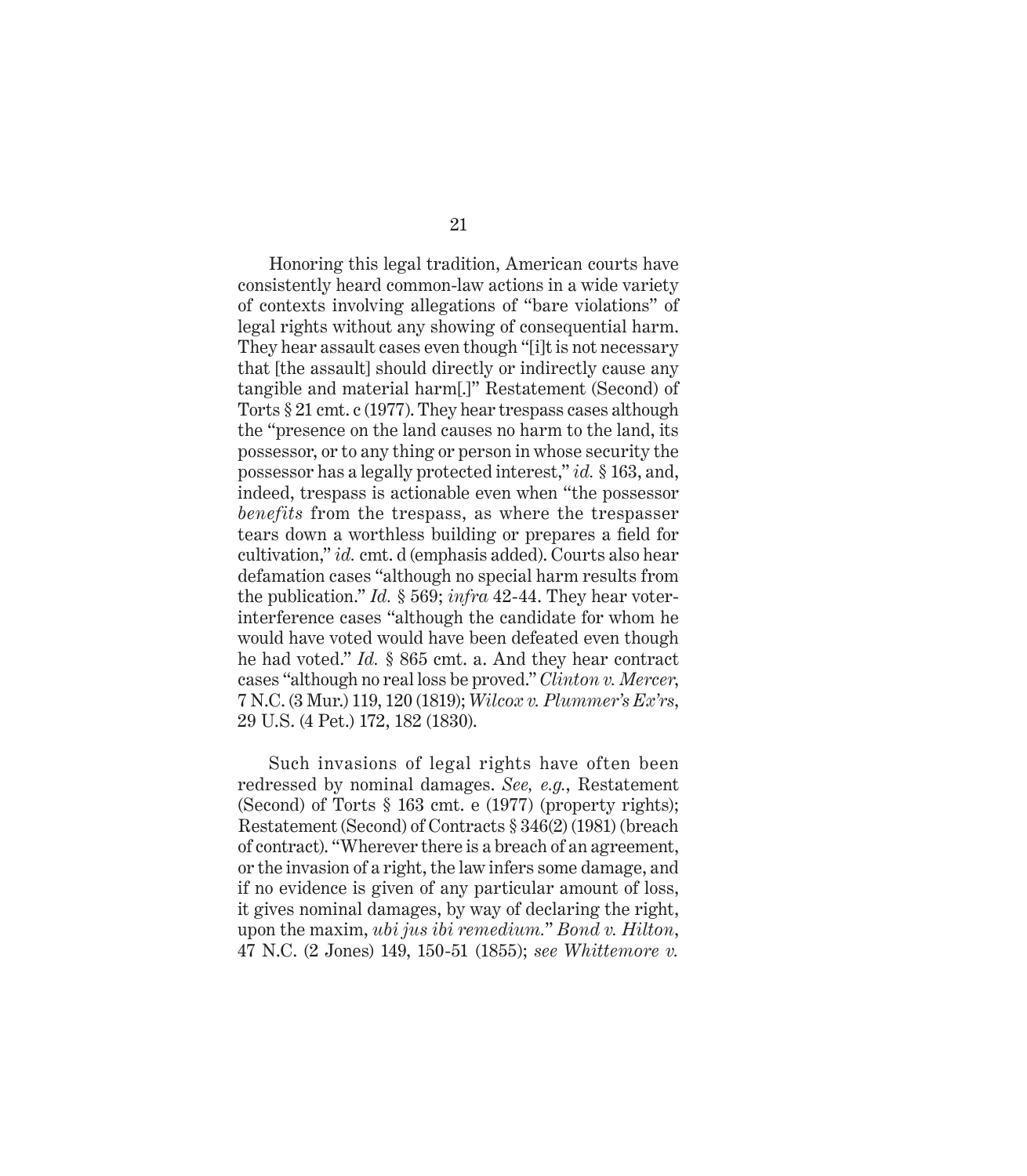*Cutter*, 29 F. Cas. 1120, 1121 (C.C.D. Mass. 1813) (Story, J.) ("Every violation of a right imports some damage, and if none other be proved, the law allows a nominal damage."). That longstanding tradition continues today. Nominal damages remain "the appropriate means of 'vindicating' rights whose deprivation has not caused actual, provable injury[.]" *Memphis Cmty. Sch. Dist. v. Stachura*, 477 U.S. 299, 308 n.11 (1986); *Carey v. Piphus*, 435 U.S. 247, 266 (1978).

Spokeo tries to minimize the widespread availability of nominal damages as a remedy for the invasion of legal rights, claiming they were merely an early substitute for declaratory judgments. Pet. Br. 45-46. But the availability of nominal damages was not limited only to the settlement of ongoing legal disputes, or the clearing of one's name. Rather, they implement the principle that "[t]he law tolerates no farther inquiry than whether there has been the violation of a right. If so, the party injured is entitled to maintain his action for nominal damages, in vindication of his right, if no other damages are fit and proper to remunerate him." *Webb*, 29 F. Cas. at 507. In any event, even after the enactment of the Declaratory Judgment Act, actions for "nominal damages without proof of actual injury" were made available in the constitutional-rights context. *Carey*, 435 U.S. at 266.

Moreover, Congress has long provided remedies, in the form of statutory damages, for the invasion of rights even absent consequential harm. In 1790, for example, the First Congress required those infringing an individual's copyright to "pay the sum of fifty cents for every sheet," half to the owner and half to the government; no proof of actual loss was required. Act of May 31, 1790, ch. 15, § 2,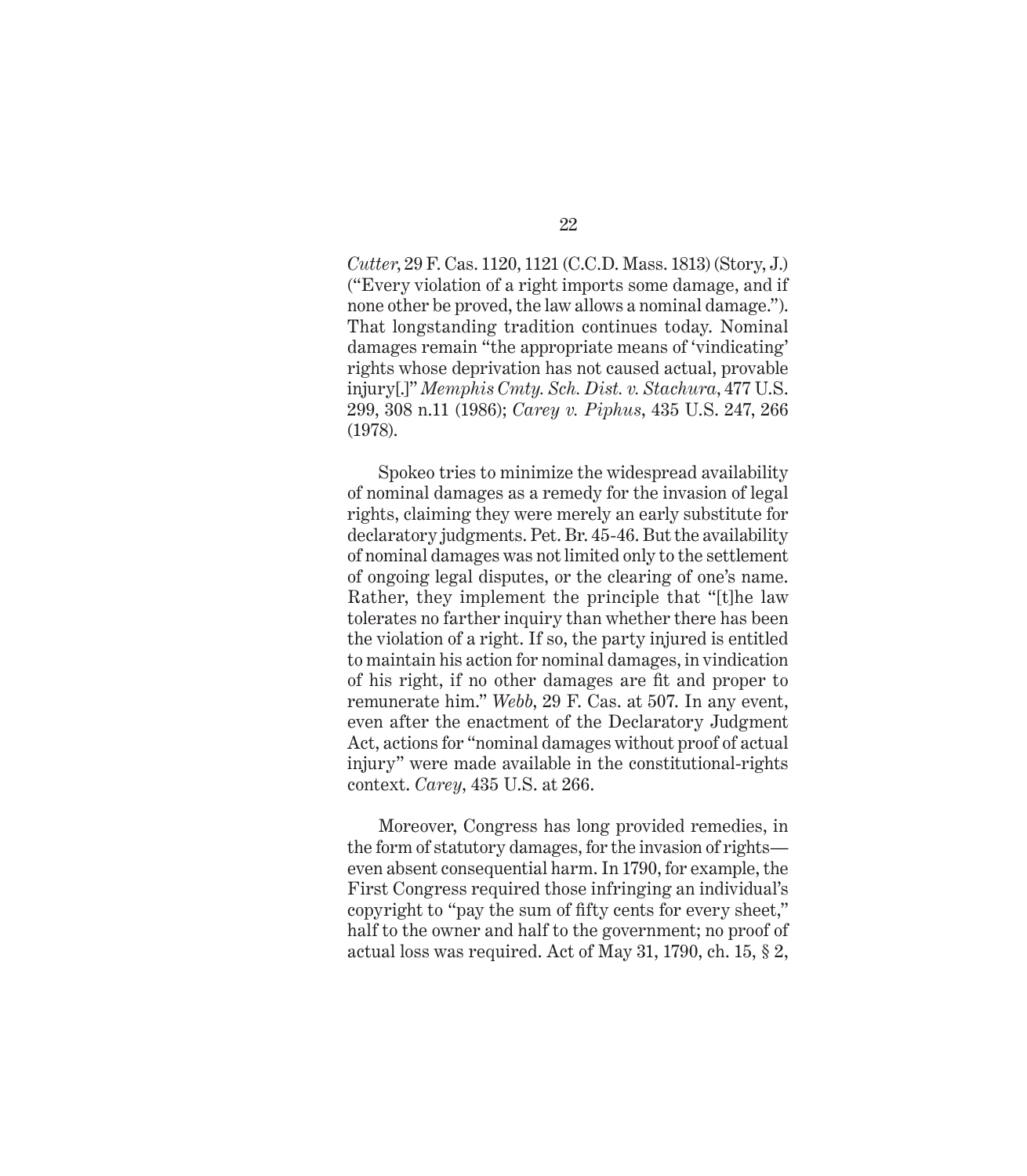1 Stat. 124, 124-125; Theodore Sedgwick, *A Treatise on the Measure of Damages* 571 (1847) (describing the *"*large class of cases" where legislatures "endeavored to put a stop to all inquiry into the actual damages by fixing an arbitrary sum as the measure of relief").

Simply put, for centuries—both before and after the Framing—the courts and Congress have provided a variety of remedies to redress the invasion of legal rights irrespective of consequential damage. History thus shows that Robins's case against Spokeo is "of the sort traditionally amenable to, and resolved by, the judicial process." *Steel Co.*, 523 U.S. at 102. Adherence to the common-law tradition means that courts will "always hear the case of a litigant who asserts the violation of a legal right." Antonin Scalia, *The Doctrine of Standing as an Essential Element of the Separation of Powers*, 17 Suffolk U. L. Rev. 881, 885 (1983).

# 2. The invasion of a concrete and **particularized statutory right is an Article III injury under this Court's decisions.**

Consistent with this long tradition, it is settled that "Congress may enact statutes creating legal rights, the invasion of which creates standing, even though no injury would exist without the statute." *Linda R.S. v. Richard D.*, 410 U.S. 614, 617 n.3 (1973); *see O'Shea v. Littleton*, 414 U.S. 488, 493 n.2 (1974) (same); *Valley Forge Christian Coll. v. Americans United for Separation of Church & State, Inc.*, 454 U.S. 464, 487 n.24 (1982) (same). That rule follows from first principles and precedent, and there is no basis for overturning it in this case.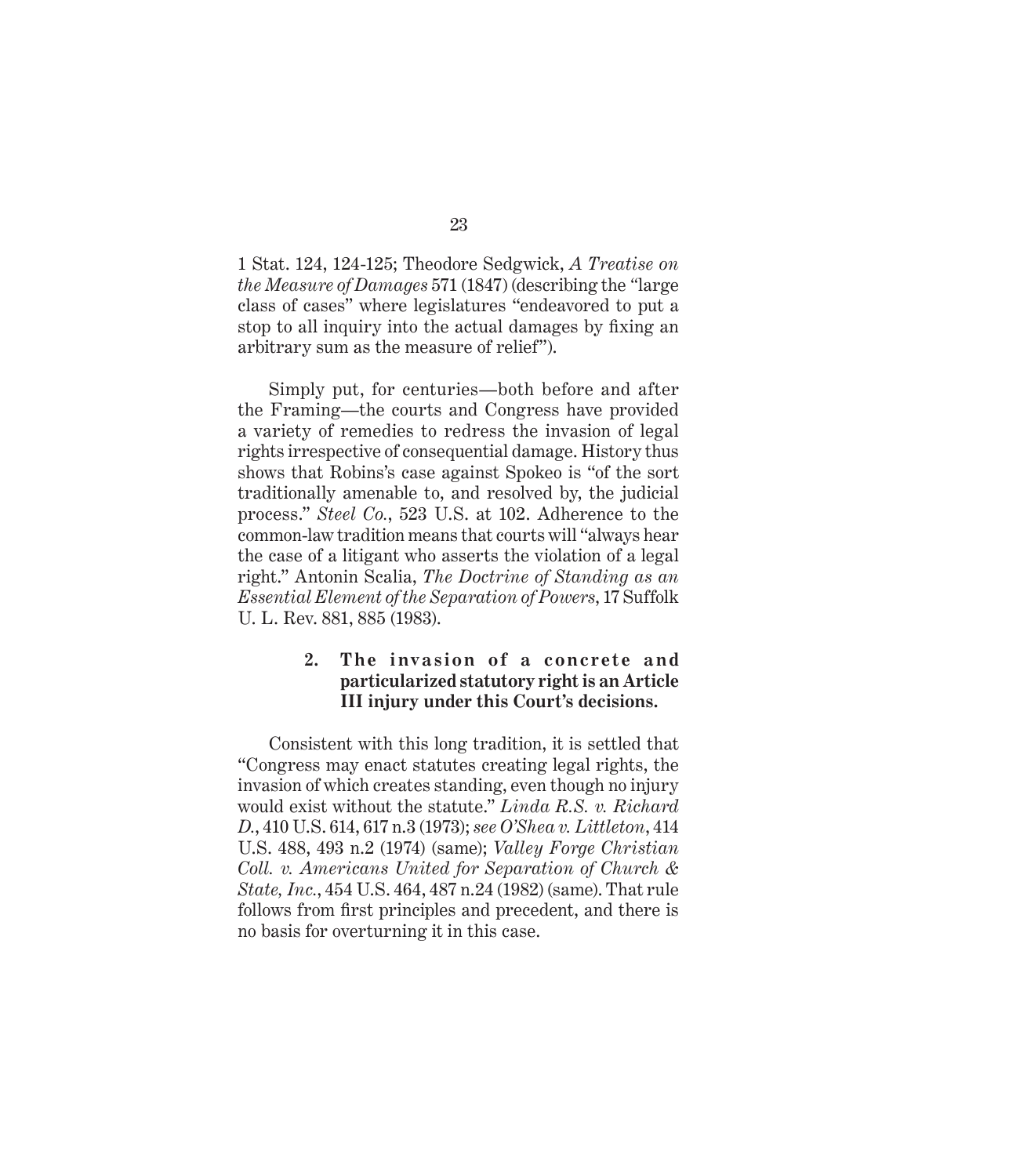### **a. The statutory right invaded must be concrete and particularized to the plaintiff.**

Statutory rights are as worthy of judicial protection as common-law and constitutional rights because "there is absolutely no basis for making the Article III inquiry turn on the source of the asserted right." *Lujan*, 504 U.S. at 576. Accordingly, "the actual or threatened injury required by Art[icle] III may exist solely by virtue of statutes creating legal rights, the invasion of which creates standing." *Havens*, 455 U.S. at 373 (internal quotations omitted). For that reason, "[standing's] existence in a given case is largely within the control of Congress." Scalia, *supra*, at 885.

That said, this principle—that Congress can define new legal rights, the invasion of which is an injury sufficient to support Article III standing—is not without limits. "Abstract injury is not enough." *O'Shea*, 414 U.S. at 494. Congress may not "abandon[] the requirement that the party seeking [redress in federal court] must himself have suffered an injury." *Lujan*, 504 U.S. at 578. "The province of the court," after all, "is, solely, to decide on the rights of individuals.'" *Id.* at 576 (quoting *Marbury*, 5 U.S. at 170). "While it does not matter how many persons have been injured by the challenged action, the party bringing suit must show that the action injures him in a concrete and personal way." *Id.* at 580 (Kennedy, J., concurring in part and concurring in judgment). "To have standing," then, "a plaintiff must have more than 'a general interest common to all members of the public.'" *Lance v. Coffman*, 549 U.S. 437, 440 (2007) (*per curiam*) (quoting *Ex Parte Levitt*, 302 U.S. 633, 634 (1937)). "[N]o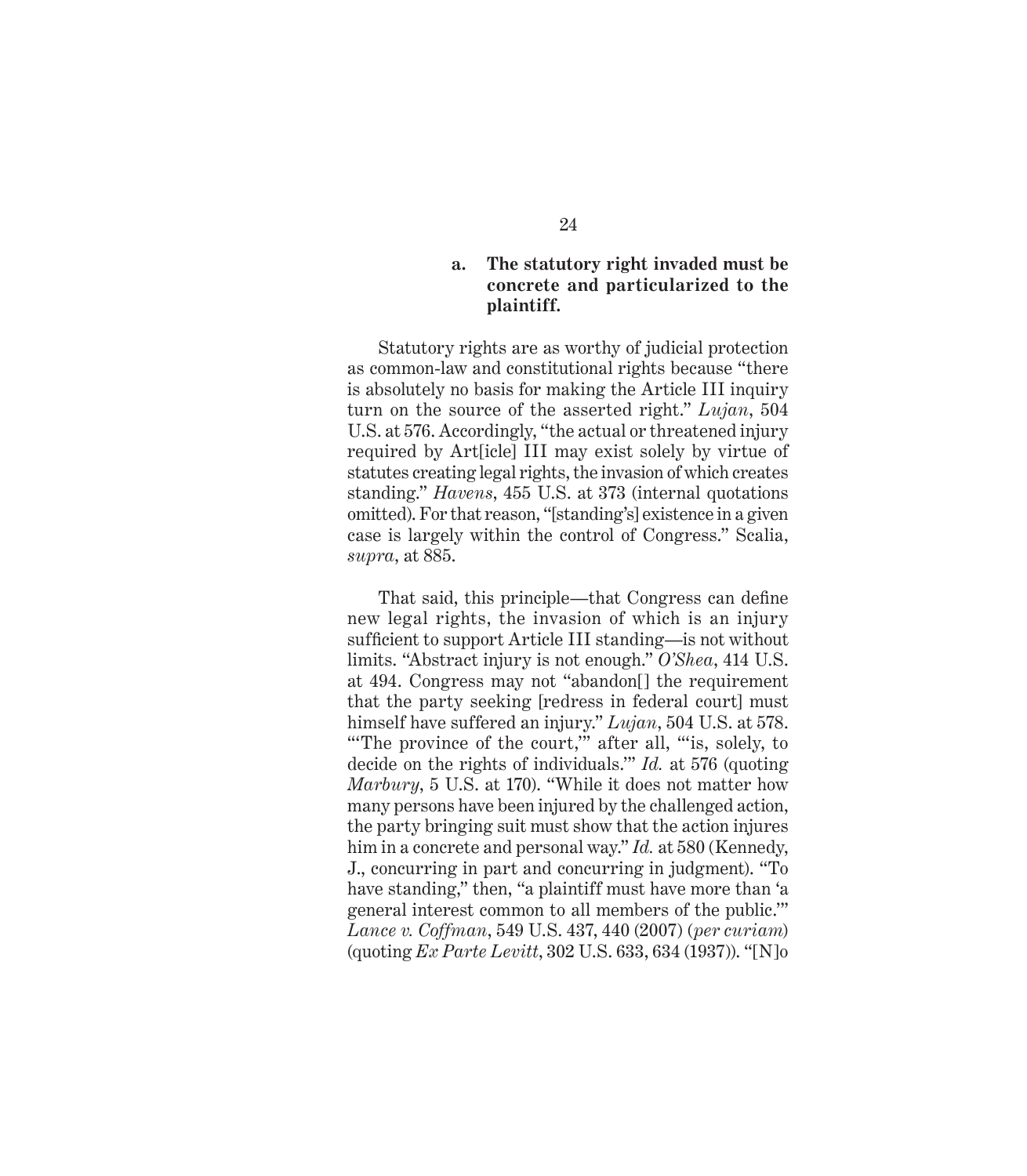court sits to determine questions of law *in thesi*." *Marye v. Parsons*, 114 U.S. 325, 330 (1885).

This bar on suits asserting abstract, speculative, and generalized grievances—not Spokeo's "real-world" harm test—is the "hard floor" of Article III that Congress cannot remove by statute. *Summers v. Earth Island Inst.*, 555 U.S. 488, 497 (2009). This Court has never held that "injury in fact" excludes legal injuries. Indeed, *Lujan*  could not be clearer: "the plaintiff must have suffered an injury in fact—*an invasion of a legally protected interest* which is (a) concrete and particularized, and (b) actual or imminent, not conjectural or hypothetical." 504 U.S. at 560 (citations and quotations omitted) (emphasis added). This line between abstract, speculative, and generalized grievances on the one hand, and concrete, actual, and particularized invasions of legal rights on the other, is what defines Article III standing. When the statutory right meets these criteria, the invasion of it is the "injury in fact."2

<sup>2.</sup> Spokeo seeks in vain for support in *Lujan*'s statement "that Congress may 'elevat[e] to the status of legally cognizable injuries concrete, *de facto* injuries that were previously inadequate in law.'" Pet. Br. 14 (quoting *Lujan*, 504 U.S. at 578). But *Lujan*  did not purport to resolve the issue here. The Court explained that it was not deciding whether Article III "can be extended beyond that distinction." *Lujan*, 504 U.S. at 578. Moreover, Justice Kennedy explained that Congress does have the authority to create new legal rights, and joined that part of the decision on the understanding that it did not "suggest a contrary view." *Id*. at 580 (Kennedy, J., concurring in part and concurring in the judgment). Indeed, holding that Congress lacks such Article I authority would create significant separation-of-powers problems. *See infra* 48-52.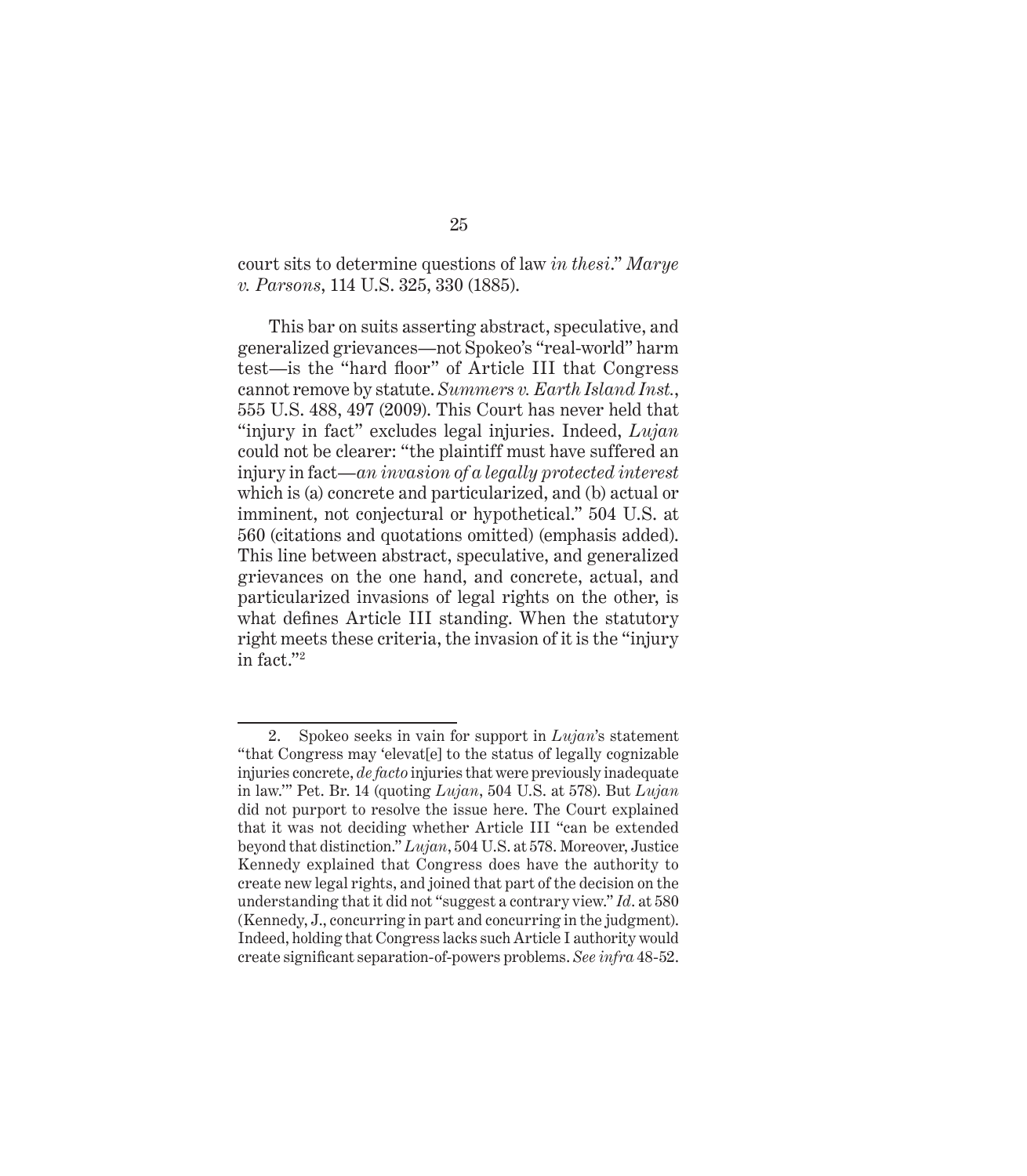As a consequence, while the "public's … interest in the proper administration of the laws" is "nonconcrete," *Summers*, 555 U.S. at 497 (quotation omitted), an *individual's* interest in vindicating *her own* legal rights *is* concrete, Scalia, *supra*, at 895 (defining "concrete injury" to mean "an injury apart from the mere breach of the social contract, so to speak, effected by the very fact of unlawful government action"). Consistent with this settled understanding, only those statutes creating concrete legal interests will satisfy Article III, and even then, only those persons who can allege and prove that they themselves have suffered an invasion of that statutory interest will have standing.

To that end, "Congress must at the very least identify the injury it seeks to vindicate and relate the injury to the class of persons entitled to bring suit." *Lujan*, 504 U.S. at 580 (Kennedy, J., concurring in part and concurring in the judgment). For their part, plaintiffs "must allege and show that they personally have been injured, not that injury has been suffered by other, unidentified members of the class to which they belong and which they purport to represent." *Warth v. Seldin*, 422 U.S. 490, 502 (1975). When these conditions are satisfied (as they are here, *see infra* 31-36), the violation of the plaintiff's statutory right is an Article III injury.

# **b. Spokeo's argument would require the Court to overturn** *Havens* **and** *Public Citizen***.**

"Like most legal notions, the standing concepts have gained considerable definition from developing case law." *Allen v. Wright*, 468 U.S. 737, 751 (1984). *Havens* and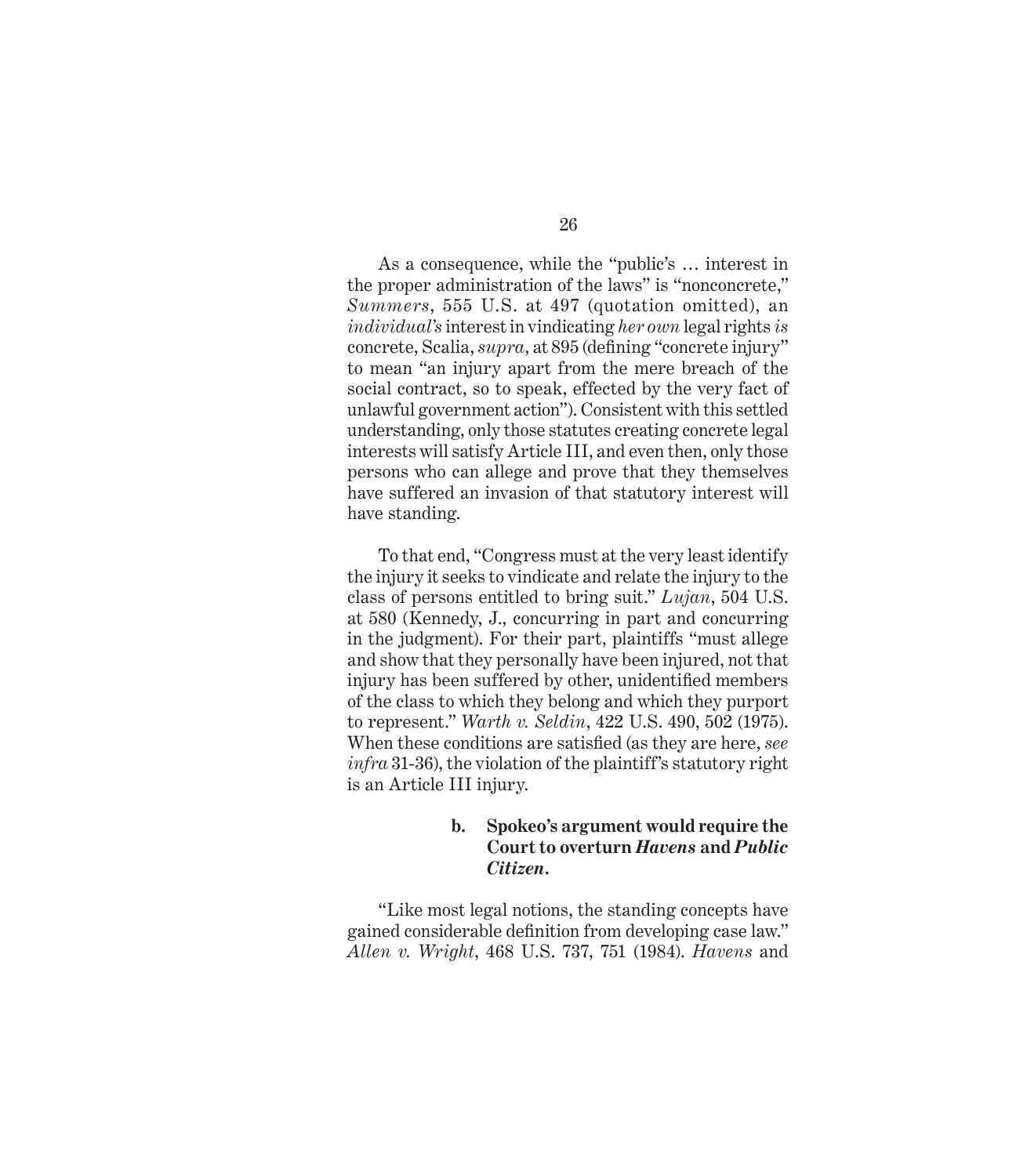*Public Citizen* apply the principle, set forth above, that "Congress may create a statutory right or entitlement the alleged deprivation of which can confer standing to sue even where the plaintiff would have suffered no cognizable injury in the absence of the statute." *Warth*, 422 U.S. at 514; *Massachusetts v. EPA*, 549 U.S. 497, 516  $(2007)$  ("Congress has the power to define injuries and articulate chains of causation that will give rise to a case or controversy where none existed before.") (quoting *Lujan*, 504 U.S. at 580 (Kennedy, J., concurring in part and concurring in judgment)). The Court should adhere to these decisions.

*Havens* involved a challenge under the Fair Housing Act ("FHA"), which, among other things, made it unlawful "[t]o represent to any person because of race … that any dwelling is not available for inspection, sale, or rental when such dwelling is in fact so available." 42 U.S.C. § 3604(d). In doing so, the FHA "establishe[d] an enforceable right to truthful information concerning the availability of housing[.]" *Havens*, 455 U.S. at 373. In that case, a black "tester" employed by a public-interest organization inquired about the availability of certain apartments. *Id.* at 368. When the apartment complex owner told her—falsely—that there were no apartments for rent, she (among others) brought suit. *Id.* at 367-68. This Court squarely held that the tester had Article III standing because she "alleged injury to her statutorily created right to truthful housing information." *Id.* at 374. The tester "suffered injury in precisely the form the statute was intended to guard against, and therefore ha[d] standing to maintain a claim for damages under the [statute's] provisions." *Id.* at 373-74.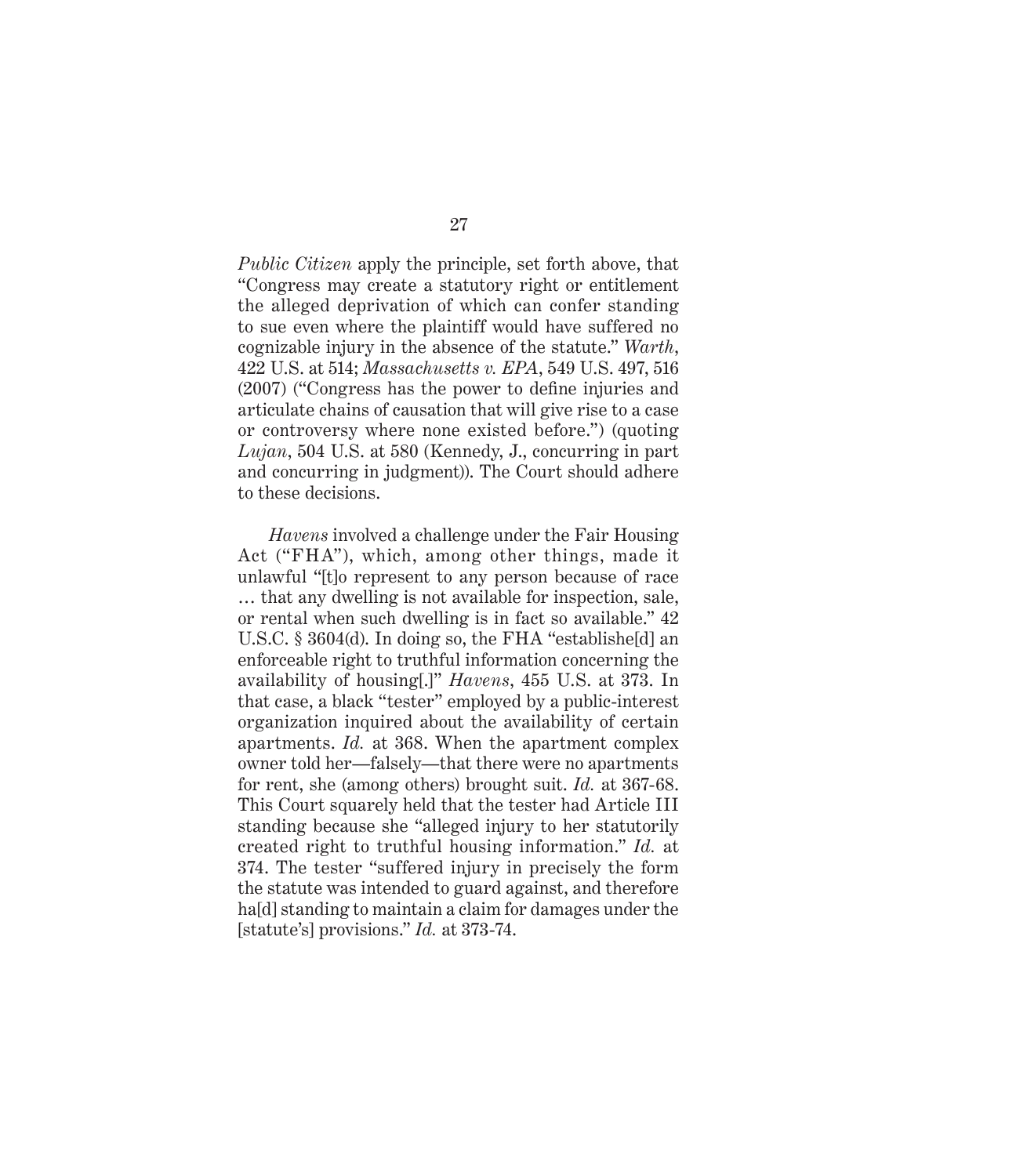This concrete and particularized invasion of her statutory right *alone* was an injury sufficient to support standing: "That the tester may have approached the real estate agent fully expecting that [s]he would receive false information, and without any intention of buying or renting a home, does not negate the simple fact of injury within the meaning of [the statute]." *Id*. In other words, the tester did not need to allege anything more than the "bare violation" of the FHA; the defendant's invasion of her personal legal right under the statute was all Article III required.

Spokeo claims that "the plaintiff in *Havens* was the direct victim of discrimination—which is itself a wellestablished form of concrete harm." Pet. Br. 40-41. But that is not how the Court characterized the tester's injury. The Court explained that the tester, who claimed to have been lied to four separate times, had sufficiently "alleged injury to her statutorily created right to truthful information." *Havens*, 455 U.S. at 374. Spokeo may wish that the Court had resolved Article III standing on discrimination, but that is not what *Havens* holds.

The Court's dismissal of the claim of a white tester who had not been given false information by the property owner proves the point. Because he had not alleged being misled, the white tester "alleged no injury to his statutory right to accurate information concerning the availability of housing." *Id.* at 374-75. The failure to plead that he was the victim of discrimination was relevant only to whether he stated a claim. By not "alleg[ing] that he was a victim of a discriminatory misrepresentation, he [had] not pleaded a cause of action under [the statute]." *Id.* at 375. But that had nothing to do with whether the white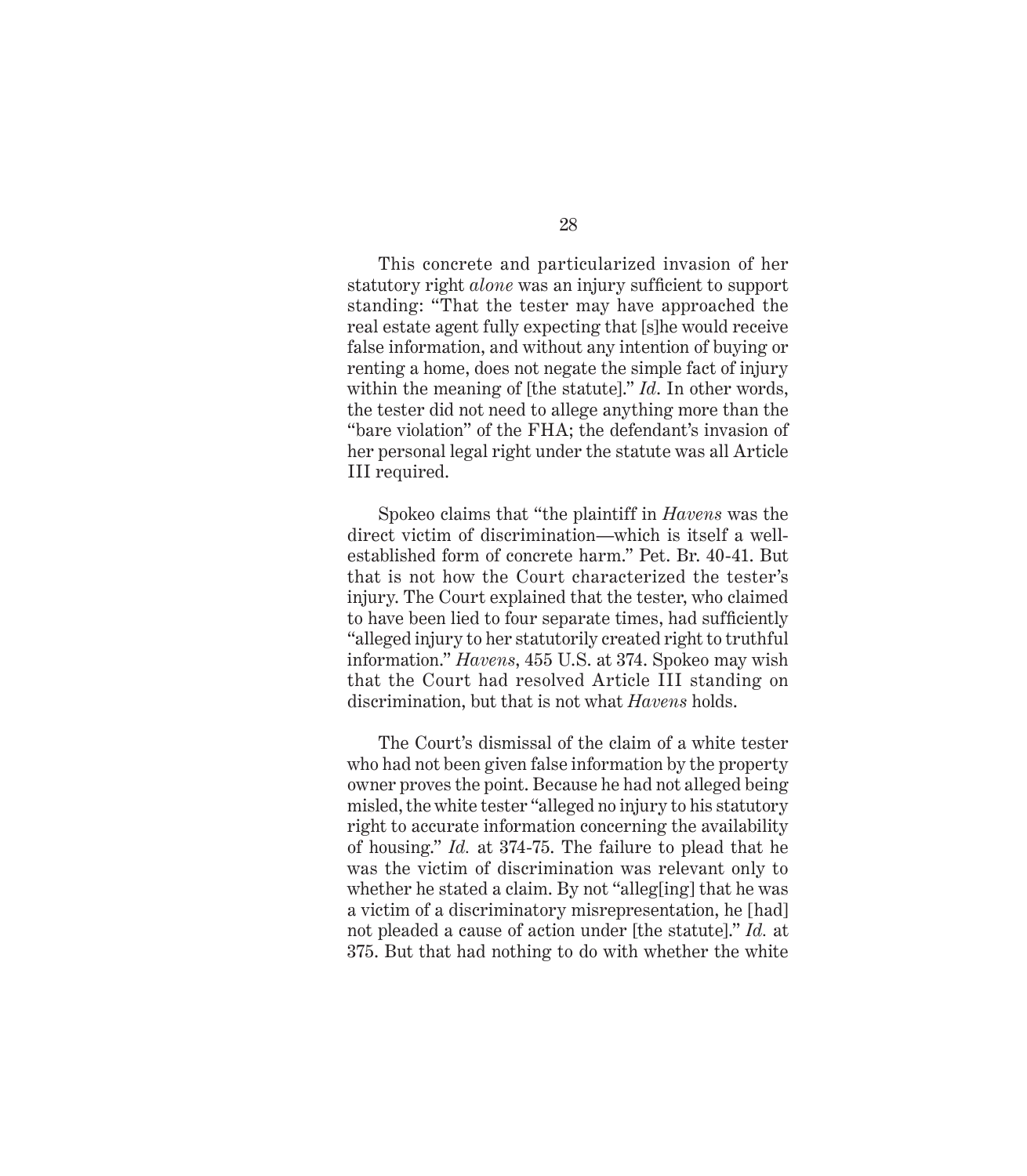tester's legal right to truthful housing information had been invaded, *viz.*, whether he suffered an injury. If, as Spokeo argues, the "real-world" injury of discrimination were the foundation for Article III standing in *Havens*, the Court would not have described it as merely an element of the cause of action.

*Public Citizen* likewise depends on the principle that a concrete and particularized invasion of a legal right alone supports Article III standing. 491 U.S. at 449-50. There, the Court held that persons seeking access to public records under the Federal Advisory Committee Act ("FACA") had Article III standing to challenge the defendant's refusal to permit them such access. *Id.* at 451. No other harm was needed beyond the denial of the statutory right of access. The Court understood that any other conclusion would raise questions about the kind of showing needed to allege Article III standing under the Freedom of Information Act ("FOIA") because there had been no suggestion—by any court—"that those requesting information under" FOIA needed to "show more than that they sought and were denied specific agency records." *Id.* at 449 (collecting cases).

The fact that FACA and FOIA plaintiffs need not show any consequential injury from denial of access defeats Spokeo's theory. By Spokeo's logic, denial of a FACA or FOIA request alone would never be enough to establish Article III standing; the requester would need to allege some "real-world" harm from the denial of access. But that was not the conclusion the Court reached in *Public Citizen*. Instead, FACA and FOIA plaintiffs suffer an Article III injury solely because their statutory right to these records has been infringed.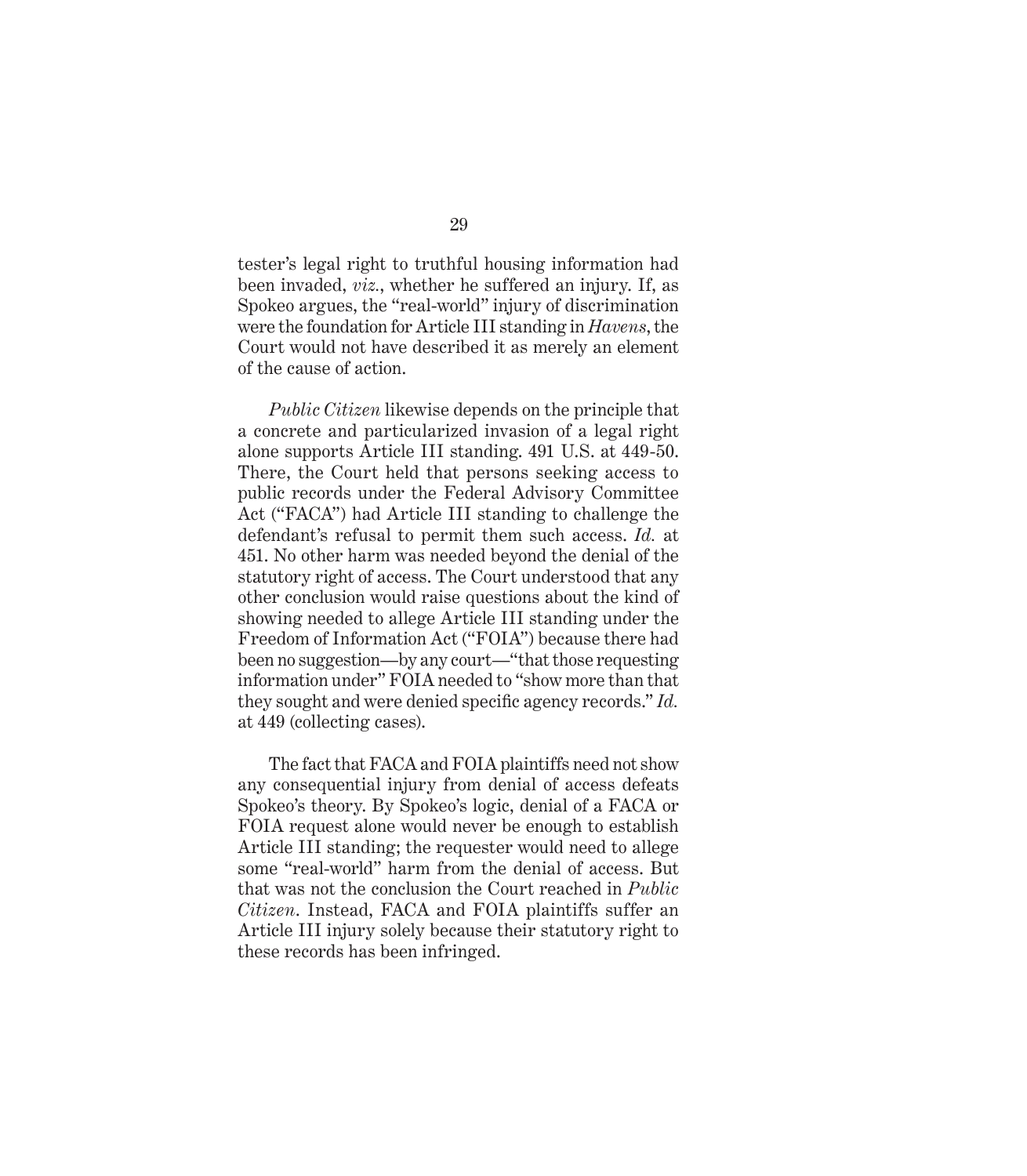Spokeo weakly contends there was consequential harm underlying the plaintiff's FACA claim in *Public Citizen*: the inability "to scrutinize the 'workings' of government … to 'participate more effectively in the judicial selection process.'" Pet. Br. 43 (quoting *Pub. Citizen*, 491 U.S. at 449). But this was not an independent harm the Court required to establish Article III standing; it was the reason why Congress created the statutory right. *Compare Pub. Citizen*, 491 U.S. at 449, *with id.* at 445-46. Adhering to the FOIA line of decisions, the Court held that no such showing was needed for Article III standing. *Id.* at 449-50.

Spokeo also claims that, unlike *Havens* and *Public Citizen*, this case is about providing information to other people—not to Robins. Pet. Br. 42. But of course the class of persons entitled to bring suit will differ based on the contours of the interest Congress created. The fact that the FHA, FACA, and FOIA protect seekers of information while the FCRA protects the subjects of informational reports about their creditworthiness has absolutely no relevance to the fact that a concrete and particularized invasion of the individual legal rights those statutes created is an Article III injury. Spokeo's theory of "realworld" injury cannot be reconciled with either *Havens* or *Public Citizen*. 3

<sup>3.</sup> In two decisions in which the plaintiffs lacked standing, the Court illustrated how Congress could have created a legal right. *See Lewis v. Casey*, 518 U.S. 343, 353 n.4 (1996) ("Unless prisoners have a freestanding right to libraries, a showing of the sort Justice Souter describes would establish no *relevant* injury in fact, *i.e.*, injury-in-fact *caused by the violation of legal right*."); *Schlesinger v. Reservists Comm. to Stop the War*, 418 U.S. 208, 224 n.14 (1974) ("The District Court made analogy to conflict-of-interest statutes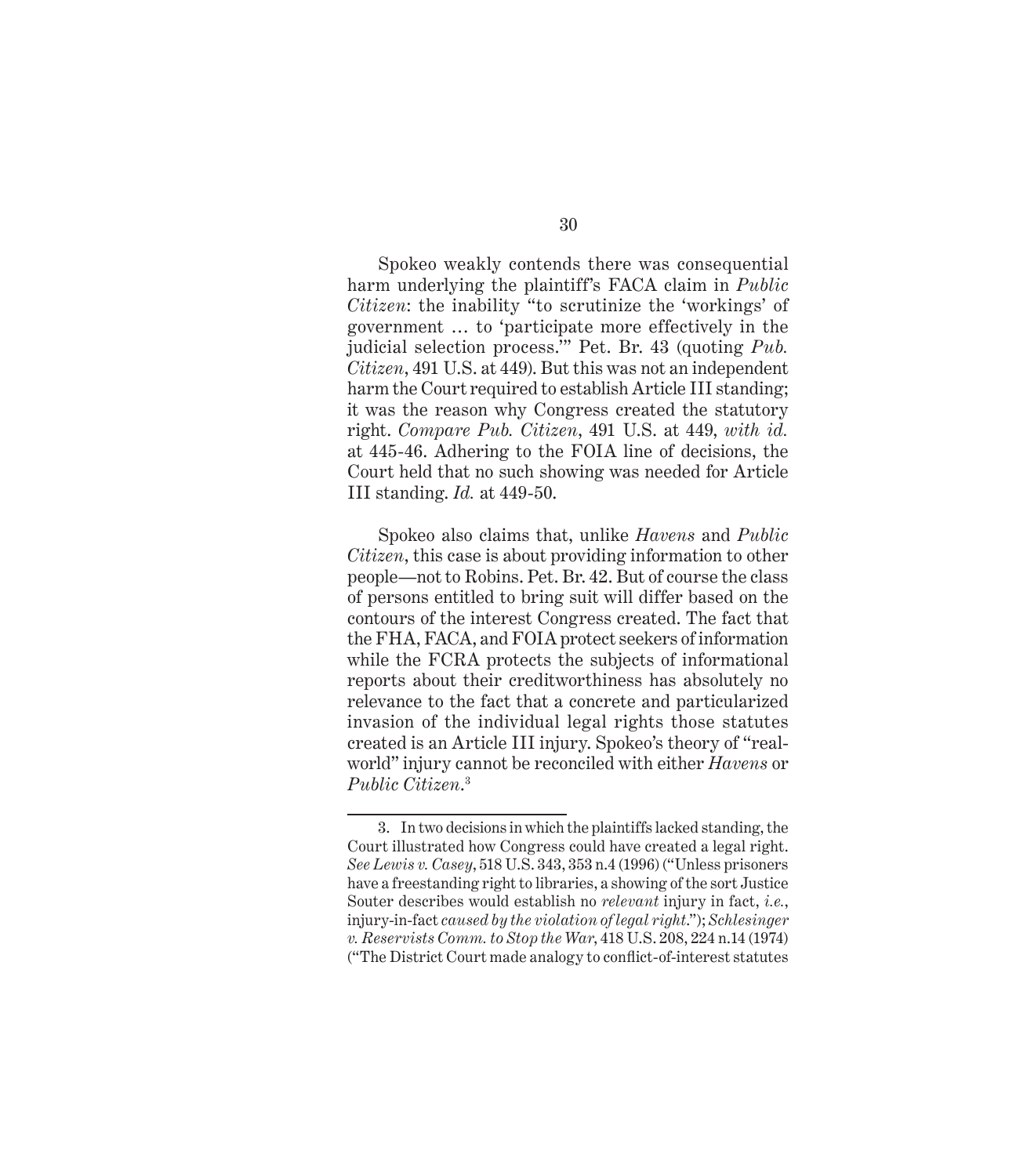## **B. Robins Has Alleged A Concrete And Particularized Invasion Of His Statutory Rights By Spokeo.**

Application of these longstanding principles shows that Robins has Article III standing. Because his amended complaint was dismissed at the pleading stage, his factual allegations must be treated as true. *Warth*, 422 U.S. at 521. As explained below, Robins's amended complaint clearly alleged a concrete and particularized invasion of *his* own legal rights under the FCRA, and this invasion is the injury needed to establish standing.

To begin, the FCRA is trained on a specific, congressionally-identified harm. The FCRA's purpose "is to prevent consumers from being unjustly damaged because of inaccurate or arbitrary information in a credit report." S. Rep. No. 91-517, at 1; *see supra* 2-6. The statute seeks to ensure that credit reporting agencies create reports only "in a manner which is fair and equitable to the consumer, with regard to the confidentiality, accuracy, relevancy, and proper utilization of such information[.]" 15 U.S.C. § 1681(b). The FCRA's centerpiece provision thus requires credit reporting agencies to take "reasonable procedures to assure maximum possible accuracy of the information concerning the individual about whom the report relates." *Id.* § 1681e(b). Such procedures similarly ensure that the subject of a credit report is protected

which, it said, are directed at avoiding circumstances of potential, not actual, impropriety. We have no doubt that if the Congress enacted a statute creating such a legal right, the requisite injury for standing would be found in an invasion of that right."). The Court's hypotheticals presume that Congress has the very power that Spokeo claims it lacks.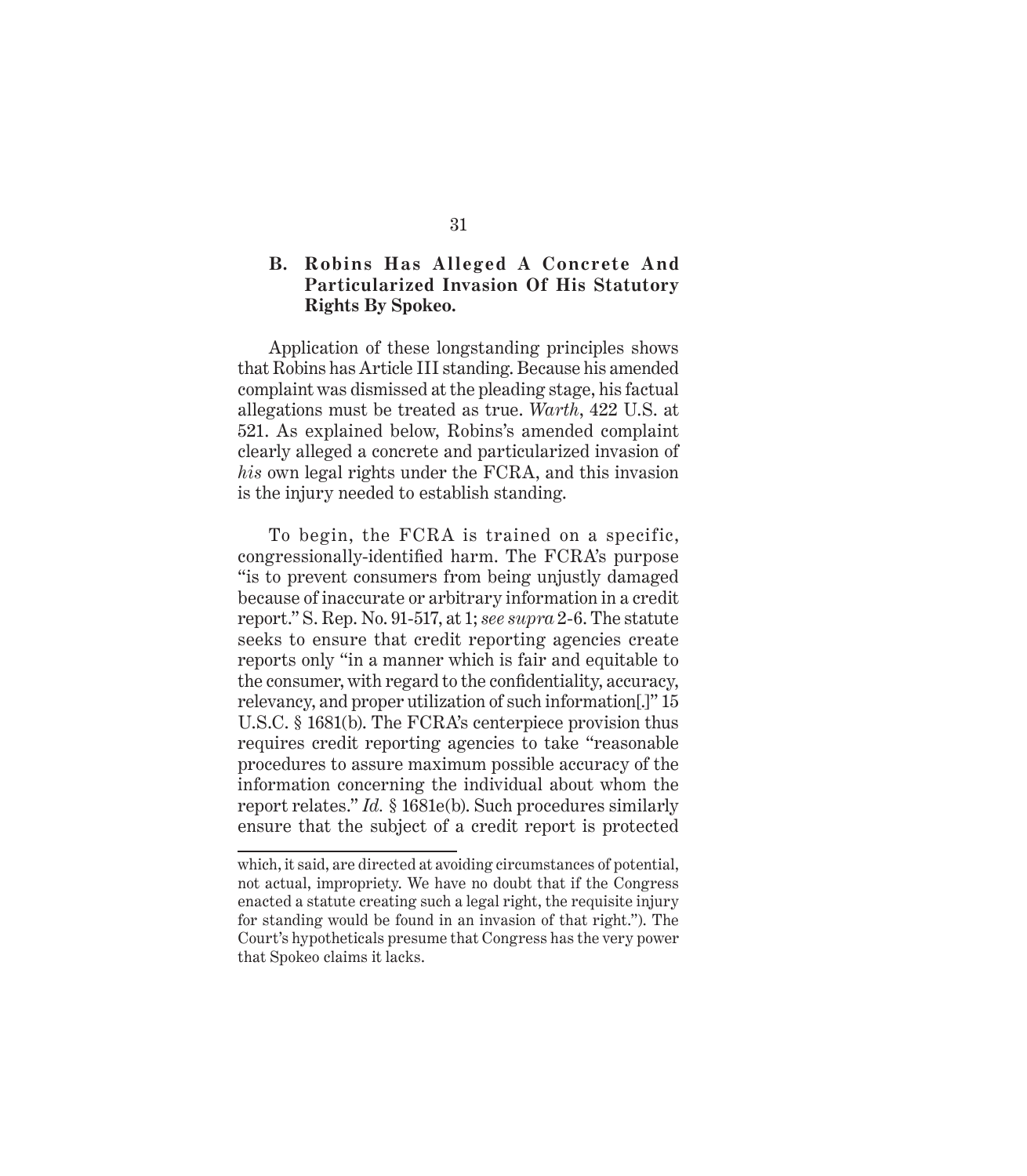from the mishandling of his information. *See supra* 4. Congress "identif[ied] the injury it seeks to vindicate" when it created a federal cause of action under the FCRA. *Lujan*, 504 U.S. at 580 (Kennedy, J., concurring in part and concurring in the judgment).4

Congress also has "relate[d] the injury to the class of persons entitled to bring suit." *Id.* The FCRA is intended to protect "consumers who have been wronged" by credit reporting agencies. S. Rep. No. 104-185, at 48-49. To that end, the statute provides that "[a]ny person who willfully fails to comply with any requirement imposed under this subchapter *with respect to any consumer is liable to that consumer*[.]" 15 U.S.C. § 1681n(a)(1)(A) (emphasis added). In other words, Congress identified inaccurate credit reports as causing harm to their subjects, it mandated procedures designed to prevent the creation of such inaccurate reports, and it provided a cause of action to consumers about whom false credit reports are created in willful noncompliance of those procedures.

<sup>4.</sup> Spokeo asks the Court to require a "clear statement" from Congress before finding that "plaintiffs who are unable to demonstrate concrete harm" have Article III standing. Pet. Br. 53. But Congress is not affording standing to such plaintiffs. Impairment of Robins's statutory interest under the FCRA *is* concrete and particularized harm. If Spokeo instead is arguing that a clear statement is required before Congress may define injuries, there is no basis for it given the lack of any separationof-powers concerns raised here. *See infra* 48-52. Regardless, as discussed above, the FCRA could not be clearer in its intention to give a right to sue to consumers whose interest in an accurate credit report has been impaired.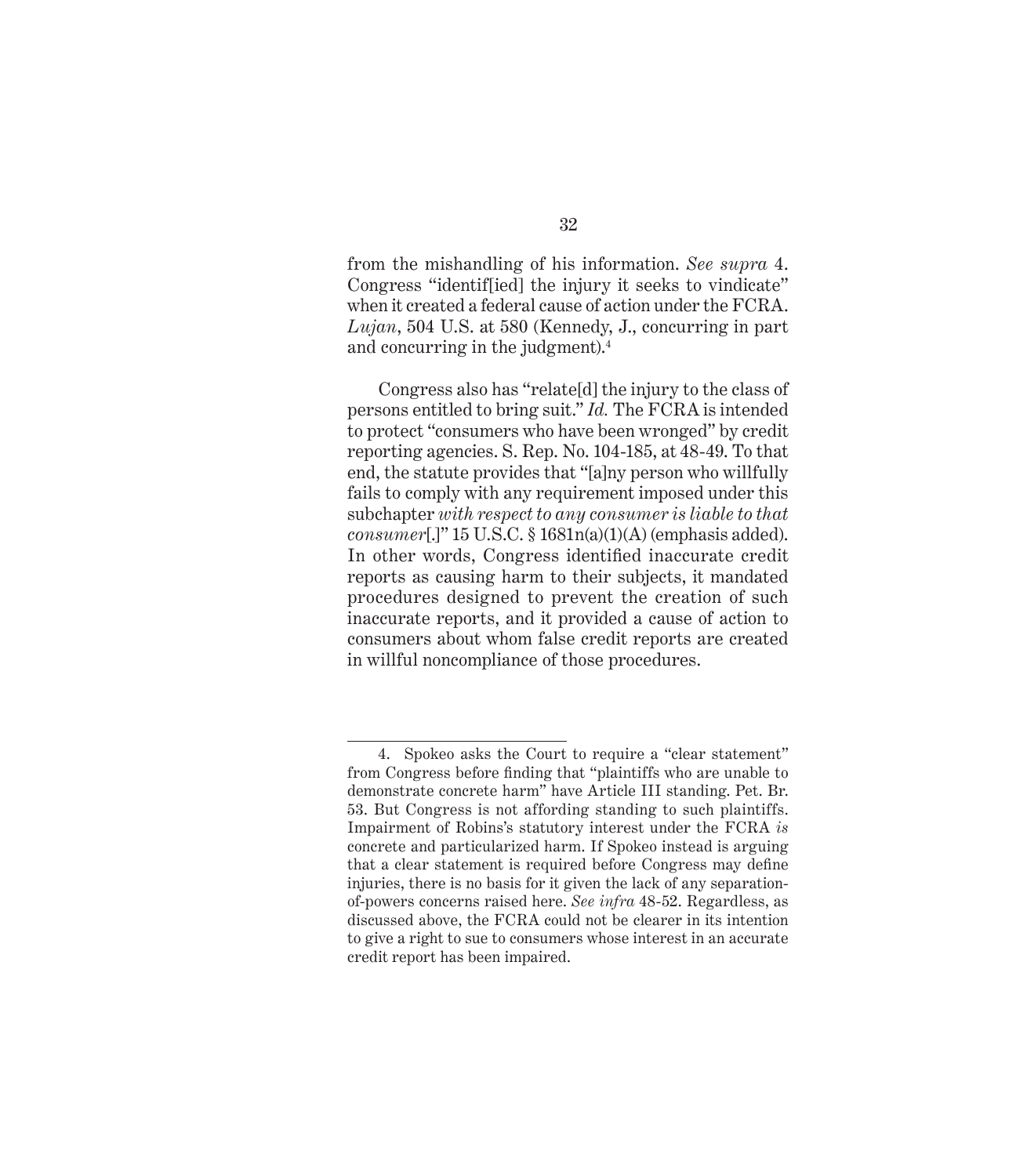In sum, the FCRA affords wronged consumers a legal right to enforce "procedural requirement[s] the disregard of which could impair" their "concrete interest" in an accurate credit report. *Lujan*, 504 U.S. at 572. That is the claim Robins brought. In particular, he alleges that "Spokeo maintains an inaccurate consumer report about [him] on its website." JA 13. The amended complaint thereby alleges that Robins's concrete statutory right was "affect[ed] in a personal and individual way." *Lujan*, 504 U.S. at 560 n.1; *see id.* at 581 (Kennedy, J., concurring in part and concurring in the judgment) (same). Because he alleges that *his* statutory rights were invaded when a false report was created about *him*, Robins's claim that Spokeo violated the FCRA "will be resolved, not in the rarified atmosphere of a debating society, but in a concrete factual context conducive to a realistic appreciation of the consequences of judicial action." *Id.* (quoting *Valley Forge*, 454 U.S. at 472).

After detailing many ways in which Spokeo failed to comply with the FCRA, JA 30, the amended complaint alleged that Spokeo willfully and "continually failed to follow reasonable procedures" that are designed "to assure the maximum possible accuracy of the information that it provides in its consumer reports," JA 21.<sup>5</sup> Robins

<sup>5.</sup> In passing, Spokeo asserts that Robins lacks standing to bring certain ancillary claims relating to FCRA violations set forth in the amended complaint. Pet. Br. 40 n.7. As the lower courts recognized, those allegations are appropriately understood as supporting Robins's overarching claim that Spokeo's inadequate procedures led to its inaccurate report about him and his inability to correct those inaccuracies. *See* App. 4a-5a, 16a. To the extent those allegations raise issues separate and apart from that question, such issues were not decided below and are not before the Court. *M&G Polymers USA, LLC v. Tackett*, 135 S. Ct. 926 (2015).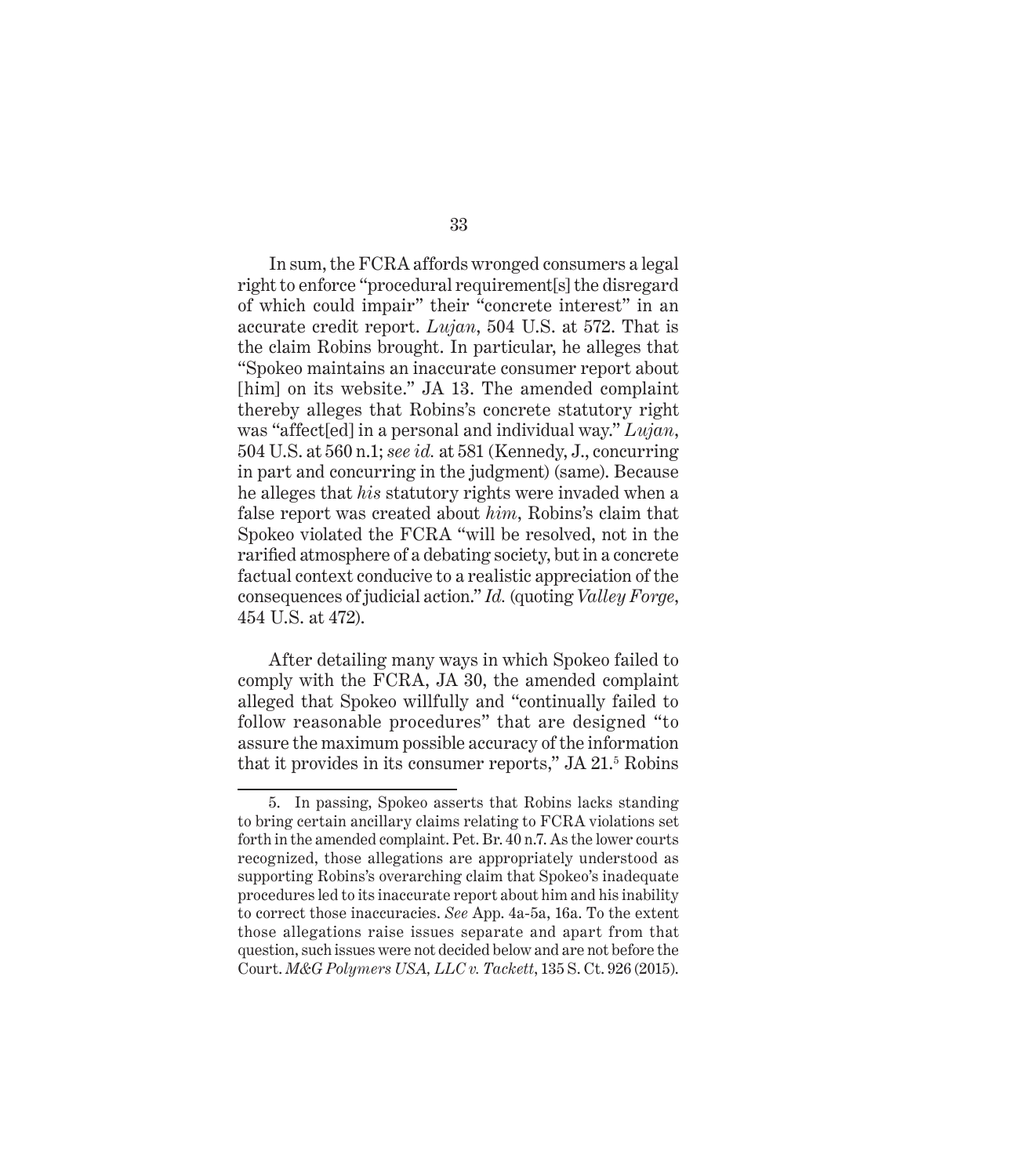met his burden to plead Article III standing. *See Lujan*, 504 U.S. at 561 ("At the pleading stage, general factual allegations of injury resulting from the defendant's conduct may suffice, for on a motion to dismiss we presume that general allegations embrace those specific facts that are necessary to support the claim.") (citation and quotations omitted).

In addition, Spokeo does not and cannot contest that the injury alleged by Robins "is fairly traceable to the challenged action of the defendant" and "will be redressed by a favorable decision." *Friends of Earth, Inc. v. Laidlaw Envtl. Servs. (TOC), Inc*., 528 U.S. 167, 180-81 (2000). As to traceability, the amended complaint alleges that Spokeo's willful failure to follow the procedures mandated by the FCRA resulted in the inaccurate credit report about him. JA 21-23. That is sufficient: Robins need not "establish"—let alone plead—"with any certainty" that the credit report created about him would have been accurate if Spokeo had followed the proper procedures. *Lujan*, 504 U.S. at 572 n.7; *Massachusetts*, 549 U.S. at 518 ("A [litigant] who alleges a deprivation of a procedural protection to which he is entitled never has to prove that if he had received the procedure the substantive result would have been altered. All that is necessary is to show that the procedural step was connected to the substantive result.") (citations and quotations omitted).

Regarding redressability, the FCRA has afforded Robins statutory damages for Spokeo's willful violation of the FCRA's procedural requirements and concomitant dissemination of false information about him. JA 21-23. Damages are the paradigmatic remedy for a completed statutory violation. "Generally, any person whose injury can be redressed by a favorable judgment has standing to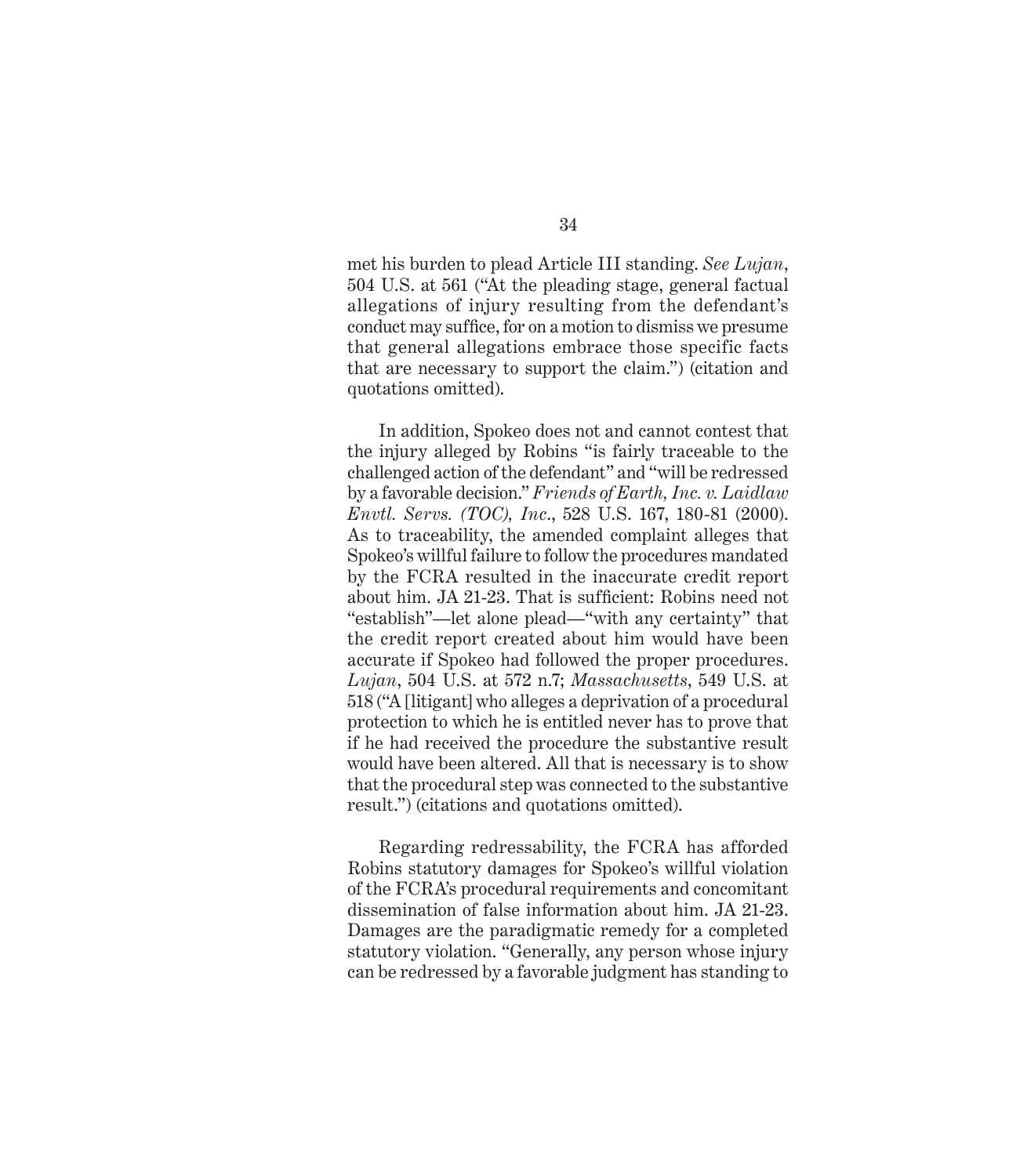litigate, and injuries compensable in monetary damages can always be redressed by a court judgment." *Wernsing v. Thompson*, 423 F.3d 732, 745 (7th Cir. 2005) (internal citations and quotations omitted). Robins's "continued active pursuit of monetary relief" ensures that "this case remains definite and concrete, touching the legal relations of parties having adverse legal interests." *Havens*, 455 U.S. at 371 (citations and quotations omitted). His injury is redressable.

Finally, resolution of this appeal in favor of Robins would not call *Lujan* or *Summers* into doubt. As an initial matter, *Lujan* was resolved on imminency and redressability grounds inapplicable here. *See* 504 U.S. at 564-71. More importantly, neither statute at issue in those cases protected a concrete statutory interest afforded to a specific class of persons. The "citizen-suit provision" of the Endangered Species Act is a "congressional conferral upon *all* persons of an abstract, self-contained, noninstrumental 'right' to have the Executive observe the procedures required by law." *Id.* at 572-73. The Forest Service Decisionmaking and Appeals Reform Act also afforded the general public "a procedural right without some concrete interest that [was] affected by the deprivation—a procedural right *in vacuo*[.]" *Summers*, 555 U.S. at 496. In short, the legal claims in both *Lujan*  and *Summers* failed because neither statute "indicate[d] Congress intended to identify or confer some interest separate and apart from a procedural right." *Id.* at 501 (Kennedy, J., concurring).

That is not true here, though. The FCRA's procedural requirements were specifically designed to protect a wronged consumer's concrete interest in the accuracy of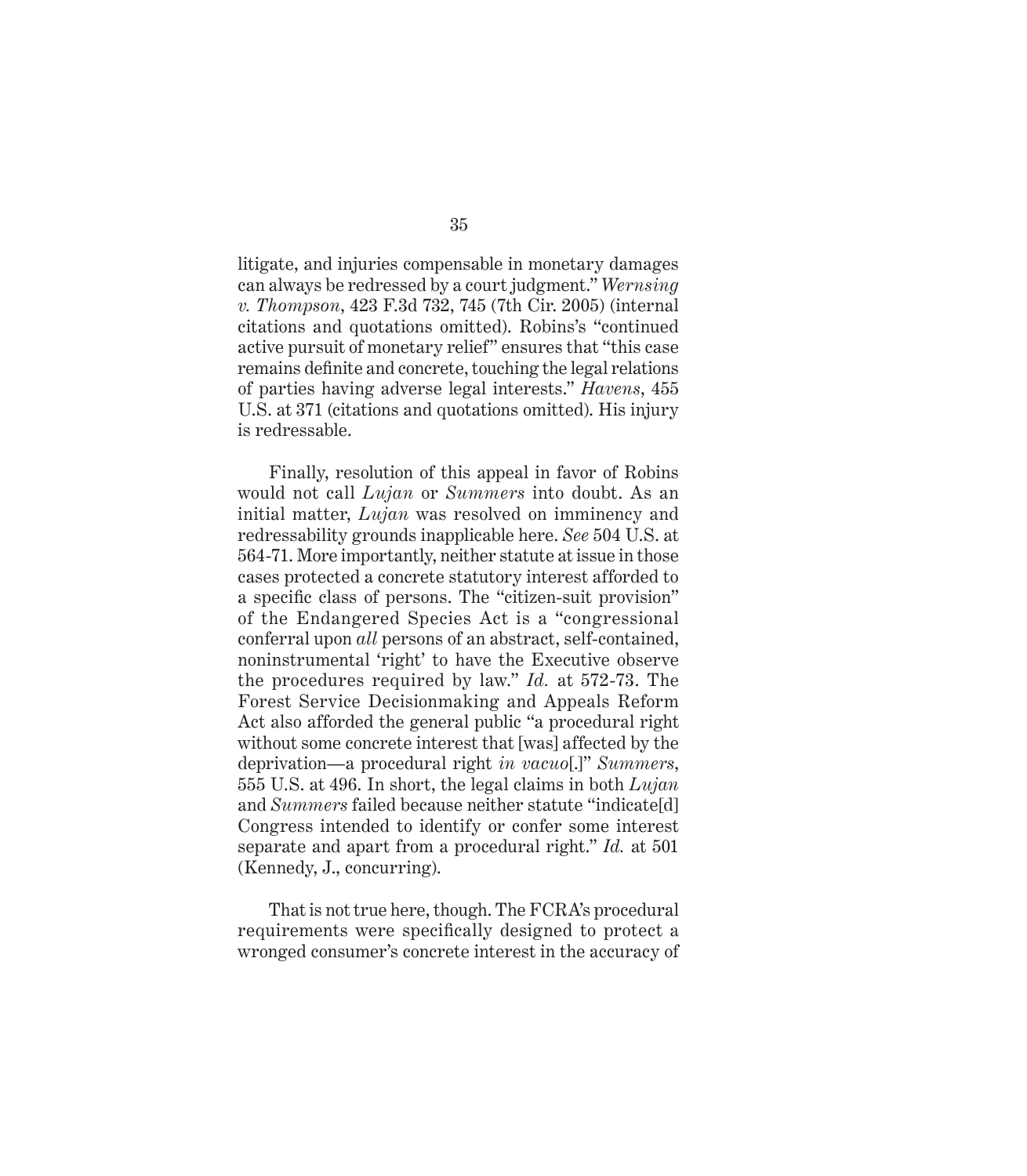a credit report created about him. Far from a generalized grievance, Robins brings a claim for relief from the unlawful preparation of an inaccurate credit report about *him*. Robins has Article III standing.

#### **II. Robins Has Standing Even Under Spokeo's "Real-World" Injury Test.**

 Robins also has suffered precisely the kind of "real-world" injury Spokeo demands: Wallet Injury. "Wallet Injury"—an injury with tangible economic consequences—"is the type of concrete and particularized injury" that provides the basis for standing. *Hein v. Freedom from Religion Found., Inc.*, 551 U.S. 587, 619 (2007) (Scalia, J., concurring in the judgment); *see Nixon v. Fitzgerald*, 457 U.S. 731, 744 (1982). It is the typical interest that can be "settled, bought, and sold." *Casey*, 518 U.S. at 353 n.3.

As soon as Spokeo willfully invaded Robins's legal rights under the FCRA by creating a false report about him without using procedures mandated by the statute, he was entitled to statutory damages. *See* 15 U.S.C. § 1681n(a). His claim for those damages created a classic legal dispute over whether one party (here, Spokeo) owes another (Robins) a fixed sum of money. Spokeo's failure to compensate Robins is a monetary—or wallet—injury. The FCRA's provision for statutory damages thus affords Robins the "personal stake in the outcome of the controversy" that Article III requires. *Susan B. Anthony List v. Driehaus*, 134 S. Ct. 2334, 2341 (2014) (quoting *Warth*, 422 U.S. at 498). At bottom, the central question has always been "whether a plaintiff personally would benefit in a tangible way from the court's intervention."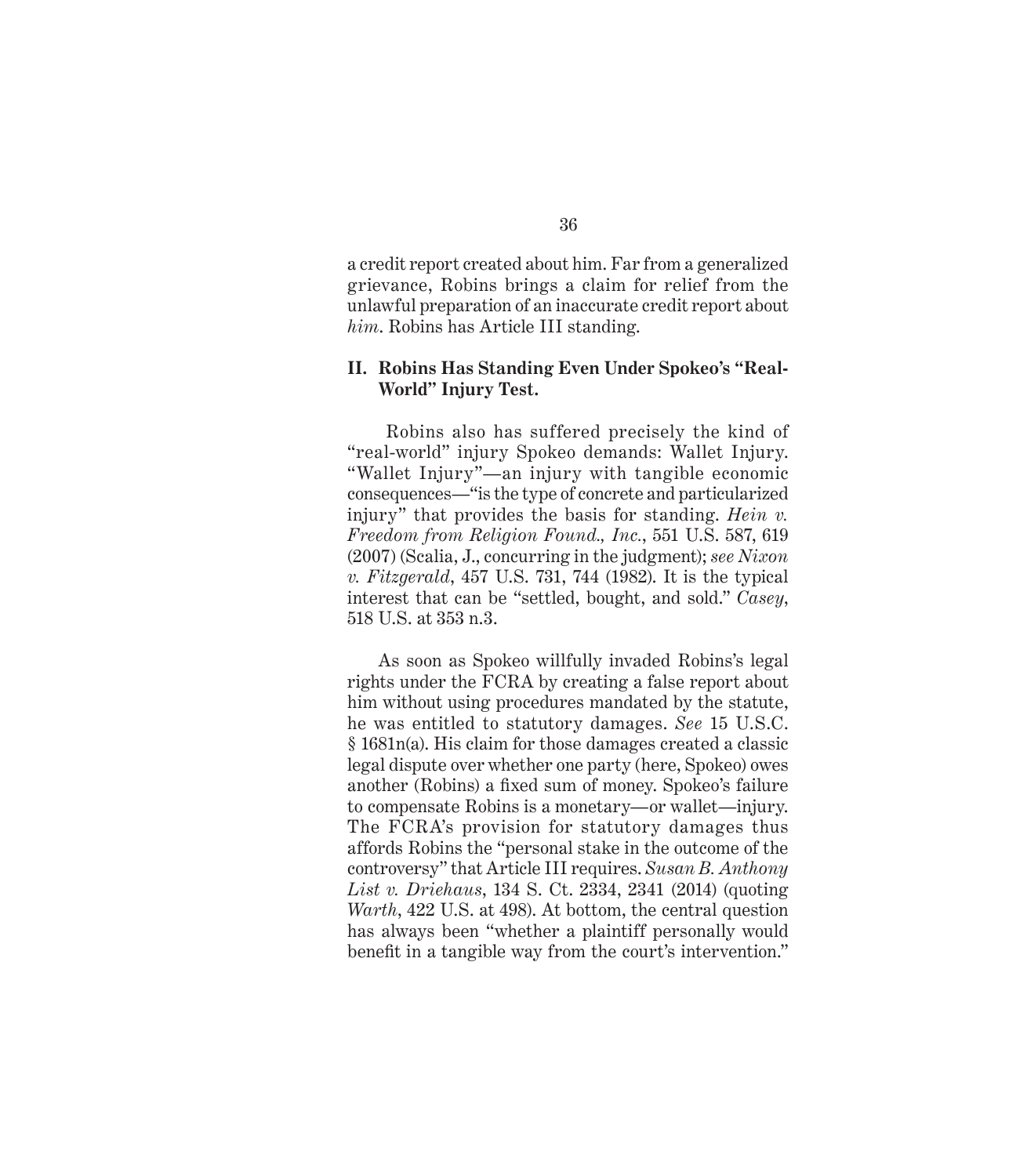*Steel Co.*, 523 U.S. at 103 n.5 (citations and quotations omitted). Because he would, Robins has Article III standing, even under the misguided test that Spokeo advances.

Spokeo's responses all miss the mark. Spokeo principally argues that "the potential recovery of a statutory bounty cannot serve as injury in fact." Pet. Br. 47 (citing *Vermont*, 529 U.S. at 772). But Spokeo's attempt to elide the distinction between a *qui tam* relator's bounty and a private litigant's statutory damages is unavailing. A relator has standing only as an assignee because he has sued "to remedy an injury in fact suffered by the United States." *Vermont*, 529 U.S. at 771. Article III standing, however, requires the vindication of a personal "interest" in "obtaining compensation for, or preventing, the violation of a legally protected right." *Id.* at 772 (citation omitted).

Because the relator in *Vermont* only had "an interest *in the lawsuit*," he "suffered no such invasion—indeed, the 'right' he seeks to vindicate does not even fully materialize until the litigation is completed and the relator prevails." *Id.* at 772-73. That was "not to suggest that Congress cannot define new legal rights, which will confer standing to vindicate an injury caused by the claimant." *Id.* at 773 (citing *Warth*, 422 U.S. at 500). But the relator's "bounty" was "an interest that is merely a byproduct of the suit itself" and, therefore, it could not "give rise to a cognizable injury in fact for Article III standing purposes." *Id.*

Robins's statutory interest is fundamentally different. Unlike the relator, Robins holds his own legally protected right under the FCRA; it is *that* interest he seeks to vindicate. In other words, he does not seek to enforce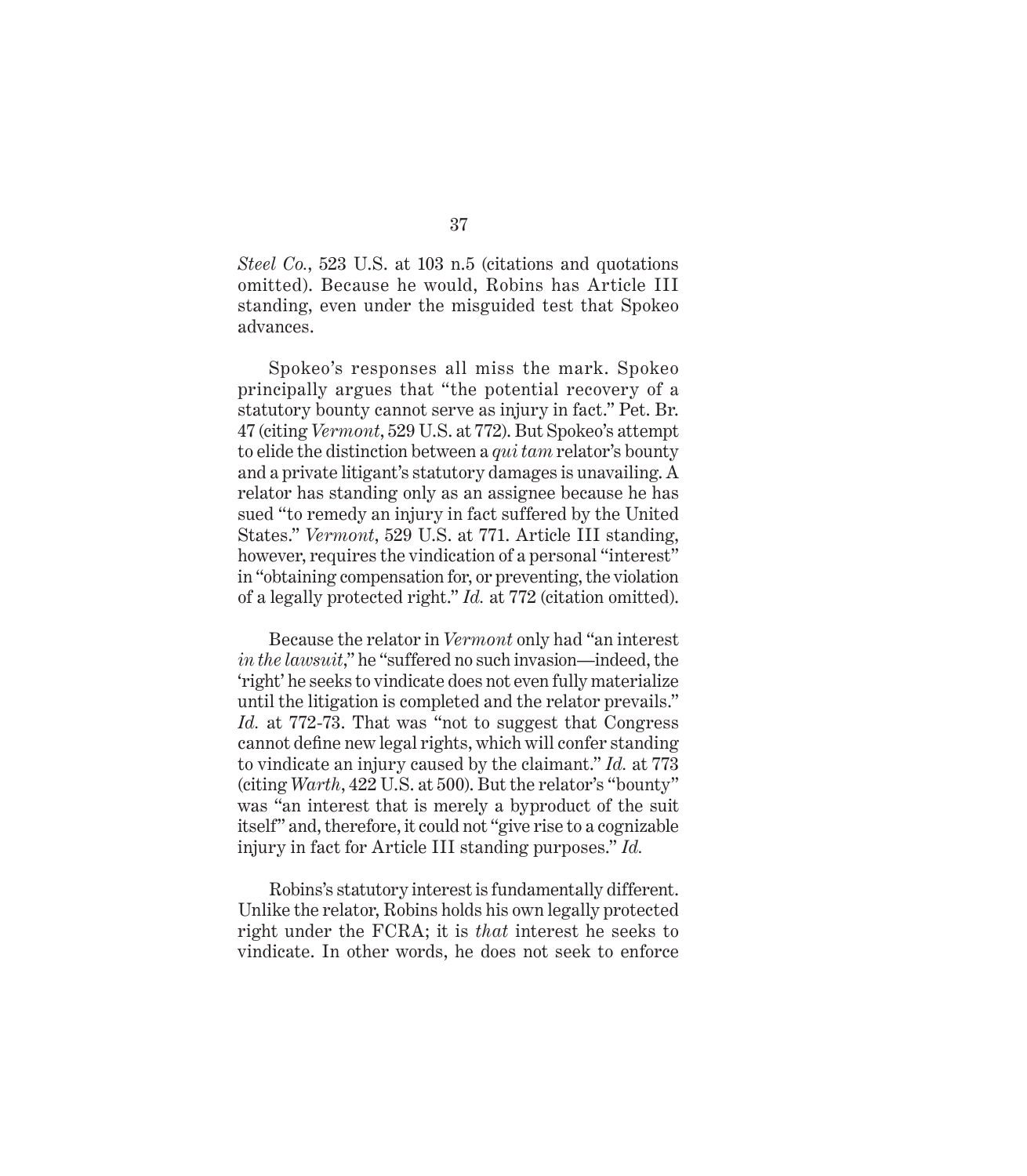someone else's rights; the interest is his alone. There can be no question, then, that "the *complaining party's* injury is likely to be redressed" by the award of statutory damages. *Sprint*, 554 U.S. at 302 (Roberts, C.J., dissenting).

An illustration proves the point. Robins could have sent Spokeo a demand letter as soon as his FCRA rights were violated. Had Spokeo agreed to the demand, the parties' settlement would have averted litigation and resolved Robins's FCRA claim. In contrast, the defendant in *Vermont* would have had no interest in responding to a demand letter from the *qui tam* relator because the relator lacked the authority to settle the government's False Claims Act action (at least before the initiation of litigation). *Vermont*, 529 U.S. at 769-70; Pet. Br. 31 n.5.

Accordingly, Robins's monetary interest is not "a 'byproduct' of the suit itself" or derived from any other "interest unrelated to injury in fact." *Vermont*, 529 U.S. at 772-73. Robins's statutory claim to damages under the FCRA derives from Spokeo's failure to comply with duties it owed to him and materialized the moment Spokeo disseminated false information about him.

The point is crucial. The plaintiff must "aver an injury peculiar to himself, as distinguished from the great body of his fellow citizens" to have Article III standing. *Lance*, 549 U.S. at 440 (citation and quotations omitted); *Warth*, 422 U.S. at 501 ("[T]he plaintiff still must allege a distinct and palpable injury to himself, even if it is an injury shared by a large class of other possible litigants."). Unlike a *qui tam* relator, Robins avers a statutory "injury to himself that is likely to be redressed by a favorable decision[.]" *Simon v. E. Ky. Welfare Rights Org.*, 426 U.S. 26, 38 (1976).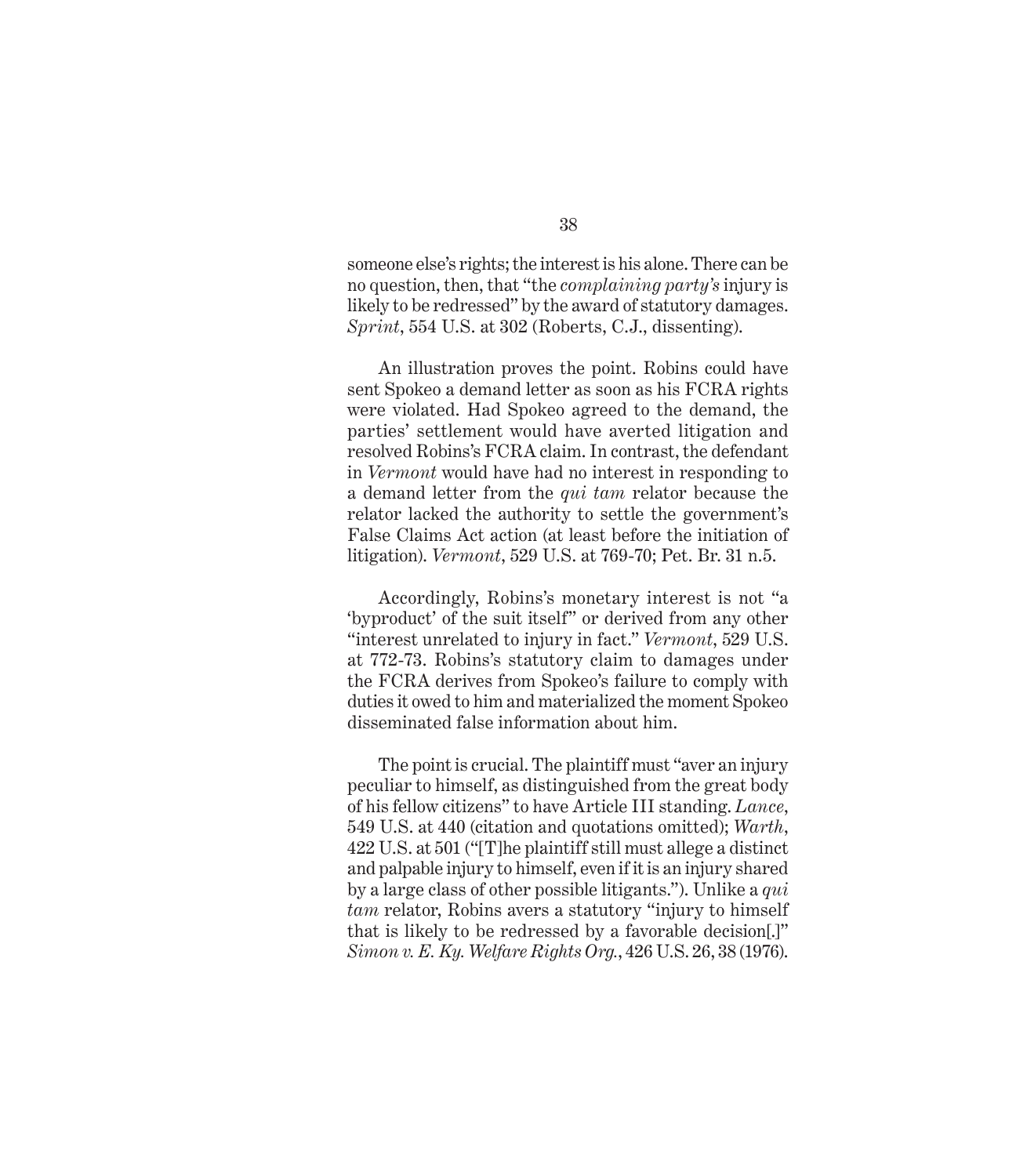The fact that the statutory damages are liquidated is immaterial. At common law, courts did not require a plaintiff to allege independent consequential harm in order to bring a claim to recover contractual liquidated damages (even if certain jurisdictions require it in order to prevail on the merits). 2 Samuel Comyn, *A Treatise of the Law Relative to Contracts and Agreements Not Under Seal* 537-38 (1807). This Court has not hesitated to enforce contractual stipulations "without proof of the damages actually sustained." *United States v. Bethlehem Steel Co.*, 205 U.S. 105, 119 (1907). A contrary assertion would be "wrong in principle, was unknown to the common law, does not prevail in the courts of England at the present time, and it is not sanctioned by the decisions of this court." *Sun Printing & Publ'g Ass'n v. Moore*, 183 U.S. 642, 660 (1902).

Therefore, a federal court would not, for purposes of evaluating Article III standing, look behind a stipulation to determine if the breach caused consequential harm. The contractual claim to a stipulated sum is all that would be required. For example, a suit brought by A—who holds a mortgage on Blackacre—to recover \$75,000.01 in stipulated damages because C, who lives in a different state, made a payment five minutes after the deadline established in the note would properly be in federal court. The plaintiff need not allege or prove that a payment late by five minutes caused consequential harm to establish Article III standing.

It would be wrong to arrive at a different outcome here. Robins alleged that Spokeo violated a legally protected right for which the remedy is a stipulated sum of money. The fact that his legal right derives from statute, rather than contract, makes no difference. *See Lujan*, 504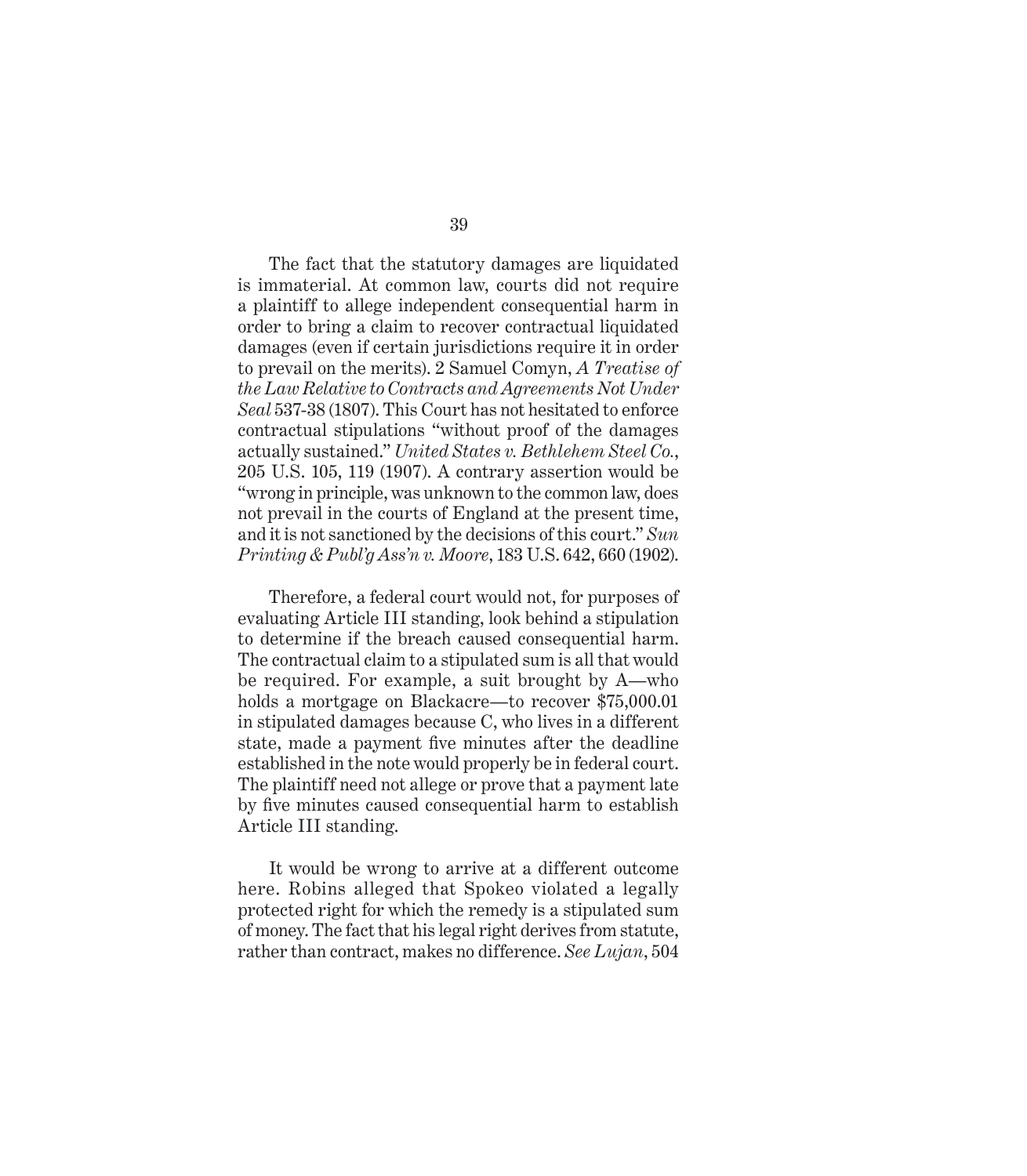U.S. at 576. Both at common law and under Article III, it is the breach of a legal duty for which money is due that creates the necessary "personal stake"—not the source of the obligation.

Spokeo contends that this approach "would collapse" the "three-part test for Article III standing." Pet. Br. 39. That contention rings hollow. In the first place, it would be a mistake to consider "the elements of standing as separate strands rather than as interlocking and related elements meant to ensure a personal stake." *Sprint*, 554 U.S. at 302 (Roberts, C.J., dissenting). Even so, standing analysis is ordinarily "straightforward" when the case involves "economic or physical harms." *Hein*, 551 U.S. at 642 (Souter, J., dissenting). The particularized claim for damages based on the FCRA violation is "concrete and actual or imminent, not conjectural or hypothetical[;]" the claim (unlike most taxpayer suits, for instance) is "fairly traceable" to the FCRA violation; and the entitlement to damages ensures there is "a likelihood that the requested relief will redress the alleged injury." *Steel Co.*, 523 U.S. at 103 (quotations omitted). The three-part test is no more collapsed here than it is in any breach-of-contract action for liquidated damages.

Last, Spokeo incorrectly suggests, almost as an afterthought, that allowing for statutory damages to serve as Wallet Injury amounts to the collection of "public fines by private litigants." Pet. Br. 29. Foremost, this merits argument about the as-applied constitutionality of the statute, raised for the first time in Spokeo's opening brief in this Court, has no bearing on whether Robins has standing. *Cf. Laidlaw*, 528 U.S. at 197 (Kennedy, J., concurring).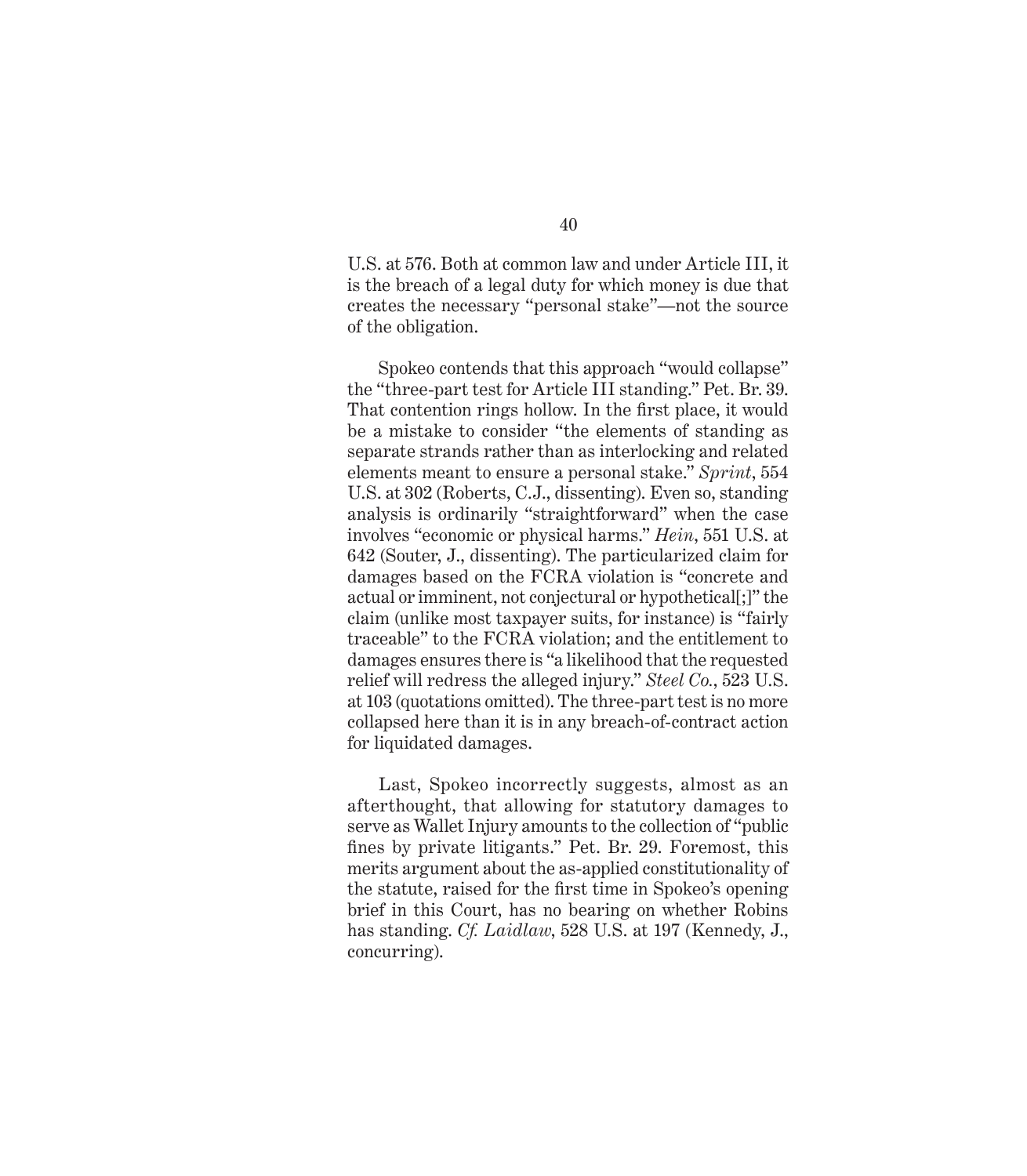In any event, statutory damages are not a public fine. Congress has long provided for statutory damages as "compensation, not a penalty or punishment," for losses that are "too obscure and difficult of proof for estimate other than by liquidated damages." *Overnight Motor Transp. Co. v. Missel*, 316 U.S. 572, 583-84 (1942). This case is thus far afield from one in which a plaintiff seeks to have the defendant held liable for damages payable only to the public fisc. *See Laidlaw*, 528 U.S. at 173; *id.* at 202 (Scalia, J., dissenting). The statutory damages available under the FCRA vindicate Robins's particular interest in Spokeo's use of proper procedures to ensure it generates an accurate credit report about him. This is not an action driven by an "injury to the interest in seeing that the law is obeyed." *FEC v. Akins*, 524 U.S. 11, 24 (1998).

# **III. The Fair Credit Reporting Act's Relationship To Common-Law Defamation Confirms That Robins Has Standing.**

Because the deprivation of a personalized statutory right constitutes Article III injury, Congress need not ensure that *this* particular statutory right has commonlaw roots. Nevertheless, this Court has explained that while a common-law analog is not required, its existence can be "well nigh conclusive with respect" to Article III standing. *Vermont*, 529 U.S. at 777. The case can be decided on this basis without reaching broader issues.

A direct common-law analog exists here in the law of defamation. Long before the FCRA, a common-law defamation action could be brought against a credit reporting agency for disseminating false information. Maurer, *supra*, at 96; William T. Prosser, *Libel Per Quod*,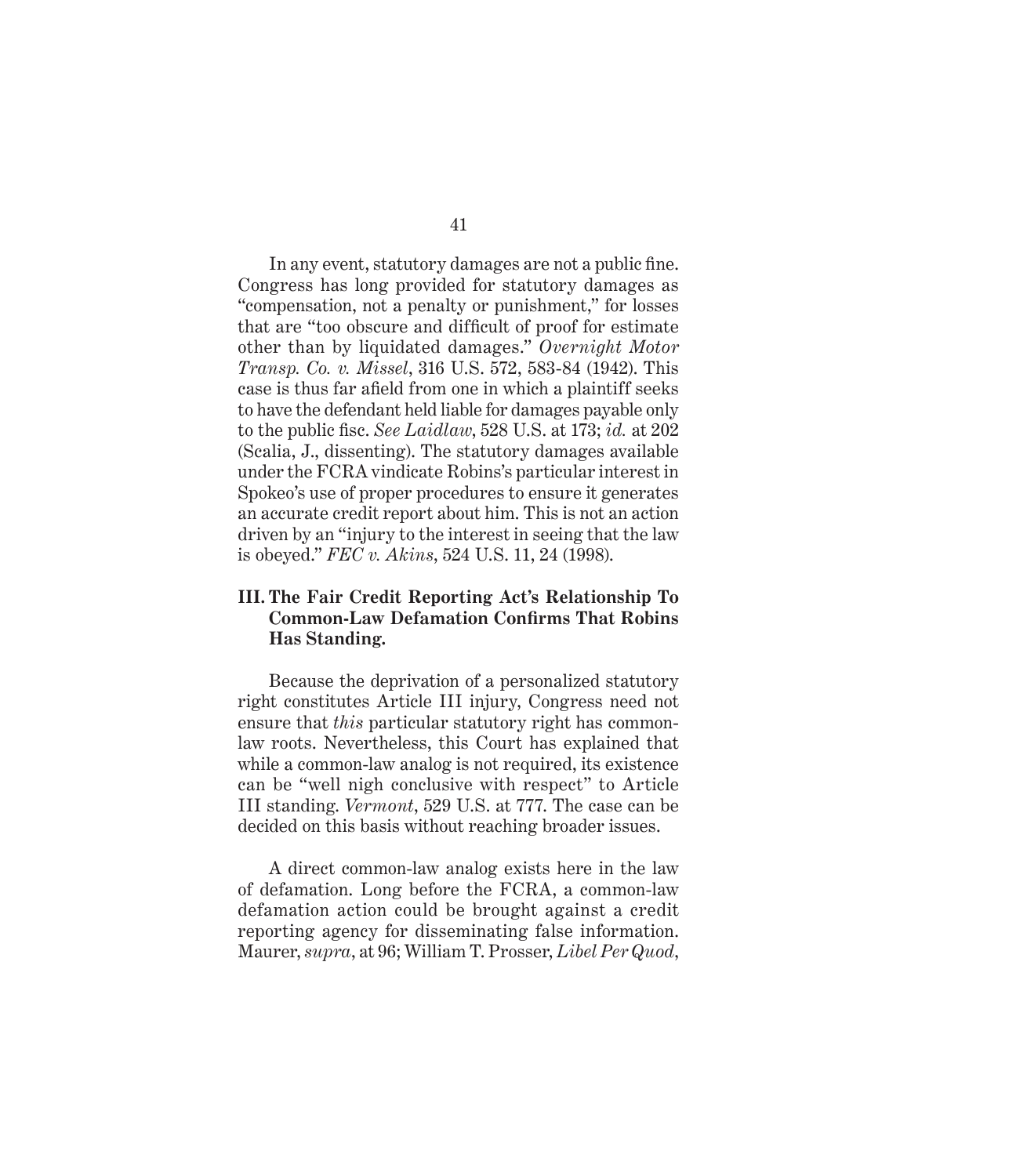46 Va. L. Rev. 839, 842-43 (1960). Congress enacted the FCRA to build upon this established body of law by federalizing the interest and modifying it to overcome obstacles to recovery that had developed under state legal regimes. Maurer, *supra*, at 115. Hence, Robins's action follows directly from the common-law rules of defamation. Like the FCRA's allowance of statutory damages, those rules "for centuries have allowed juries to presume that some damage occurred from many defamatory utterances and publications." *Dun & Bradstreet, Inc. v. Greenmoss Builders, Inc.*, 472 U.S. 749, 760-61 (1985).

After the English Reformation, defamation, once the province of ecclesiastical or manorial officers, came within the common law's province. Van Vechten Veeder, *History and Theory of the Law of Defamation*, 3 Colum. L. Rev. 546, 549-69 (1903). But while courts increasingly heard such actions, some traditional restrictions remained. One key limitation was the requirement that the plaintiff prove a "temporal loss," or actual damages, arising from the defamation. *See, e.g.*, *Bernard v. Beale*, (1617) 79 Eng. Rep. 1241 (K.B.). Even then, however, exceptions were made for claims from which harm was presumed even in the absence of evidence—including, notably, slander claims that "touch[ed] [the plaintiff] in his profession." *Jenkins v. Smith*, (1620) 79 Eng. Rep. 501 (K.B.).

But with the rise of the printing press and wider dissemination of written works, a legal distinction took root between written defamation (libel) and spoken defamation (slander). "As the English law developed, *all libel, of whatever kind*, was held to be actionable without proof of any damage; or, as it was sometimes stated, from any libel some damage was conclusively presumed."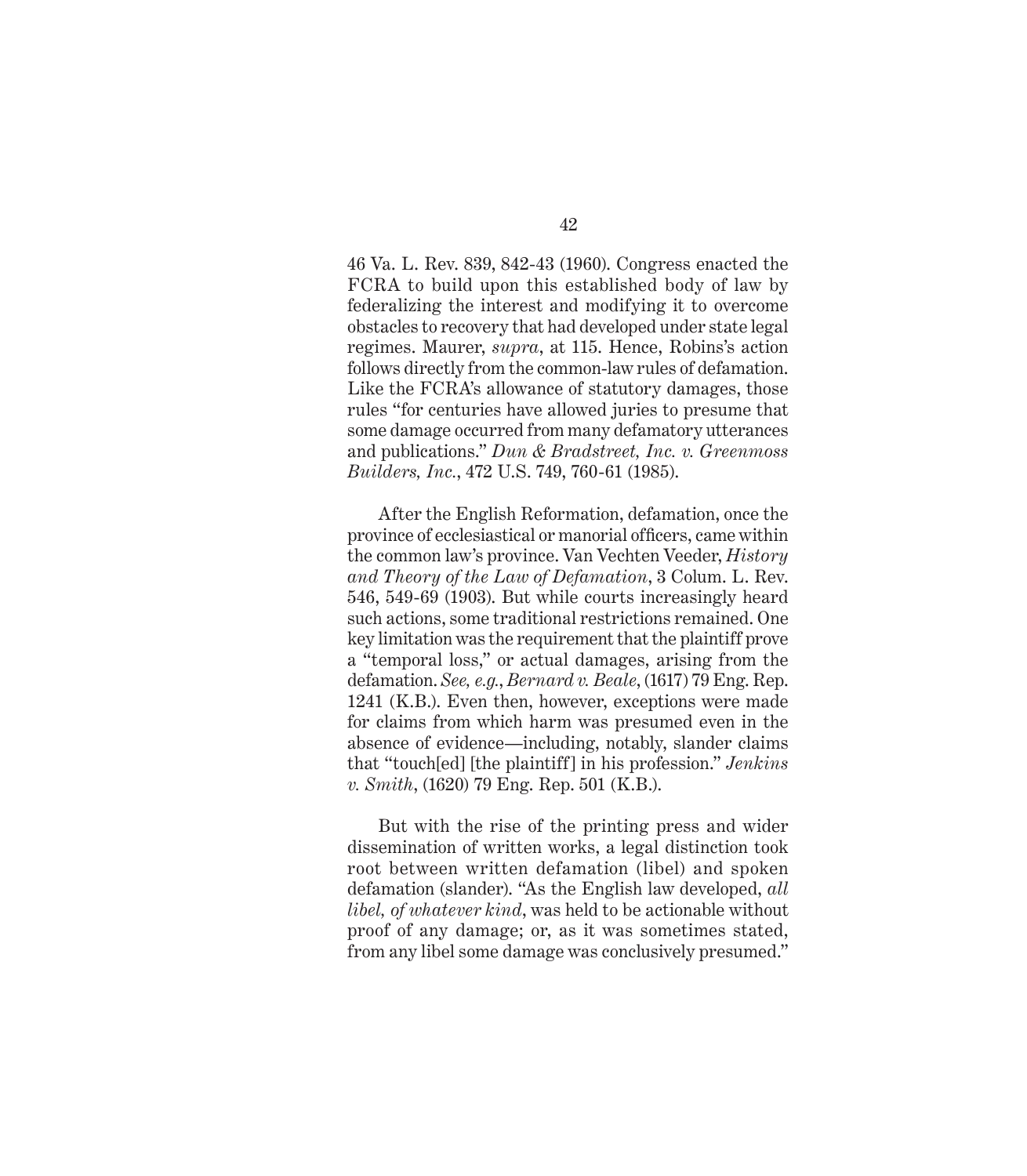Prosser, *Libel*, *supra*, at 842 (emphasis added); *see, e.g.*, *R v. Langley*, (1702) 90 Eng. Rep. 1261 (K.B.). By 1812, the distinction permitting recovery for *any* libel had "been recognized by the Courts for at least a century back." *Thorley v. Lord Kerry*, (1812) 128 Eng. Rep. 367 (K.B.).

These common-law rules—permitting courts to hear claims for all libel, or any defamation touching upon trade or business, without proof of consequential harm were well known to the Framers. Blackstone noted, for example, that for certain categories of slander, including "scandalous words that … may impair [a man's] trade … an action on the case may be had, without proving any particular damage to have happened, but merely upon the probability that it might happen." Blackstone, *supra*, at \*124; 2 Kent, Commentaries on American Law 16 (1827). Consequential harm was not needed because this kind of false statement "necessarily or naturally and presumptively causes pecuniary loss to the person of whom it is published." *Mitchell v. Bradstreet Co*., 22 S.W. 358, 362 (Mo. 1893).

Early American decisions similarly demonstrate widespread acceptance of the established principle that general damages, without proof of consequential harm, were available in all cases of libel. *See, e.g.*, *Runkle v. Meyer*, 3 Yeates 518 (Pa. 1803); *McClurg v. Ross*, 5 Binn. 218 (Pa. 1812); *Norfolk & Wash. Steamboat Co. v. Davis*, 12 App. D.C. 306, 331-32 (D.C. Cir. 1898). American courts also adopted the English common-law rule that general damages were permissible for any statement that touched upon the trade or credit of those engaged in business. *See Hermann v. Bradstreet Co.*, 19 Mo. App. 227, 232 (1885); *Lansing v. Carpenter*, 9 Wis. 540, 542 (1859); *Newbold v.*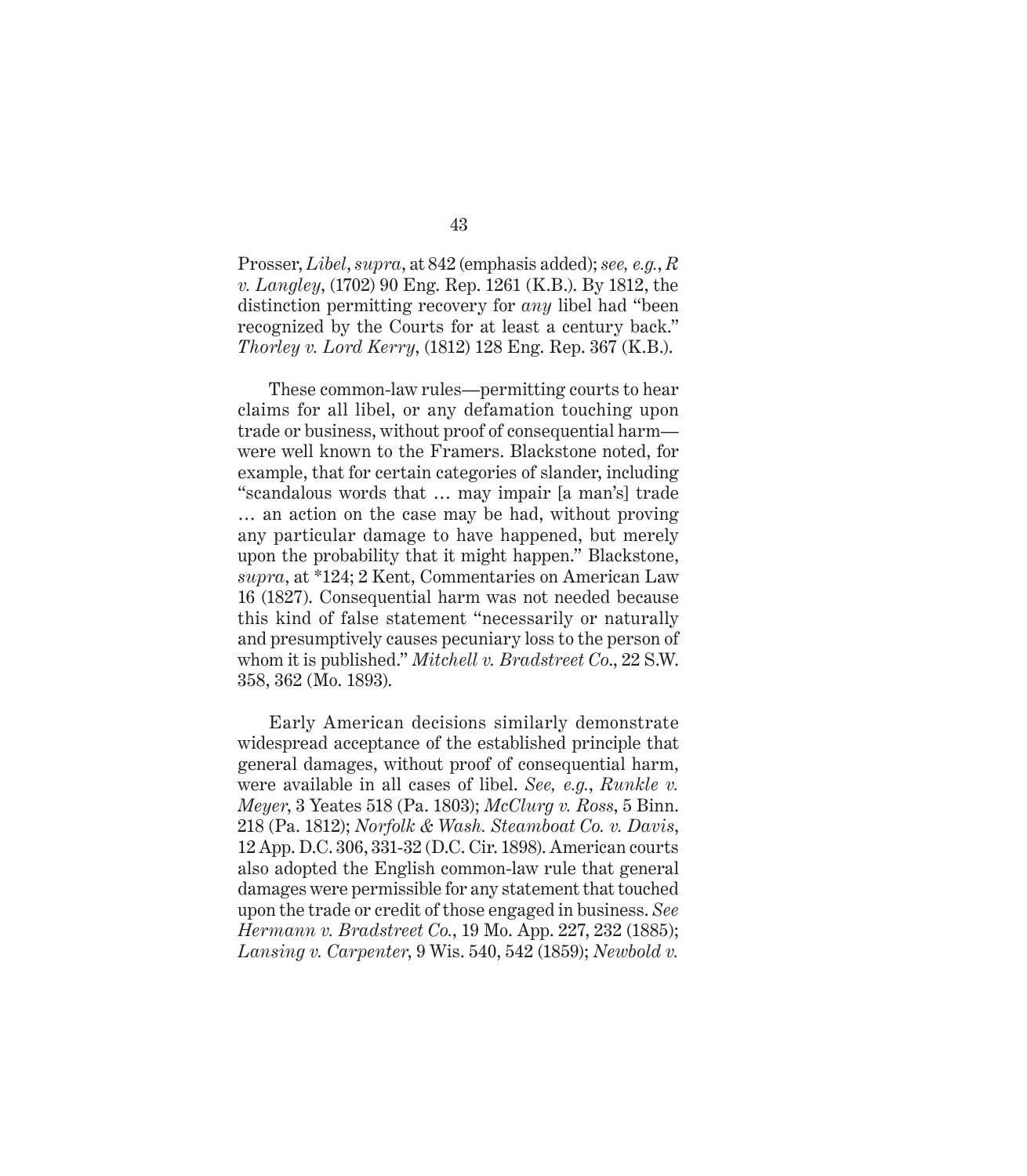#### *J.M. Bradstreet & Son*, 57 Md. 38, 52-53 (1881); *Dun v. Maier*, 82 F. 169, 173 (5th Cir. 1897).

In sum, the legal tradition familiar to the Framers had long permitted claims by those who, like Robins, were the subject of false and defamatory reports, particularly reports that had the potential to harm their standing, credit, trade, or business. Such claims were cognizable absent "evidence of actual loss," *Gertz v. Robert Welch, Inc.*, 418 U.S. 323, 349 (1974), because the "experience and judgment of history" is "'that proof of actual damage will be impossible in a great many [defamation] cases" even though "'it is all but certain that serious harm has resulted in fact.'" *Greenmoss Builders*, 472 U.S. at 760 (1985) (quoting W. Prosser, Law of Torts § 112 (4th ed. 1971)). In this category of cases, "the existence of injury is presumed from the fact of publication." *Gertz*, 418 U.S. at 349.

Robins's claim fits neatly within this common-law tradition. He alleges that Spokeo disseminated a false written report that misrepresented his age, marital status, earnings history, employment circumstances, and physical appearance. Such information creates a substantial risk that his employment prospects will be negatively affected, and would "deter third persons from associating or dealing with him." Restatement (Second) of Torts § 559. Employers may decide not to pursue a candidate they believe is overqualified, has a high salary expectation, or may have family commitments preventing the candidate from accepting the relevant responsibilities. Nor may they be inclined to pursue candidates whose Spokeo-generated reports vary from the (accurate) information the applicant might himself provide the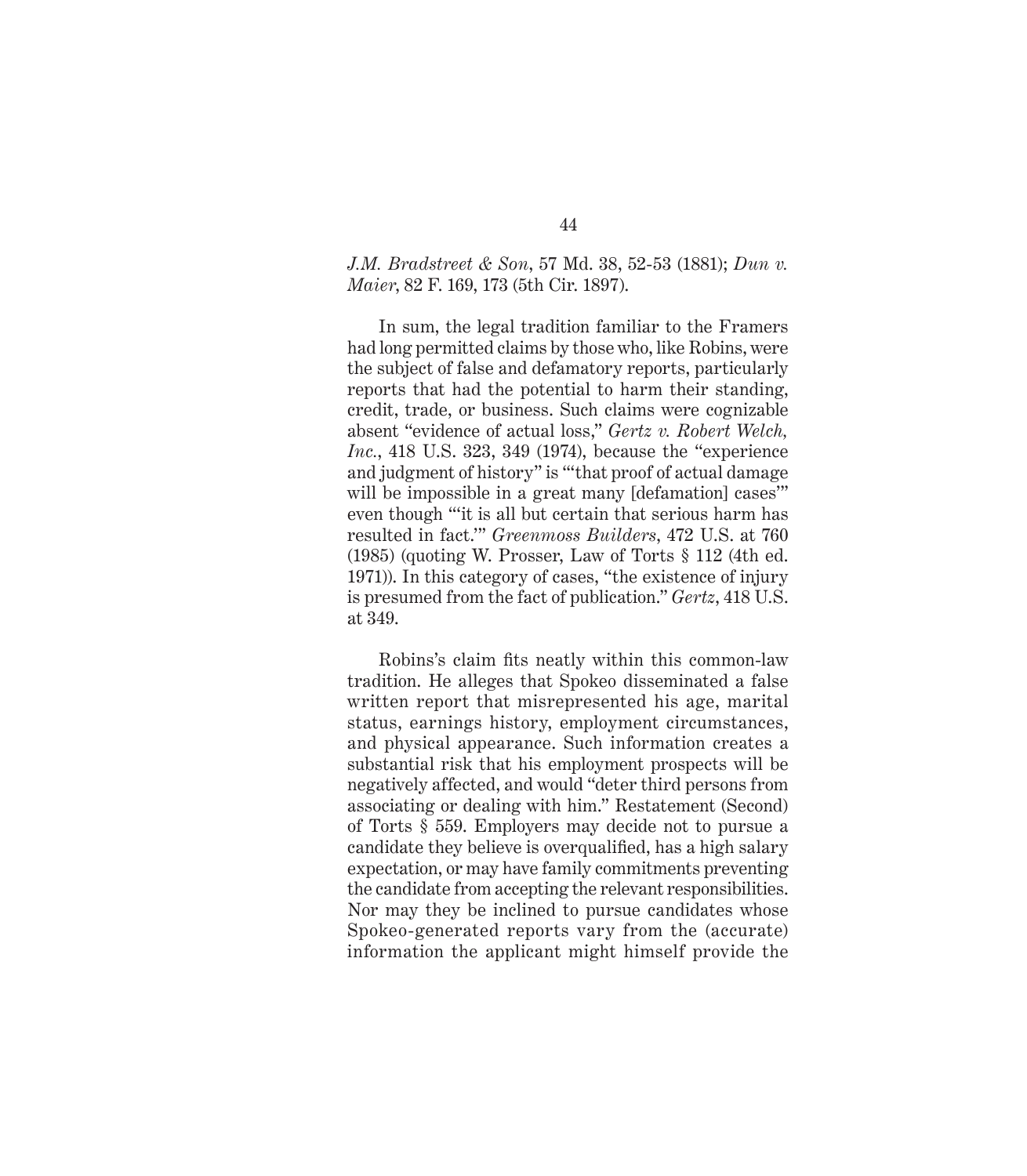employer.<sup>6</sup> Robins's claim thus would have been actionable at common law even assuming that Spokeo's dissemination of falsehoods were of "insignificant character" and there was "no proof that serious harm has resulted from the defendant's attack upon the plaintiff's character and reputation." Restatement (Second) of Torts § 620 cmt. a (1977).

Spokeo's efforts to downplay the connection between Robins's FCRA claim and common-law defamation fall short. After begrudgingly conceding, as it must, that no proof of "actual harm" was required in a number of broad categories of defamation, Pet. Br. 50-51, Spokeo still ignores the rule that "many things are actionable when written or printed and published which would not be actionable if merely spoken, without averring and proving special damage." *Pollard v. Lyon*, 91 U.S. 225, 228 (1875). Spokeo is left to argue that Robins cannot "satisfy the common law standard" for the recovery of general damages for defamatory statements. Pet. Br. 51-52. As explained, that is incorrect.

Even if this were true, however, it would not help Spokeo. The question, for purposes of Article III, is not whether Robins could have brought a successful claim for defamation in the late eighteenth century, but whether the statutory scheme permits an action "*of the sort* traditionally amenable to, and resolved by, the judicial process." *Steel Co.*, 523 U.S. at 102 (emphasis added). Like any legislature, Congress has considerable authority to

<sup>6.</sup> Spokeo's misrepresentation of Robins's marital status also is inherently harmful, given that Spokeo itself promotes its service for use by prospective romantic partners. JA 38 n.12.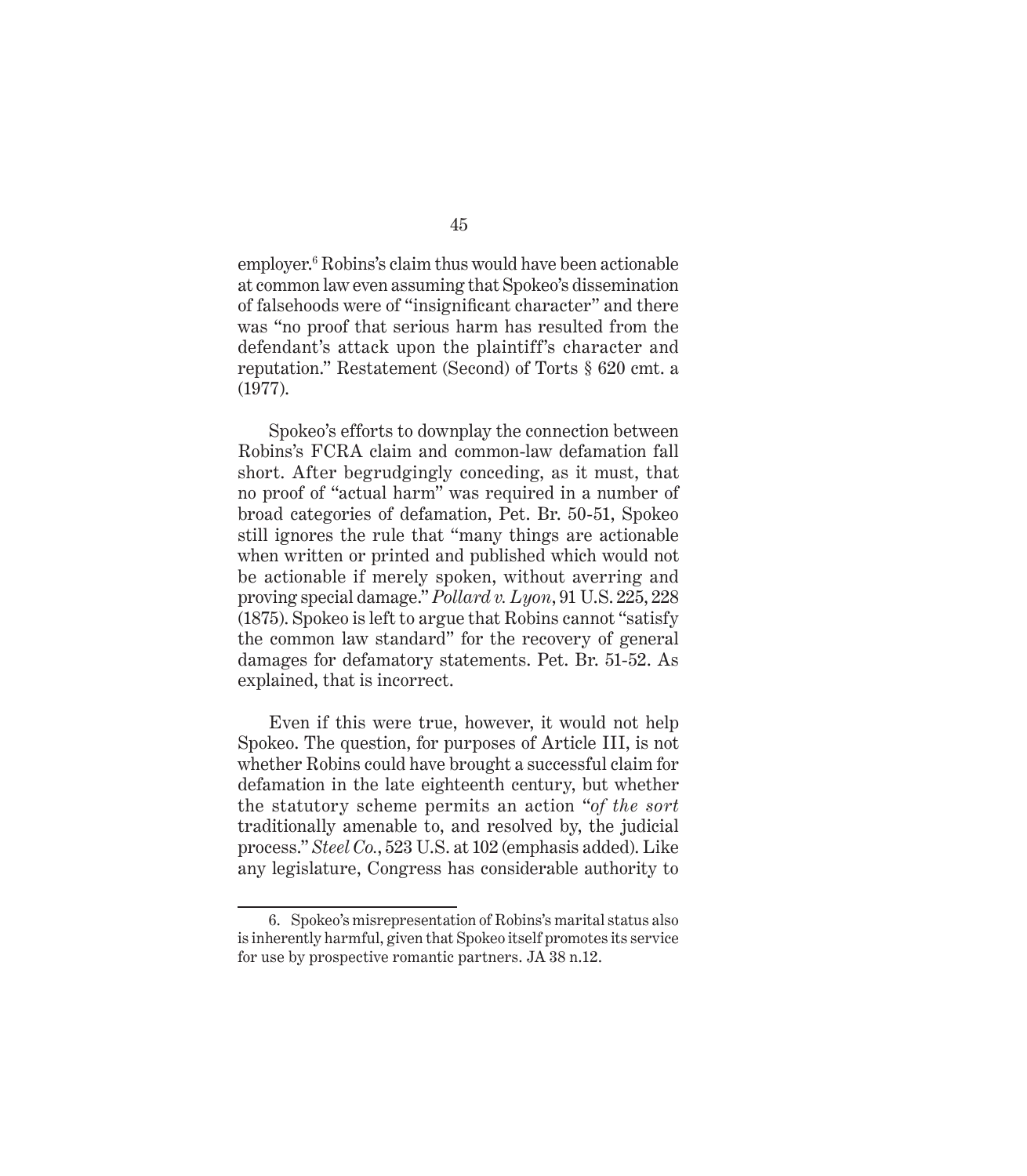adjust the common law, including with respect to classes of misrepresentations that warrant some form of presumed damages. Congress is not so constrained that it may protect rights derived from the common law only if it accepts them in their fossilized form.

Indeed, this Court has long held that "[t]he judiciary clause of the Constitution … did not crystallize into changeless form the procedure of 1789 as the only possible means for presenting a case or controversy otherwise cognizable by the federal courts." *Nashville, C. & St. L. Ry. Co. v. Wallace*, 288 U.S. 249, 264 (1933); *see Aetna Life Ins. Co. v. Haworth*, 300 U.S. 227, 239-40 (1937) ("In dealing with methods within its sphere of remedial action the Congress may create and improve as well as abolish or restrict."). Congress has the power to update legal rights to the modern era, even if those statutory actions do not "have clear analogs in our common-law tradition." *Lujan*, 504 U.S. at 580 (Kennedy, J., concurring in part and concurring in the judgment).

The credit-reporting context illustrates why Congress must have the latitude to adjust the common law. The FCRA was enacted at a time when many states had extended a qualified privilege that served to insulate credit reporting agencies from any consequences of the "serious problem … of inaccurate or misleading information." 115 Cong. Rec. 2414. As a result, credit reporting agencies lacked any incentive to ensure the accuracy and completeness of consumer data—even as the volume and uses of that data multiplied rapidly. Moreover, although harm was almost certain to occur from these erroneous reports, it was "very difficult to prove." Consumer Information, *supra*, at 6 (statement of John Brown). Without transparency,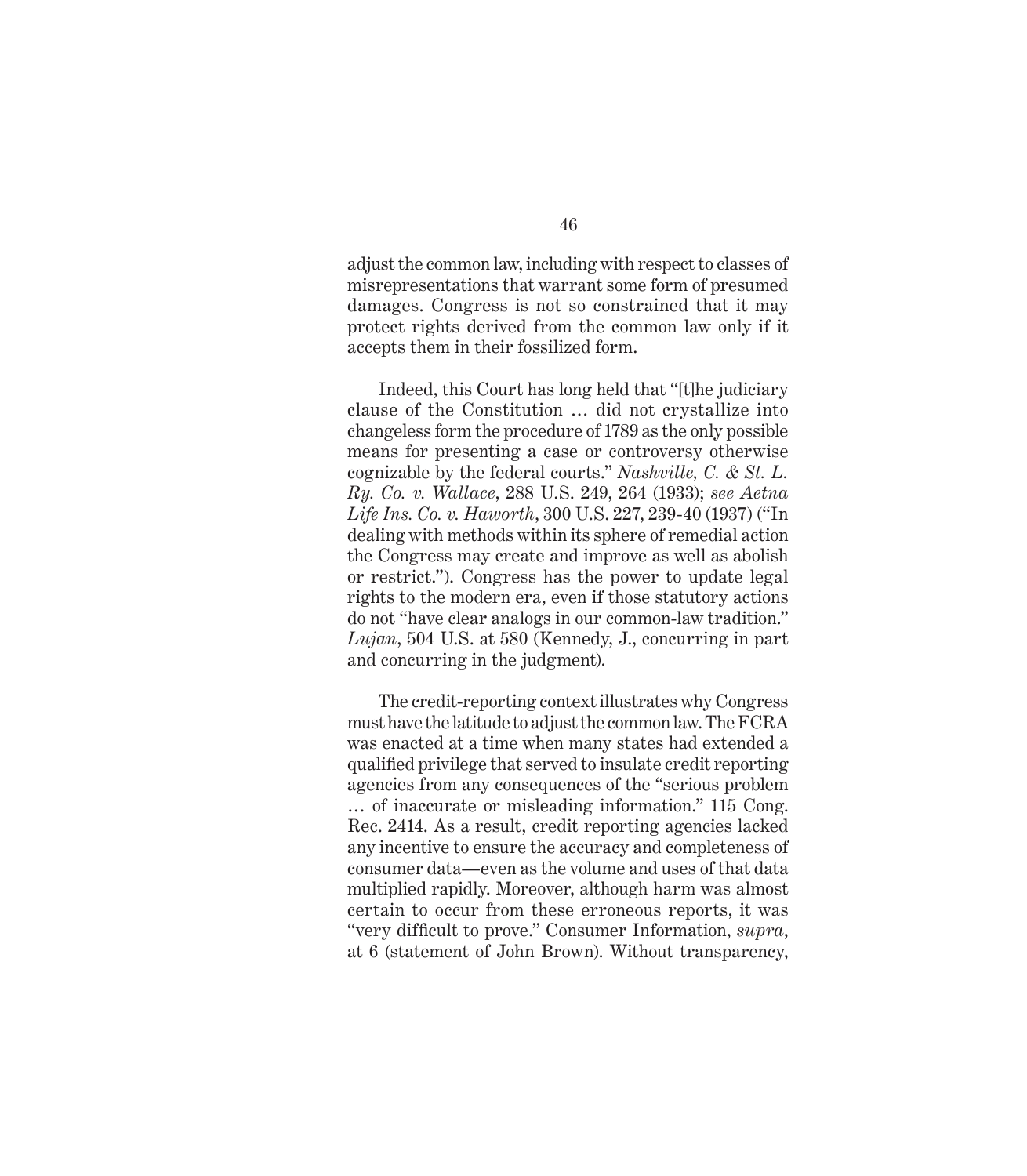consumers had no way to know whether their reports were accurate, let alone whether any falsehoods may have caused them to be passed over for a loan, a job, or some other benefit that society offers.

The FCRA was Congress's measured response. It provided consumers with important new rights to review and correct information maintained by the credit reporting agencies. It also included restrictions on the disclosure and use of information and mandated the implementation of reasonable procedures to ensure compliance with the law's requirements. *Supra* 4-6.

In exchange, Congress largely preempted the strictliability scheme of defamation with a more forgiving negligence-based regime. *Id.* And while Congress created a civil action against credit reporting agencies, it limited the availability of punitive damages to egregious behavior. *Id.* In 1996, Congress made further adjustments to the FCRA—including the addition of the statutory damages provision at the center of this dispute, which it reasonably capped at \$1,000 per violation. *Id.* In other words, whether or not the FCRA perfectly "duplicate[s] the recovery at common law" it provides "a reasonably just substitute for the common-law or state tort law remedies it" partially "replaces." *Duke Power Co. v. Carolina Envtl. Study Grp., Inc.*, 438 U.S. 59, 87-88 (1978); *see* Maurer, *supra*, at 115.

At base, the FCRA permits both an action (a claim for the wrongful dissemination of false information) and a remedy (presumed damages for harm that is difficult to identify or measure) that are "consonant with what was, generally speaking, the business of the Colonial courts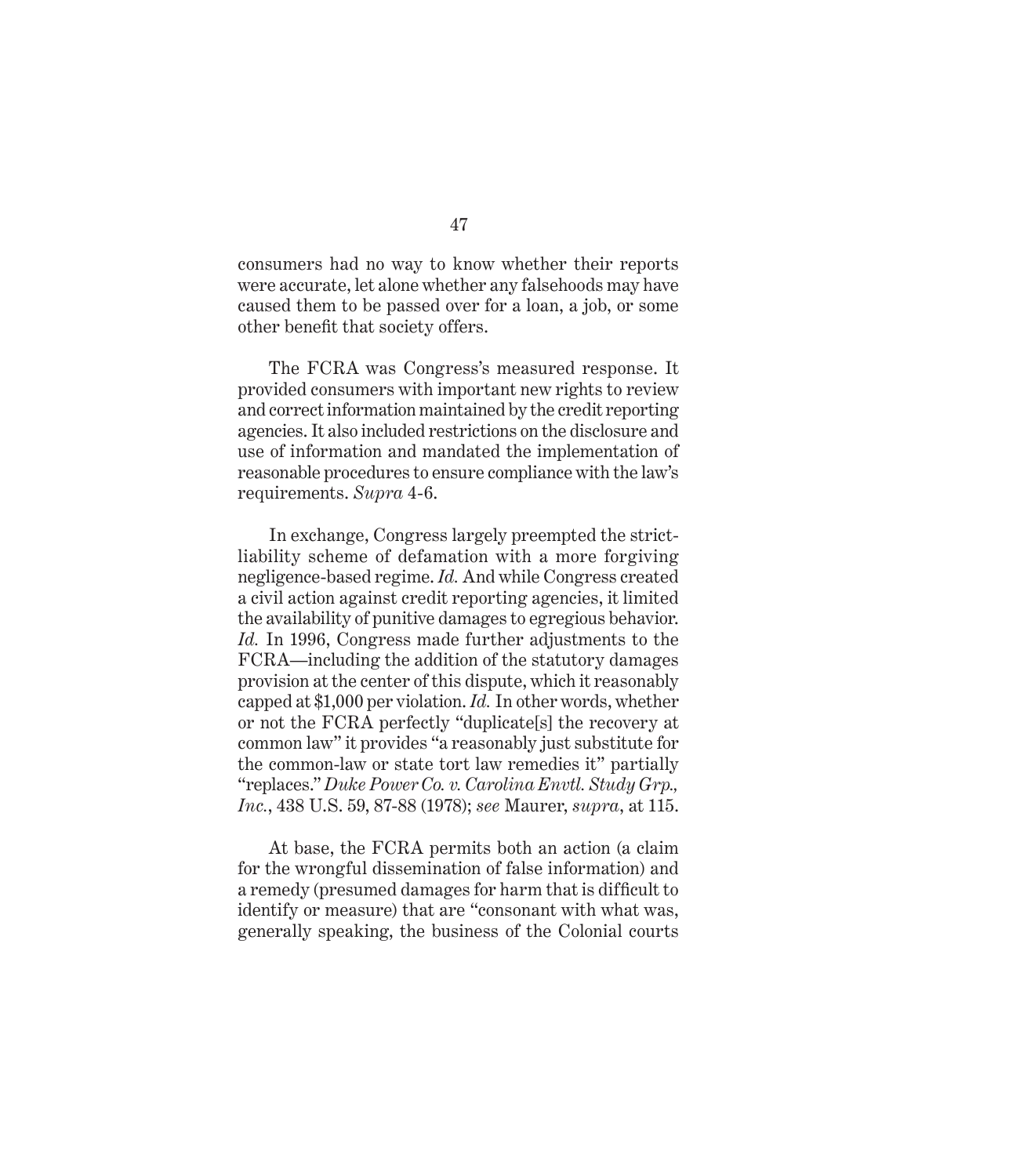and the courts of Westminster when the Constitution was framed." *Joint Anti-Fascist Refugee Comm. v. McGrath*, 341 U.S. 123, 150 (1951) (Frankfurter, J., concurring). The Court can affirm on that basis alone.

#### **IV. Spokeo's Standing Test Undermines, Rather Than Promotes, The Separation Of Powers.**

Article III's standing requirement is built "on a single basic idea—the idea of separation of powers." *Allen v. Wright*, 468 U.S. 737, 752 (1984). But this lawsuit—a dispute between private parties—does not implicate separation-of-powers concerns. Rather, the inherently subjective Article III standing rule Spokeo asks this Court to adopt—in which courts can substitute their own normative views of what constitutes injury for Congress's—would actually undermine the separationof-powers principles that have guided this Court for over two centuries.

The separation-of-powers principle undergirding Article III's injury requirement reflects a concern that the judiciary not "undertak[e] tasks assigned to the political branches." *Casey*, 518 U.S. at 349. The requirement that a litigant suffer a personalized injury ensures that courts respect the other branches' roles by not adjudicating generalized grievances shared by the entire populace. *Lujan*, 504 U.S. at 575. Generalized grievances require democratic solutions and must be resolved legislatively. *See* John G. Roberts, Jr., *Article III Limits on Statutory Standing*, 42 Duke L.J. 1219, 1229-30 (1993). Limiting the federal judicial power to "controvers[ies] between parties which ha[ve] taken a shape for judicial decision" prevents courts from inserting themselves into "almost every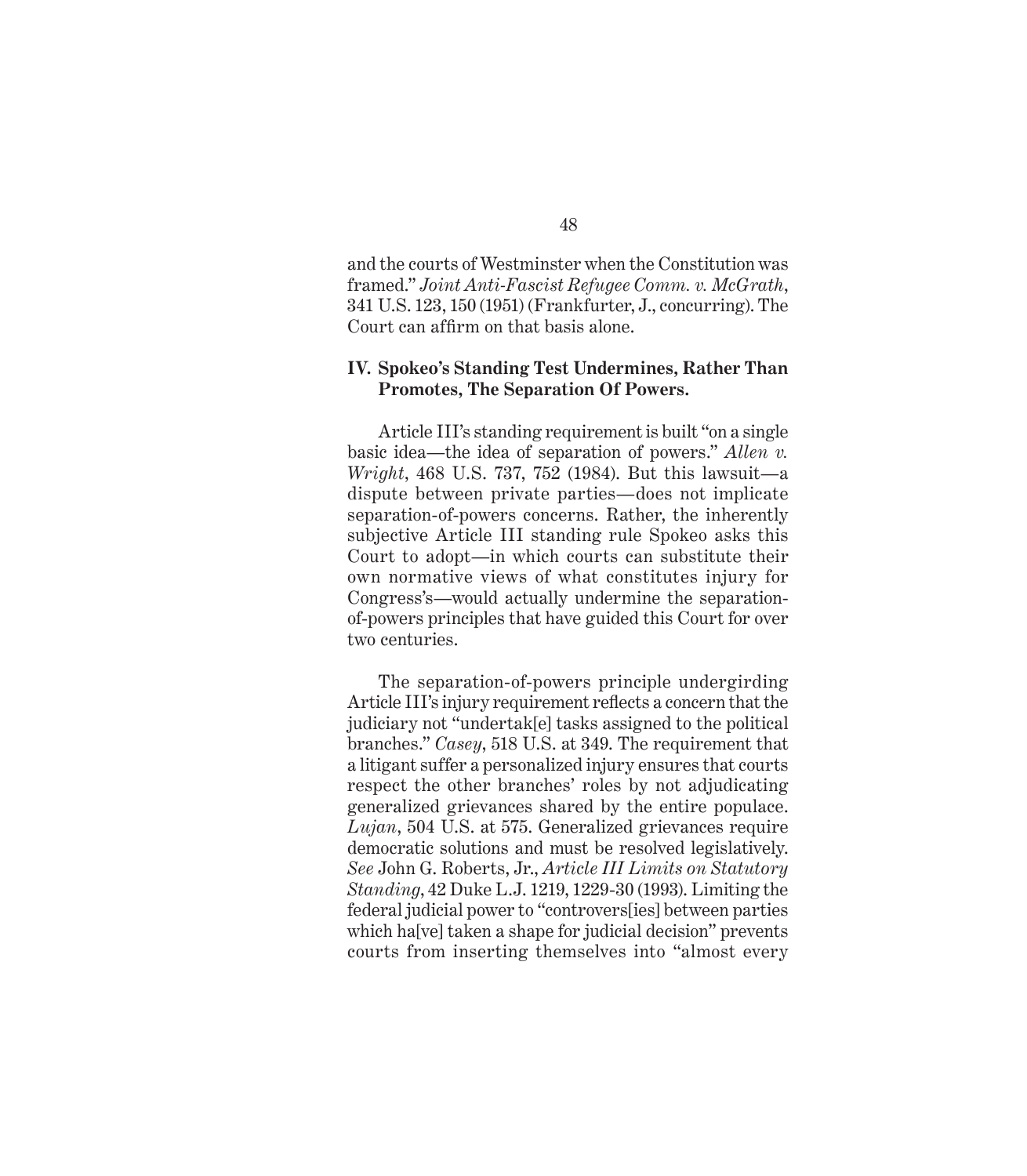subject proper for legislative discussion and decision" or "on which the executive could act." *DaimlerChrysler Corp. v. Cuno*, 547 U.S. 332, 341 (2006) (quoting 4 Papers of John Marshall 95 (C. Cullen ed. 1984)). Moreover, concerns about the judiciary's proper place in our tripartite system are at their apex "'when reaching the merits of the dispute would force [the court] to decide whether an action taken by one of the other two branches of the Federal Government was unconstitutional.'" *Clapper v. Amnesty Int'l USA*, 133 S. Ct. 1138, 1147 (2013) (quoting *Raines*, 521 U.S. at 819-20).

Those separation-of-powers concerns are not present here. Robins did not ask the district court to order a government agency to take, or to refrain from taking, any action. Nor does he challenge executive action or an act of Congress on constitutional grounds. Rather, Robins seeks nothing more than a traditional remedy for the "loss of [a] private right" protected by statute. *Raines*, 521 U.S. at 821. He has asked the federal court solely to determine that Spokeo—a private entity—created a false credit report about him in violation of the FCRA, to enjoin Spokeo from continuing to disseminate that false report, and to award him the statutory damages to which he is entitled for that violation. This is the very model of a case or controversy.

Spokeo's assertion that Article III separation-ofpowers concerns arise in this private litigation are misguided. Pet. Br. 27-29. That would be true only if Robins were asserting a "generally available grievance" in which he is "claiming only harm to his and every citizen's interest in proper application of the Constitution and laws, and seeking relief that no more directly and tangibly benefits him than it does the public at large.]"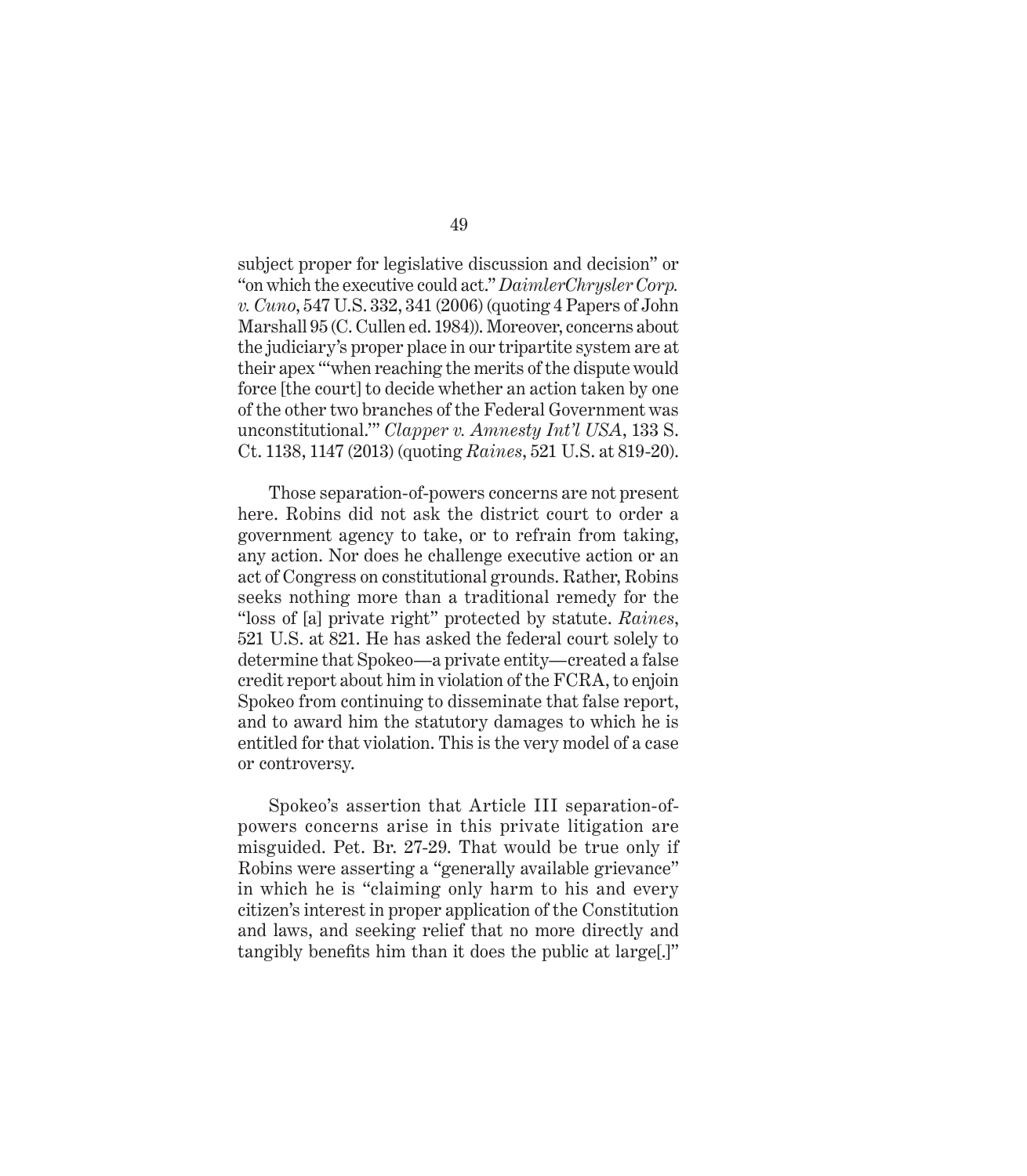*Lujan*, 504 U.S. at 573-74. But he is not. *See supra* 31- 36. Consequently, Robins's FCRA lawsuit "does not … require" federal courts "to participate in any legislative, administrative, political or other nonjudicial function[.]" *National Mut. Ins. Co. v. Tidewater Transfer Co.*, 337 U.S. 582, 591 (1949) (plurality opinion).

Spokeo's novel position, in contrast, raises serious separation-of-powers concerns. Spokeo candidly asks this Court to override Congress's determination that the failure to follow reasonable procedures to assure maximum possible accuracy in the creation of credit reports causes concrete harm to the subjects of resulting inaccurate reports. Pet. Br. 38-39. Spokeo's position represents a sweeping and unsustainable conception of Article III.

The judgment as to whether a private interest warrants legal protection generally involves subjective, value-laden choices. In the main, such judgments are the essence of democratic lawmaking, and when Congress chooses to protect a particular interest, courts respect that choice. *See United States v. Oakland Cannabis Buyers' Co-op.*, 532 U.S. 483, 497 (2001) ("A district court cannot, for example, override Congress' policy choice, articulated in a statute, as to what behavior should be prohibited."). That is not to say that Congress *alone* has the power to define injuries. Following in the tradition of the common law, federal courts have the power to decide if a non-statutory interest is sufficiently concrete to invoke the judicial power. Indeed, that is what the Court did in *Hardin v. Kentucky Utilities Co.*, 390 U.S. 1 (1968), as to economic competition, and in *Traffi cante v. Metropolitan Life Insurance Co.*, 409 U.S. 205 (1972),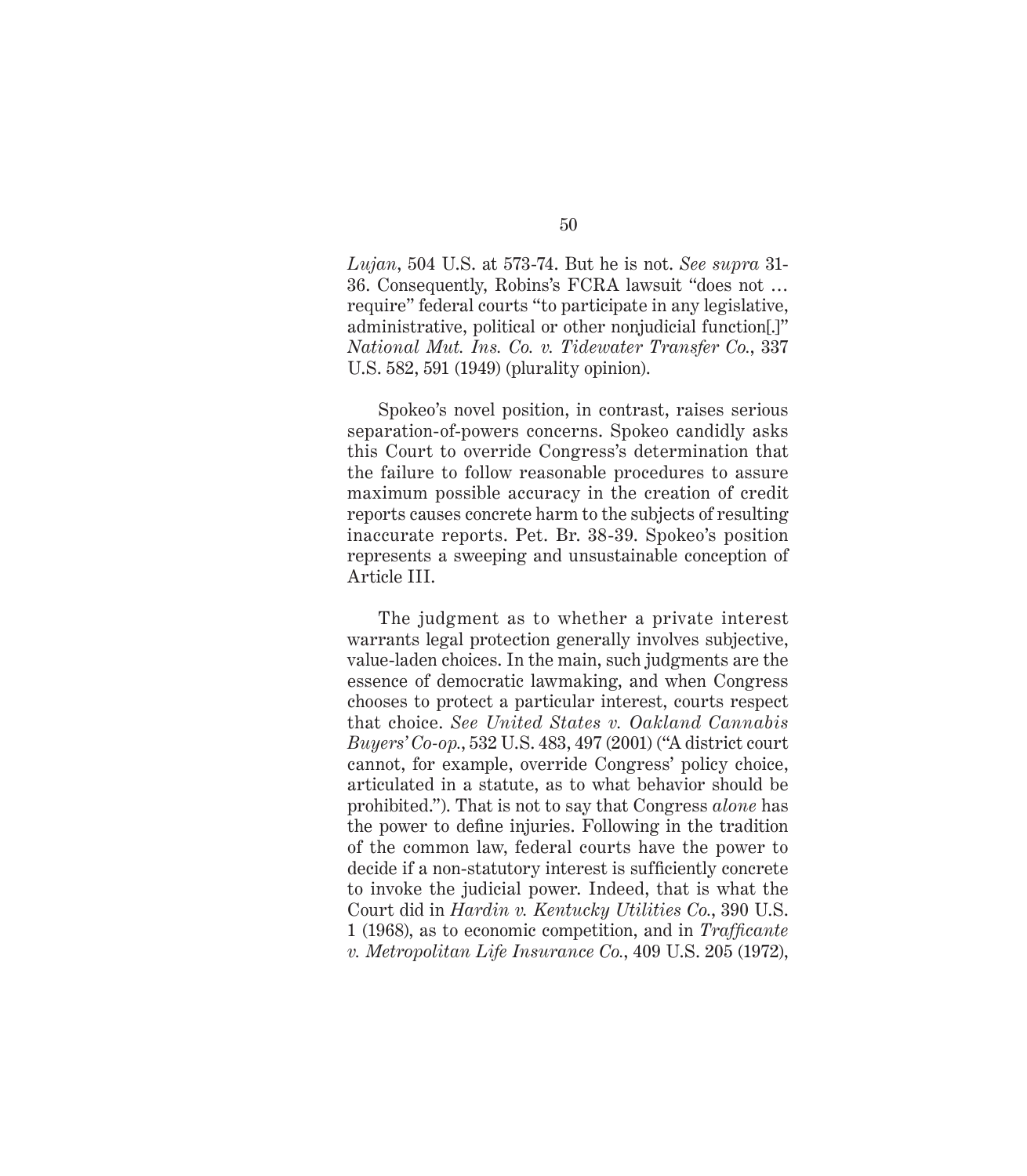as to discrimination. *See Lujan*, 504 U.S. at 578. But that tradition does not license federal courts to substitute their normative judgment for Congress's when Congress has determined that a private interest warrants *statutory* protection.

Spokeo's conception of Article III results in a strange constitutional imbalance: Under Spokeo's view, Congress cannot decide for itself whether certain private interests (like those protected by the FCRA) warrant legal protection. Rather, only federal courts may determine which types of interests qualify as concrete. But neither the common law nor the Constitution grants federal courts the exclusive authority to deem such interests worthy of protection.

The same holds true for remedies. Courts have the power to fashion relief to ensure that constitutional and common-law harms can be remedied. But "the authority to fashion private remedies to enforce federal law belongs to Congress alone." *Halliburton Co. v. Erica P. John Fund, Inc.*, 134 S. Ct. 2398, 2417 (2014) (Thomas, J., concurring in the judgment). When Congress creates remedies for individuals personally harmed by private conduct it considers injurious, it does so based on a collective judgment about how the wronged party should be compensated. The Court therefore leaves it to Congress, as it must, to decide whether to provide a remedy for the invasion of a statutory right and what that remedy should be. *Shepard v. NLRB*, 459 U.S. 344, 351 (1983) ("Congress is free to provide a damage remedy for some violations of federal law, and not for others.").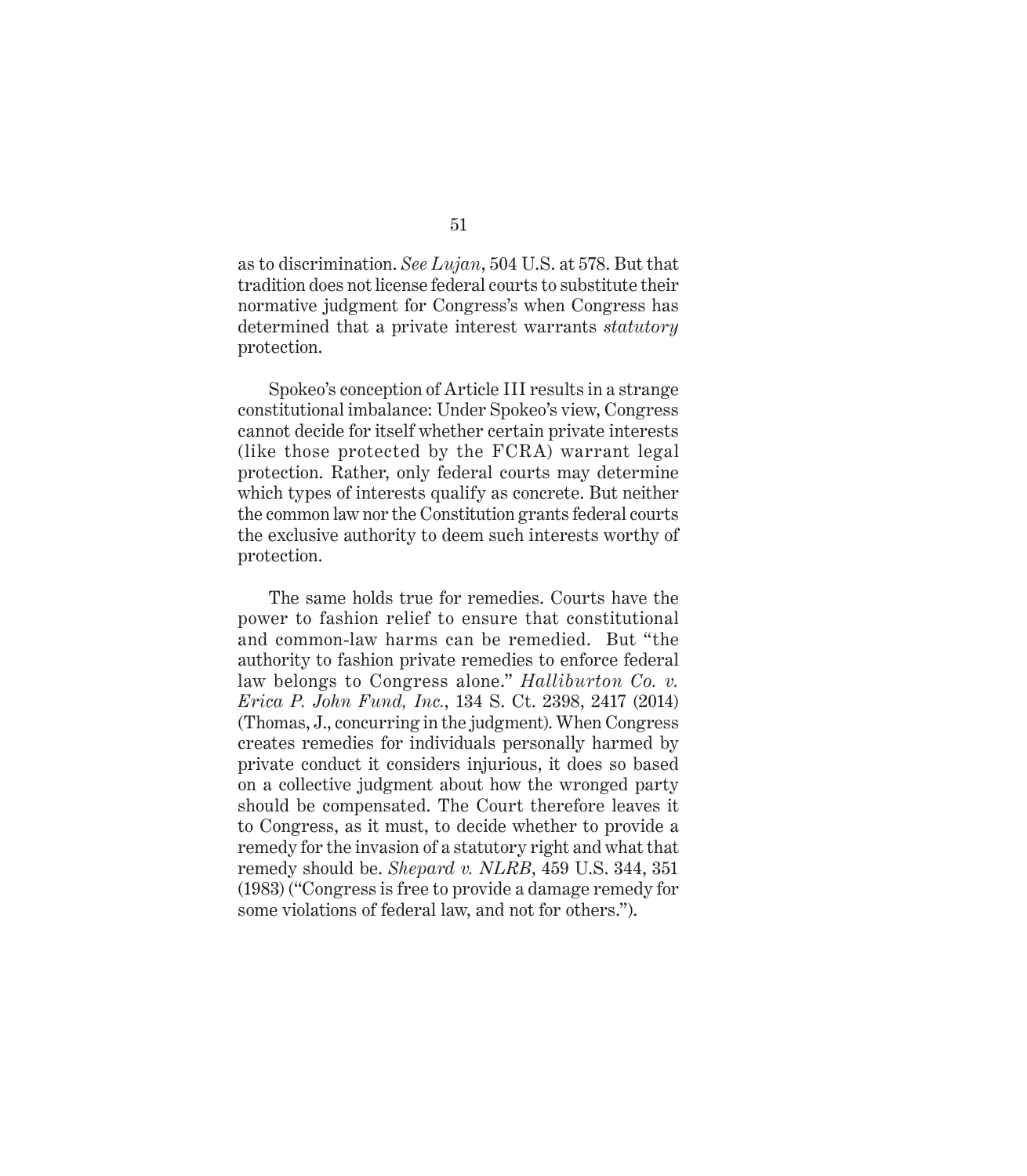Far from promoting the proper division of authority between the three branches, then, Spokeo invites improper judicial second-guessing of Congress's quintessentially legislative finding that an individual consumer suffers an injury when a credit reporting agency fails to use reasonable procedures and thereby creates a false report about him, and that monetary damages appropriately re medy that injury. It is difficult to comprehend a greater incursion into Congress's authority than the one Spokeo proposes. Congress has granted statutory protection to Robins, has held Spokeo accountable to him in the form of statutory damages, and has provided a cause of action to adjudicate their private dispute in federal court. Contrary to Spokeo's protests, no separation-of-powers problem arises here unless the Court holds that Congress was without the authority to do so.

# **V. The Fair Credit Reporting Act Permits Recovery Of Statutory Damages For Willful Violations Without Proof Of Actual Damages.**

In a last-ditch effort, Spokeo argues that the FCRA should be interpreted to require Robins to show actual damage before he may receive statutory damages. Pet. Br. 55-56. Spokeo rests this atextual construction of the statute on the doctrine of constitutional avoidance. But there are no difficult constitutional questions to avoid here. And even if there were, "constitutional avoidance is a tool for choosing between competing *plausible* interpretations of a provision." *Warger v. Shauers*, 135 S. Ct. 521, 529 (2014) (emphasis added). It is not a license to "distort[] plain statutory text in order to produce a 'more sensible' result." *INS v. St. Cyr*, 533 U.S. 289, 334 (2001) (Scalia, J., dissenting); *Bond*, 134 S. Ct. at 2094-97 (2014) (Scalia,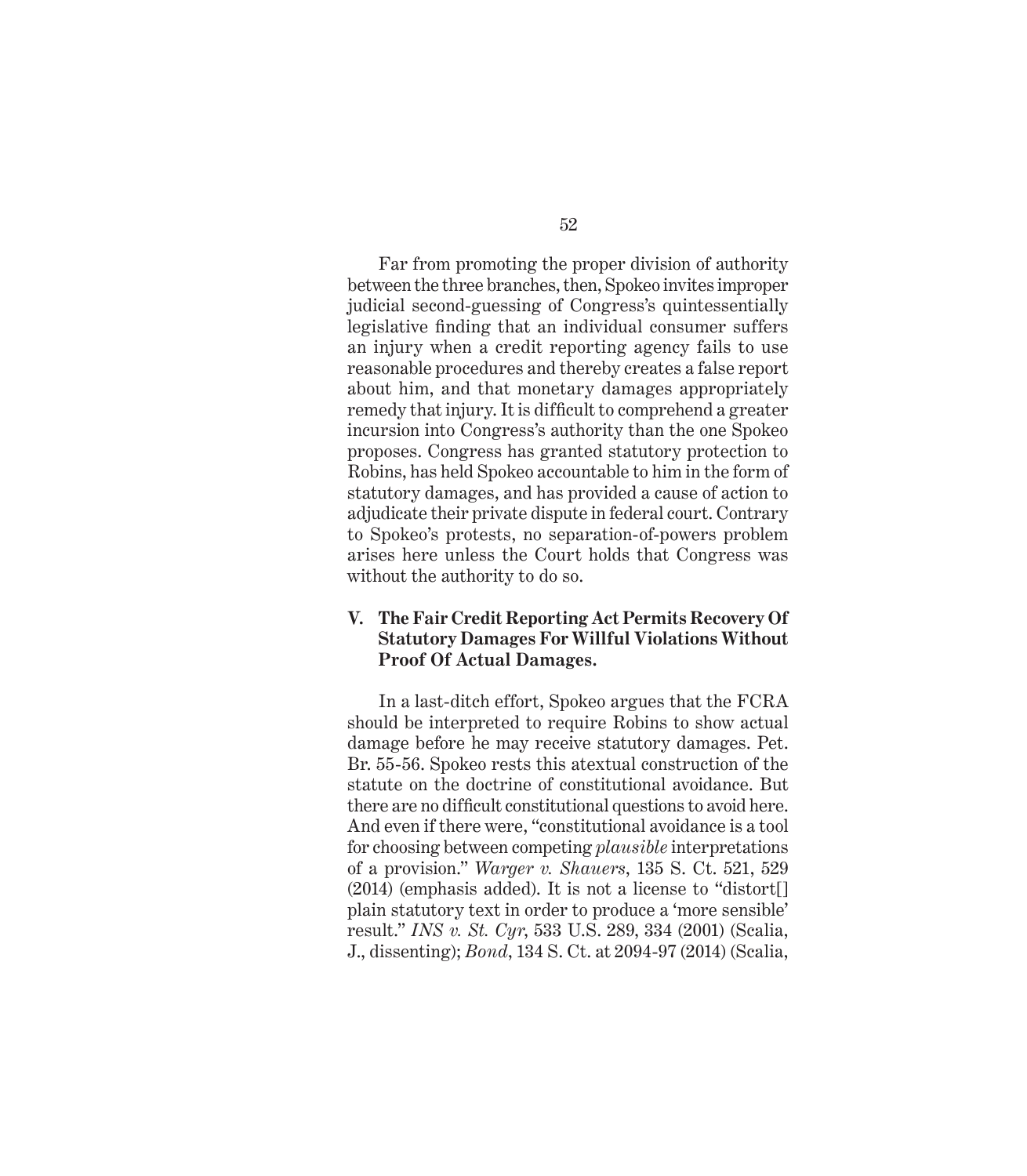### J., concurring in the judgment); *Pub. Citizen*, 491 U.S. at 481-82 (Kennedy, J., concurring in the judgment).

The FCRA's text could not be plainer. The statute provides that a credit reporting agency is liable to "any consumer" who is the subject of a willful violation "in an amount equal to the sum of … any actual damages sustained by the consumer as a result of the failure *or* damages of not less than \$100 and not more than \$1,000[.]" 15 U.S.C. § 1681n (emphasis added). The "ordinary use" of the word "or" is "almost always disjunctive, that is, the words it connects are to be given separate meanings." *United States v. Woods*, 134 S. Ct. 557, 567 (2013) (citations and quotations omitted); *see* 1A Sutherland Statutes and Statutory Construction § 21:14 (7th ed. 2009) ("The use of the disjunctive usually indicates alternatives and requires that those alternatives be treated separately."). The FCRA's deliberate use of the disjunctive "or" is strong evidence that Congress did not consider "actual damages" a prerequisite to recovery of statutory damages for willful violations.

Here, the evidence is conclusive. Congress knew what it was doing. The impetus for this amendment was the difficulty of proving actual damages for statutory violations. *See supra* 5-6. To address this issue, Congress gave wronged consumers a choice between actual damages and statutory damages of between \$100 and \$1000 for willful violations. And for violations involving specified kinds of fraudulent activity, the consumer may recover "actual damages sustained … *or* \$1,000, *whichever is greater*." 15 U.S.C. § 1681n(a)(1)(b) (emphasis added). In other words, a consumer whose FCRA rights are willfully violated may elect actual *or* statutory damages, while only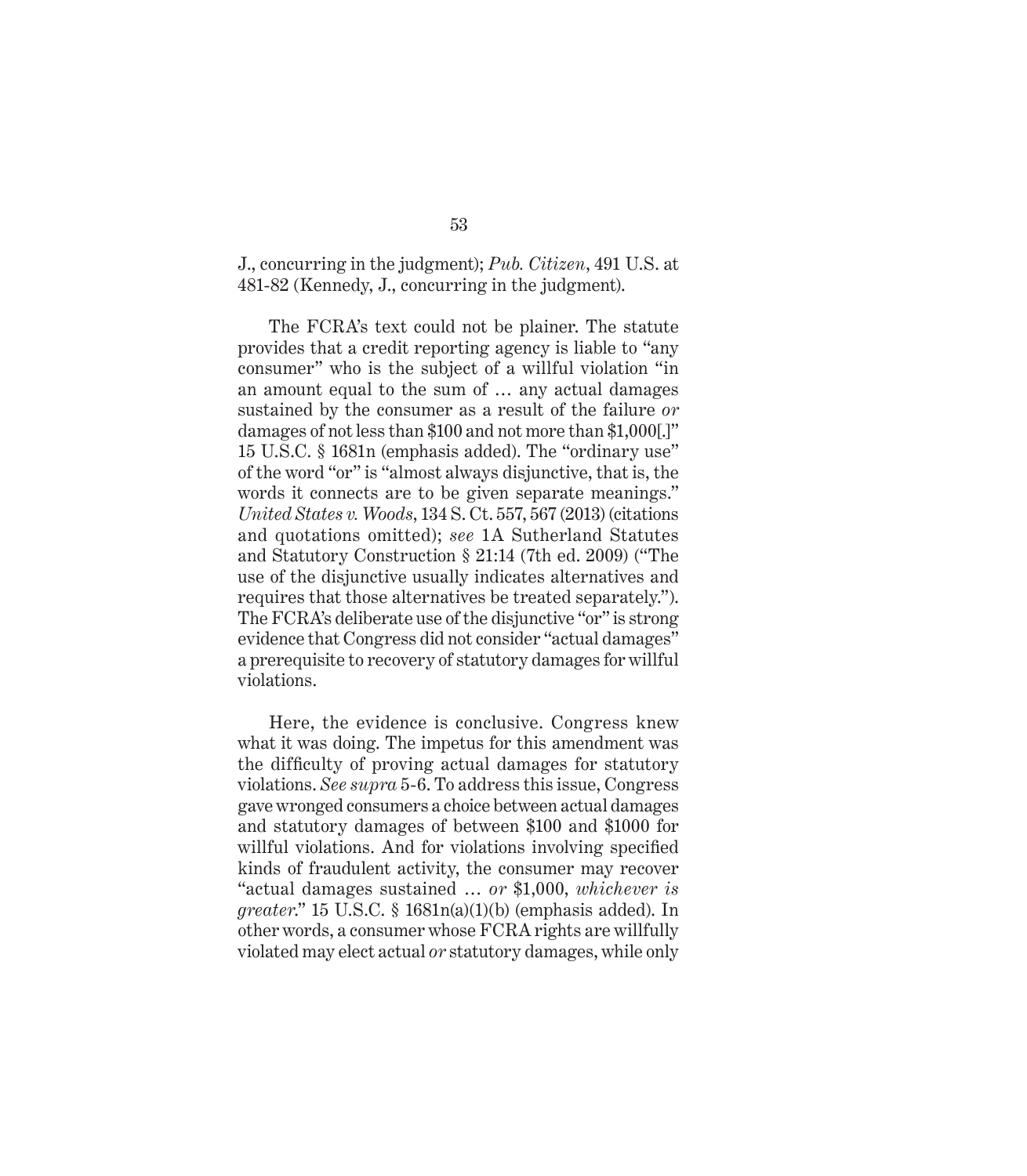"actual damages sustained by the consumer" are available for negligent violations. *Id.* § 1681o. The FCRA cannot be fairly interpreted to make recovery of statutory damages depend on proof of actual damages.

If Congress had wanted to make actual damages a gateway to statutory damages, it knew how to do so. *See,*   $e.g., 5 \text{ U.S.C. } § 552a(g)(4)(A)$  (providing that an individual subjected to "willful" violations of the Privacy Act may recover "actual damages … but in no case shall a person entitled to recovery receive less than the sum of \$1,000"). But Congress did not employ "the critical limiting phrase 'entitled to recovery'" that led to the interpretation of the Privacy Act that Spokeo asks the Court to shoehorn into the FCRA. *Doe v. Chao*, 540 U.S. 614, 626 (2004); *cf. FAA v. Cooper*, 132 S. Ct. 1441, 1454-55 (2012) ("Neither the FHA nor the FCRA contains text that precisely mirrors the Privacy Act. In neither of those statutes did Congress specifically decline to authorize recovery for general damages as it did in the Privacy Act.").

### **VI. Policy Objections To Class Actions Are Irrelevant To The Question Of Article III Standing.**

Finally, Spokeo argues that the "practical effect" of class actions should factor into the Court's constitutional and statutory interpretation. Pet. Br. 32. Indeed, Spokeo and its supporting *amici* devote significant attention to all the problems they see with class-action litigation. But this line of argument is irrelevant to the meaning of Article III, which applies to all cases. Nor is it relevant to the proper interpretation of the FCRA. Neutral principles—not policy disputes—are the only solid footing for interpreting the Constitution and laws of the United States.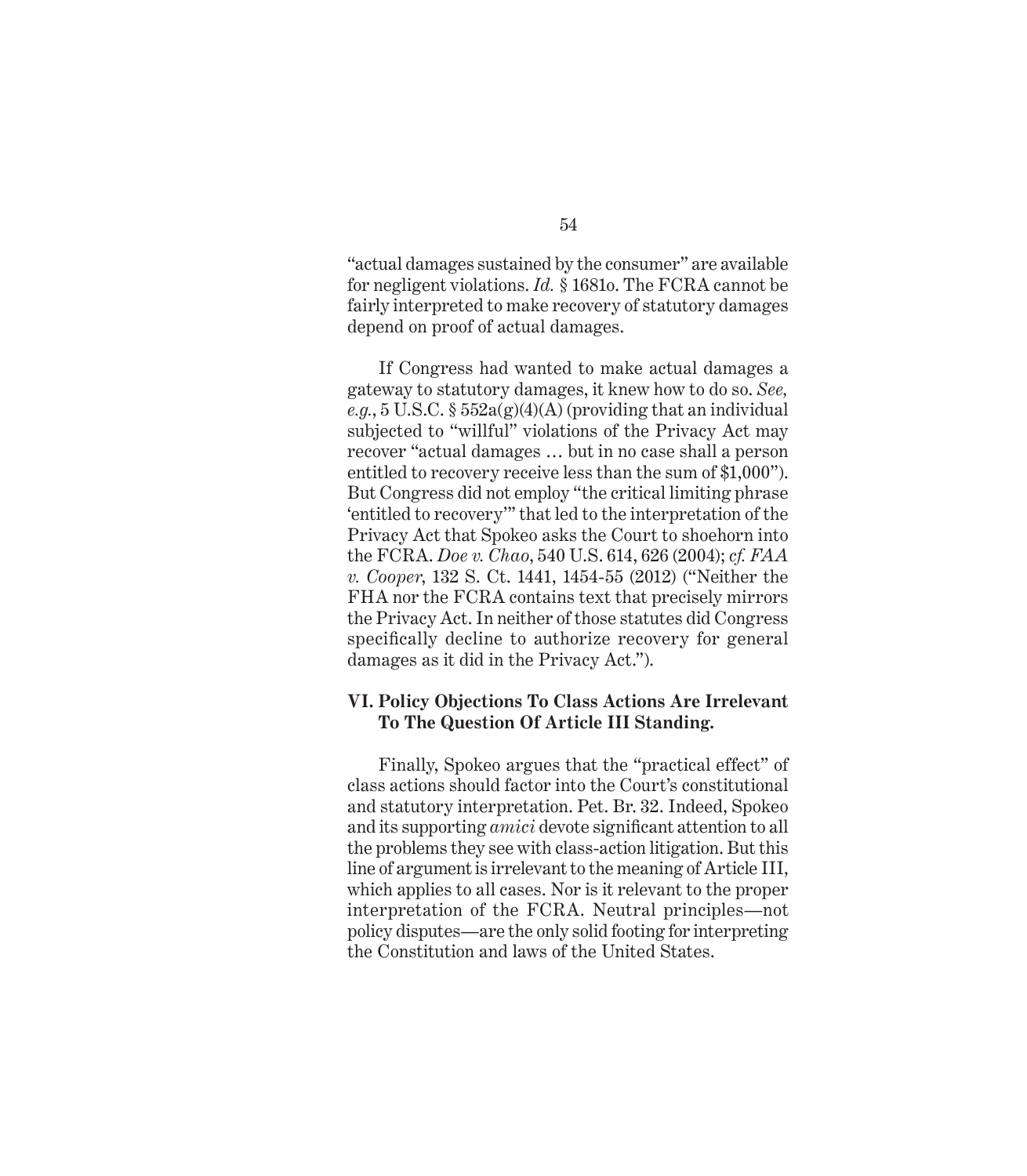Those involved in class-action litigation obviously have strong disagreements about whether they should be curtailed or reformed. Spokeo and its *amici* argue that class actions are "used as cudgels in extracting massive windfall settlements." Pet. Br. 35. *Amici* supporting Robins surely will argue that class actions root out and stop unlawful practices that are harmful to the public, that settlement amounts are much lower than Spokeo suggests, *see, e.g.*, Brian T. Fitzpatrick, *An Empirical Study of Class Action Settlements and Their Fee Awards*, 7 J. of Empirical Legal Stud. 811, 828 (2010), and that the class-action settlement rate is similar to the rate for other civil litigation, *see, e.g.*, Charles Silver, *"We're Scared to Death": Class Certification and Blackmail*, 78 N.Y.U. L. Rev. 1357, 1399-1402 (2003). In other words, this is a classic policy dispute.

The fact that Spokeo thinks the Court would not only choose sides in this policy dispute, but would then allow whatever policy judgment it reached to pervade its legal reasoning, is disconcerting. The Court is in "no position to judge the comparative force of these policy arguments." *Microsoft Corp. v. i4i Ltd. P'ship*, 131 S. Ct. 2238, 2252 (2011). It does "not sit as a committee of review," nor is it "vested with the power of veto." *Tenn. Valley Auth. v. Hill*, 437 U.S. 153, 194-95 (1978). The Court is tasked with deciding whether Robins has Article III standing to enforce legal rights he holds under the FCRA. "[T]he wisdom of Congress's judgment on this matter is not [the Court's] concern." *Burwell v. Hobby Lobby Stores, Inc.*, 134 S. Ct. 2751, 2785 (2014). "This is no less true with respect to class actions than with respect to other suits." *Casey*, 518 U.S. at 357.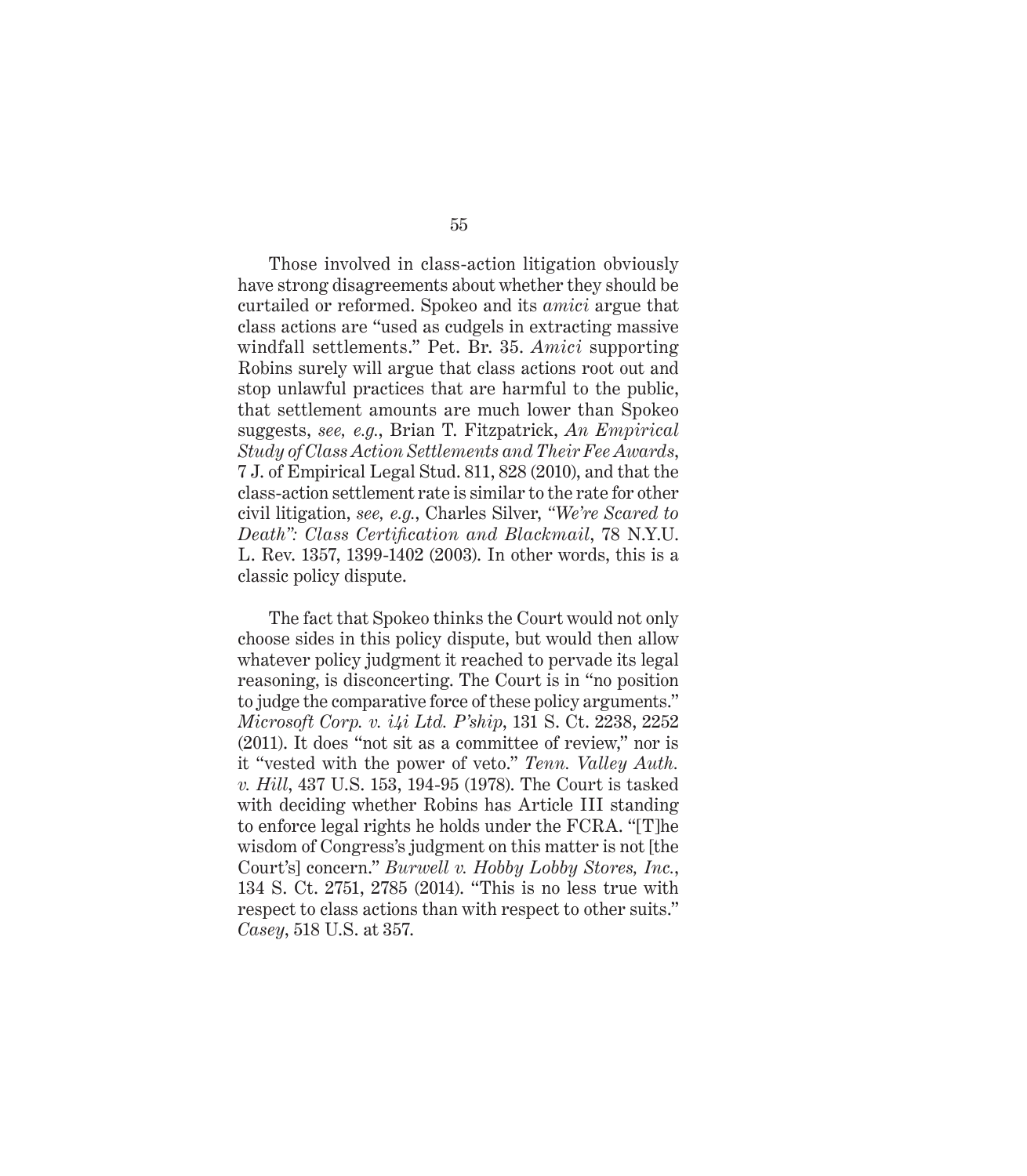If Spokeo believes that the FCRA should be amended to require actual harm for willful violations, it should take the issue up with Congress.7 But policy issues have no bearing on the meaning of the Constitution or this statute. "These are battles that should be fought among the political branches and the industry. Those parties should not seek to amend the statute by appeal to the Judicial Branch." *Barnhart v. Sigmon Coal Co.*, 534 U.S. 438, 462 (2002).

<sup>7.</sup> Indeed, a pending bill would limit injuries in all federal class actions to "the alleged impact of the defendant's actions on the plaintiff's body or property." Fairness in Class Action Litigation Act, H.R. 1927, 114th Cong. (2015).